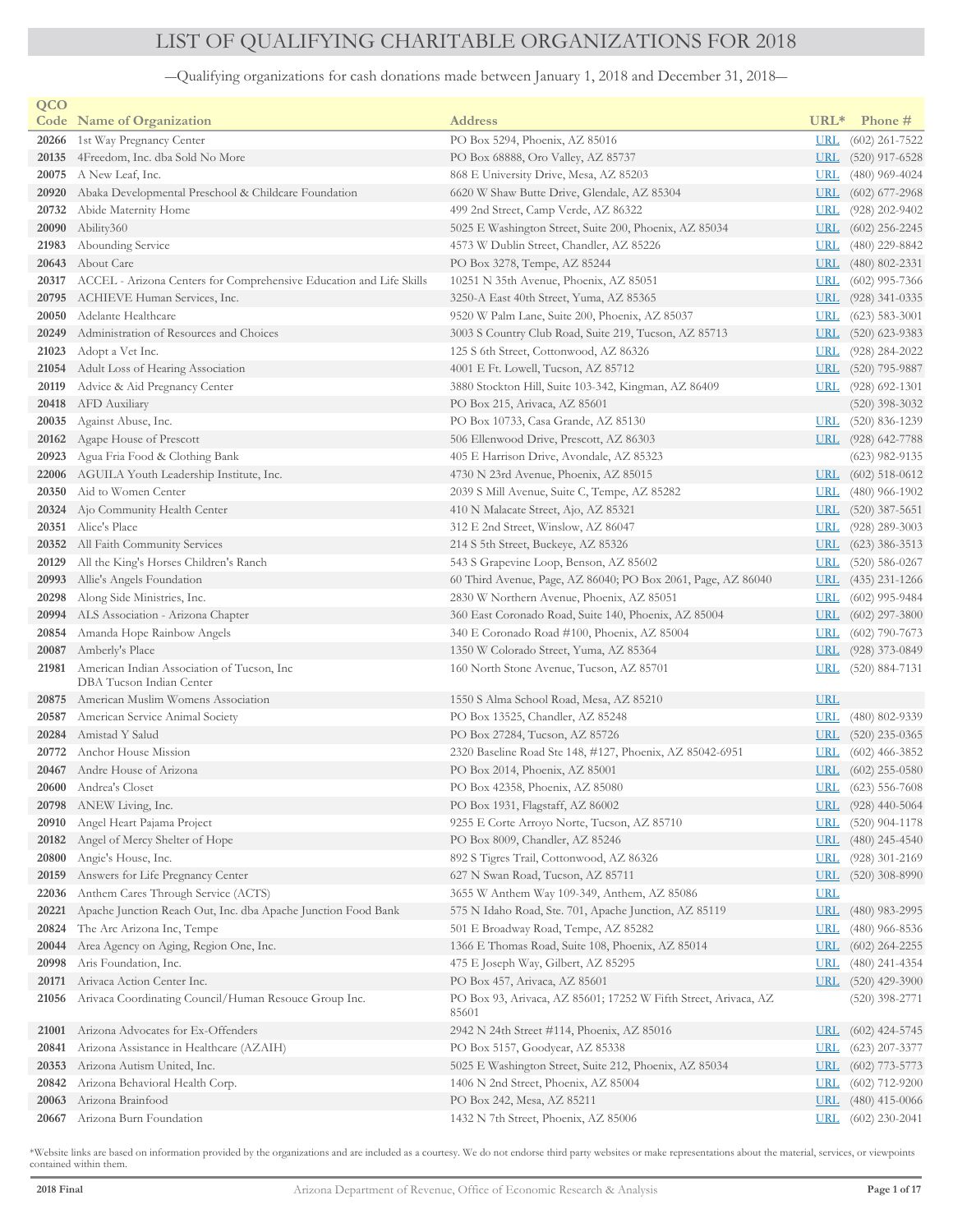| QCO            |                                                                                       |                                                                                  |                            |                                      |
|----------------|---------------------------------------------------------------------------------------|----------------------------------------------------------------------------------|----------------------------|--------------------------------------|
|                | <b>Code</b> Name of Organization                                                      | <b>Address</b>                                                                   | $URL*$                     | Phone #                              |
| 20479          | Arizona Call-A-Teen                                                                   | 649 N 6th Avenue, Phoenix, AZ 85003                                              | <u>URL</u>                 | $(602)$ 252-6721                     |
| 20873          | Arizona Cancer Foundation for Children                                                | 8149 E Evans Road, Suite 10, Scottsdale, AZ 85260                                | <u>URL</u>                 | $(480)$ 350-7055                     |
| 20309          | Arizona Career Pathways                                                               | 108 N 40th Street South Building, Room 1146, Phoenix, AZ 85034                   | <u>URL</u>                 | $(602)$ 286-8092                     |
| 20466          | Arizona Center for the Blind and Visually Impaired, Inc.                              | 3100 E Roosevelt Street, Phoenix, AZ 85008                                       | <u>URL</u>                 | $(602)$ 273-7411                     |
| 20113          | Arizona Coalition for Tomorrow Charitable Fund Inc.                                   | 21001 N Tatum Blvd, #1630-403, Phoenix, AZ 85050                                 | <u>URL</u>                 | $(602)$ 370-7049                     |
| 20450          | Arizona Daily Star Sportsmen's Fund                                                   | PO Box 16141, Tucson, AZ 85732                                                   | <u>URL</u>                 | $(520)$ 325-5156                     |
| 20700          | Arizona Dental Foundation                                                             | 3193 N Drinkwater Blvd., Scottsdale, AZ 85251                                    | <u>URL</u>                 | $(480)$ 344-5777                     |
| 20719          | Arizona Developmental Services, Inc.                                                  | 2040 W Camelback Road, Phoenix, AZ 85015                                         | <u>URL</u>                 | $(602)$ 573-5842                     |
| 20069          | Arizona Disabled Veteran Foundation<br>Arizona Foundation for the Handicapped         | PO Box 39487, Phoenix, AZ 85069                                                  | $_{\rm URL}$               | $(602)$ 448-3263                     |
| 20354<br>20059 |                                                                                       | 3146 E Windsor Avenue, Phoenix, AZ 85008                                         | URL                        | $(602)$ 957-6341                     |
| 20464          | Arizona Hemophilia Association                                                        | 826 N 5th Avenue, Phoenix, AZ 85003<br>PO Box 13122, Tucson, AZ 85732            |                            | $URL (602) 955-3947$                 |
| 20111          | Arizona Housing & Prevention Services<br>Arizona Housing Coalition                    | 141 E Palm Lane, Suite 105, Phoenix, AZ 85004                                    | <u>URL</u>                 | $(520)$ 498-4613<br>$(602)$ 340-9393 |
| 20329          | Arizona Housing Inc.                                                                  | 209 West Jackson Street, Suite 100, Phoenix, AZ 85003                            | <u>URL</u>                 | $(602)$ 256-6945                     |
| 20835          | Arizona Justice Center                                                                | 5534 W Palmaire Avenue, Glendale, AZ 85301                                       | $_{\rm URL}$               | $(602)$ 377-9013                     |
| 21991          | Arizona Justice for Our Neighbors                                                     | PO Box 11181, Tucson, AZ 85734-1181                                              | <u>URL</u>                 | $(520)$ 488-3201                     |
| 20725          | Arizona Justice Project                                                               | c/o ASU, Mail Code 4420,                                                         | <u>URL</u>                 | $(602)$ 496-0286                     |
|                |                                                                                       | 411 N Central Avenue, Suite 600, Phoenix, AZ 85004                               |                            |                                      |
| 20143          | Arizona Kids Think Too                                                                | 3150 N 24th Street, Suite A-204, Phoenix, AZ 85016                               | <u>URI</u>                 | $(602)$ 441-2443                     |
| 20883          | Arizona Legal Center                                                                  | 111 E Taylor Street #120, Phoenix, AZ 85004                                      | <u>URL</u>                 | $(480)$ 965-6631                     |
| 20888          | Arizona Legal Women and Youth Services (ALWAYS)                                       | 24 W Camelback Road #A335, Phoenix, AZ 85013                                     | <u>URL</u>                 | $(602)$ 248-7055                     |
| 20188          | Arizona Lions Vision & Hearing Foundation of MD 21 (formerly Lions                    | 3124 E Roosevelt Street, Building D, Suite 1, Phoenix, AZ 85008                  | <u>URL</u>                 | $(602)$ 267-7573                     |
|                | Sight and Hearing Foundation)                                                         |                                                                                  |                            |                                      |
| 20706          | Arizona Microcredit Initiative                                                        | PO Box 25866, Tempe, AZ 85285                                                    | <u>URL</u>                 | $(480)$ 246-5590                     |
| 20664          | Arizona Neighborhood Transformation                                                   | 727 E Bethany Home Road, Suite D-122, Phoenix, AZ 85104                          | <u>URL</u>                 | $(602)$ 653-9996                     |
| 20678          | Arizona Optometric Charitable Foundation                                              | 1702 E Highland Avenue, Suite 213, Phoenix, AZ 85016                             | <u>URL</u>                 | $(602)$ 279-0055                     |
| 20478          | Arizona Recreation Center for the Handicapped                                         | 1550 W Colter Street, Phoenix, AZ 85015                                          | <u>URL</u>                 | $(602)$ 230-2226                     |
| 20082          | Arizona Reservation Ministries                                                        | PO Box 2393, Globe, AZ 85502                                                     | <u>URL</u>                 | $(928)$ 425-8449                     |
| 20945          | Arizona Training & Evaluation Center, Inc. (AZTEC)                                    | 7400 W Olive Street, Ste 24, Peoria, AZ 85345-8891                               | <u>URL</u>                 | $(623)$ 412-2888                     |
| 20285          | Arizona Women's Education and Employment                                              | 640 N 1st Avenue, Phoenix, AZ 85003                                              | <u>URL</u>                 | $(602)$ 223-4333                     |
| 20953          | Arizona Youth Partnership                                                             | 13644 N Sandario Road, Marana, AZ 85653                                          | <u>URL</u>                 | $(520)$ 744-9595                     |
| 20302          | Arizona YWCA Metropolitan Phoenix                                                     | 2999 N 44th Street, Suite 250, Phoenix, AZ 85018                                 | <u>URL</u>                 | $(602)$ 258-0990                     |
| 20131          | Arizonans for the Protection of Exploited Children and Adults                         | 14175 W Indian School Road, Suite B4-184, Goodyear, AZ 85395                     | <u>URL</u>                 | $(623)$ 247-6026                     |
| 20699          | Arizona's Children Association                                                        | 3716 E Columbia Street, Tucson, AZ 85714                                         | URL                        | $(602)$ 234-3733                     |
| 20745          | Arouet Foundation                                                                     | c/o Televerde, 4636 E University Drive, Suite 150, Phoenix, AZ 85034             | <u>URL</u>                 | $(480)$ 303-7104                     |
| 20349          | Arts For All, Inc.                                                                    | 2520 N Oracle Road, Tucson, AZ 85705                                             | <u>URL</u>                 | $(520)$ 622-4100                     |
| 20535          | Asociacion Mutua de Orientacion Y Rehabilitacion - Project AMOR                       | 4130 S 5th Avenue, Tucson, AZ 85714                                              | $_{\rm URL}$               | $(520)$ 573-2927                     |
|                | 20810 Aspiring Youth Academy                                                          | PO Box 32381, Phoenix, AZ 85064                                                  |                            | $(602)$ 745-2030                     |
|                | 20222 Assistance League of East Valley                                                | 1950 N Arizona Avenue, Suite #3, Chandler, AZ 85225                              |                            | URL (480) 792-1600                   |
|                | 20659 Assistance League of Flagstaff                                                  | PO Box 3297, Flagstaff, AZ 86003                                                 | <u>URL</u>                 | $(928)$ 779-3009                     |
| 20533          | Assistance League of Phoenix                                                          | 9224 N 5th Street, Phoenix, AZ 85020                                             | <u>URL</u>                 | $(602)$ 944-7636                     |
| 20040          | Assistance League of Tucson                                                           | 1307 N Alvernon Way, Tucson, AZ 85712                                            | <u>URL</u>                 | $(520)$ 326-8452                     |
| 20529          | Assistance League of Yuma                                                             | 1054 South 4th Avenue, Yuma, AZ 85364                                            | <u>URL</u>                 | $(928) 782 - 9314$                   |
| 20527          | Association of Arizona Food Banks                                                     | 2100 N Central Avenue, Suite 230, Phoenix, AZ 85004                              | <u>URL</u>                 | $(602)$ 528-3434                     |
| 21025          | AYUDA of Southern Arizona, Inc.                                                       | PO Box 1174, Green Valley, AZ 85622                                              | <u>URL</u>                 | $(520)$ 245-2997                     |
| 20115          | AZ Blankets 4 Kids, Inc.                                                              | PO Box 13385, Mesa, AZ 85216-3385                                                | <u>URL</u>                 | $(480)$ 283-8746                     |
| 20491          | <b>AZCEND</b>                                                                         | PO Box 591, Chandler, AZ 85244                                                   | <u>URL</u>                 | $(480)$ 963-1423                     |
| 20462          | Back to School Clothing Drive                                                         | 360 E Coronado Road, Suite 200, Phoenix, AZ 85004                                | <u>URL</u>                 | $(602)$ 256-9408                     |
| 20750          | Backyard Healthcare Project                                                           | 439 N 6th Avenue, Suite 127, Tucson, AZ 85705                                    | <b>URL</b>                 | $(520)$ 867-8004                     |
| 20174          | Baio Institute, Inc.                                                                  | 1745 S Alma School Road #145, Mesa, AZ 85210                                     | <u>URL</u>                 | $(480)$ 963-3634                     |
| 20849          | Be A Leader Foundation                                                                | 1715 W Northern Avenue Suite 104, Phoenix, AZ 85021                              | <b>URL</b>                 | $(602)$ 758-8000                     |
| 20831          | The Be Kind People Project                                                            | 2990 E Northern Avenue, Suite D-106, Phoenix, AZ 85028                           | <u>URL</u>                 | $(602)$ 559-9399                     |
| 20348          | Beacon Group, Inc.                                                                    | 308 W Glenn, Tucson, AZ 85703                                                    | $_{\rm URL}$               | $(520)$ 622-4874                     |
| 20493          | Benevilla                                                                             | PO Box 8450, Surprise, AZ 85374                                                  | URL                        | $(623)$ 584-4999                     |
| 20598          | Benson Area Food Bank                                                                 | 370 S Huachuca Street, Benson, AZ 85602                                          |                            | $(520)$ 586-7916                     |
| 20332          | Big Brothers Big Sisters of Central Arizona                                           | 1010 E McDowell Road, Suite 400, Phoenix, AZ 85006                               | <u>URL</u>                 | $(602)$ 264-2447                     |
| 20690          | Big Brothers Big Sisters of Flagstaff<br>Big Brothers Big Sisters of Southern Arizona | 102 W Hunt Avenue, Flagstaff, AZ 86001<br>160 E Alameda Street, Tucson, AZ 85701 | $_{\rm URL}$<br><u>URL</u> | $(928)$ 774-0649<br>$(520)$ 624-2447 |
| 20461<br>20928 | Billy's Place                                                                         | 21448 N 75th Avenue, Suite 6, Glendale, AZ 85308                                 | <u>URL</u>                 | $(623)$ 414-9838                     |
|                |                                                                                       |                                                                                  |                            |                                      |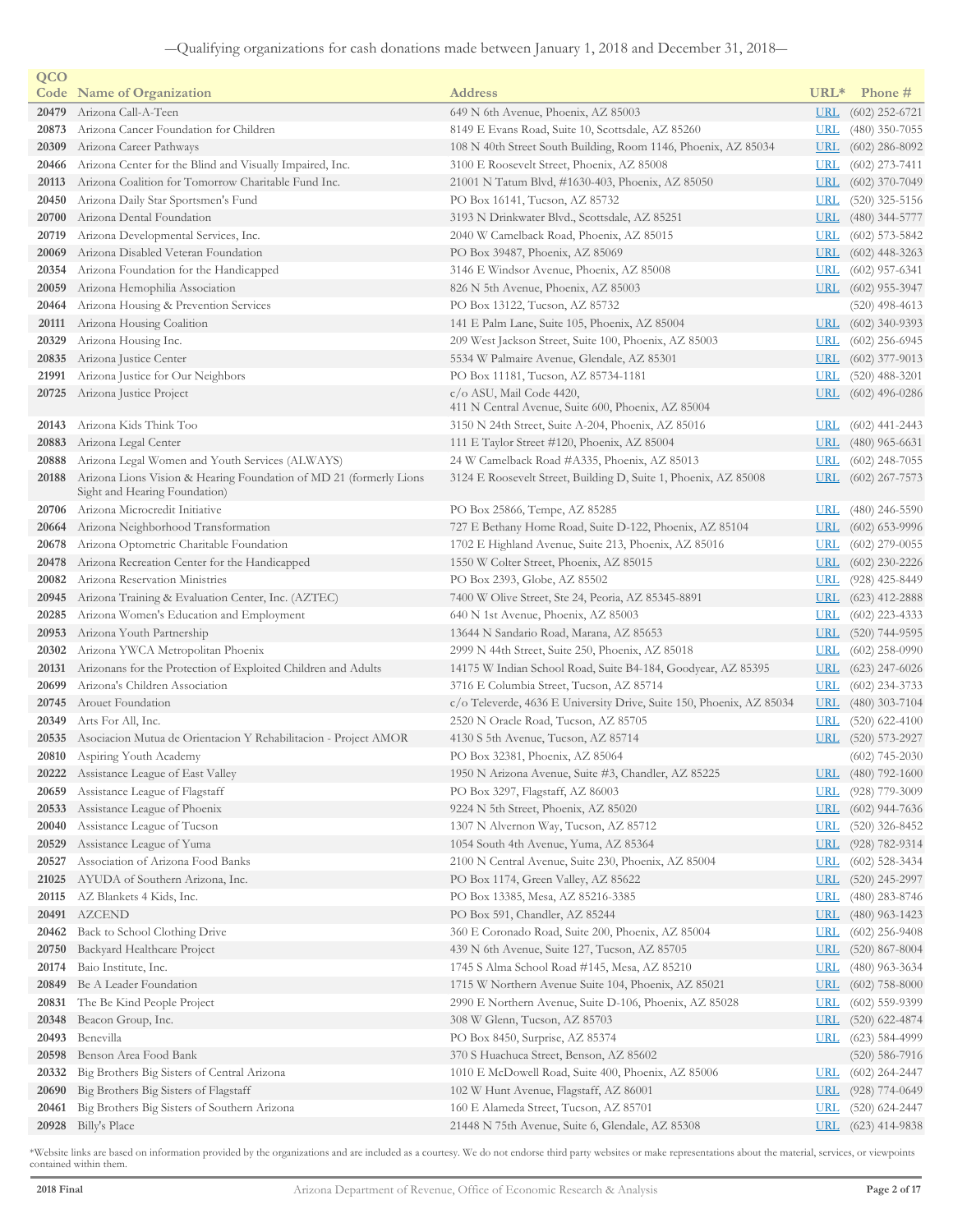| QCO            |                                                                    |                                                                                              |                          |                    |
|----------------|--------------------------------------------------------------------|----------------------------------------------------------------------------------------------|--------------------------|--------------------|
|                | <b>Code</b> Name of Organization                                   | <b>Address</b>                                                                               | $URL*$                   | Phone #            |
| 20917          | <b>BILT</b> Foundation                                             | 6628 E Baseline Road Suite 102, Mesa, AZ 85206                                               | <u>URL</u>               | $(602)$ 469-9988   |
| 20232          | Bisbee Coalition for the Homeless                                  | PO Box 5393, Bisbee, AZ 85603                                                                | <u>URL</u>               | $(520)$ 432-7839   |
| 20834          | BizELife                                                           | PO Box 52864, Mesa, AZ 85208                                                                 | <b>URL</b>               | $(480)$ 999-4949   |
| 20355          | Blankets 4 Kids                                                    | 1130 W Fawn Lane, Prescott, AZ 86305                                                         | <u>URL</u>               | $(928)$ 541-0483   |
| 20762          | BLOOM365 (Purple Ribbon Council to Cut Out Domestic Abuse, Inc.)   | 20403 N Lake Pleasant Road, Suite 117-492, Peoria, AZ 85382                                  | <u>URL</u>               | $(602)$ 524-9607   |
| 20126          | B'nai B'rith Pantano Gardens, Inc. dba Strauss Manor on Pantano    | 370 N Pantano Road, Tucson, AZ 85710                                                         | <u>URL</u>               | $(520)$ 722-9015   |
| 20080          | Booker T. Washington Child Development Center, Inc.                | 1519 E Adams Street, Phoenix, AZ 85034                                                       | <u>URL</u>               | $(602)$ 252-4743   |
| 20720          | Bootstraps to Share of Tucson, Inc. dba BICAS                      | 2001 N 7th Avenue, Tucson, AZ 85705                                                          | <u>URL</u>               | $(520)$ 628-7950   |
| 20346          | Boys & Girls Club of Bisbee                                        | 405 Arizona Street, Bisbee, AZ 85603                                                         | <u>URL</u>               | $(520)$ 432-3010   |
| 20360          | Boys & Girls Club of Casa Grande Valley                            | PO Box 10291, Casa Grande, AZ 85130                                                          | <u>URL</u>               | $(520)$ 876-5437   |
| 20101          | Boys & Girls Club of Flagstaff                                     | PO Box 220, Flagstaff, AZ 86002                                                              | <b>URL</b>               | $(928)$ 351-7177   |
| 20459          | Boys & Girls Club of Round Valley                                  | PO Box 1606, Eagar, AZ 85925                                                                 | <u>URL</u>               | $(928)$ 333-7824   |
| 20321          | Boys & Girls Club of Santa Cruz County                             | 590 N Tyler Avenue, Nogales, AZ 85621                                                        | <u>URL</u>               | $(520)$ 287-3733   |
| 20230          | Boys & Girls Club of Sierra Vista                                  | 1746 Paseo San Luis, Sierra Vista, AZ 85636                                                  | <u>URL</u>               | $(520)$ 515-0055   |
| 20331          | Boys & Girls Club of the East Valley                               | 2606 W Baseline Road #25, Mesa, AZ 85202                                                     | <u>URL</u>               | $(480)$ 820-3688   |
| 20120          | Boys & Girls Club of the Gila Valley                               | 805 S 7th Avenue, Safford, AZ 85546                                                          | <b>URL</b>               | $(928)$ 424-2103   |
| 20282          | Boys & Girls Club of Tucson                                        | PO Box 40217, Tucson, AZ 85717                                                               | <u>URL</u>               | $(520)$ 573-3533   |
| 20460          | Boys & Girls Clubs of Central Arizona                              | 335 E Aubrey Street, Prescott, AZ 86303                                                      | <u>URL</u>               | $(928)$ 776-8686   |
| 20091          | Boys & Girls Clubs of Greater Scottsdale Youth, LLC                | 10533 E Lakeview Drive, Scottsdale, AZ 85258                                                 | <u>URL</u>               | $(480) 860 - 5520$ |
| 20323          | Boys & Girls Clubs of Metropolitan Phoenix                         | 2645 N 24th Street, Phoenix, AZ 85008                                                        | <u>URL</u>               | $(602)$ 954-8182   |
| 20165          | Boys & Girls Clubs of the Colorado River                           | 2250 Highland Road, Bullhead City, AZ 86442                                                  | <b>URL</b>               | $(928) 763 - 1411$ |
| 20356          | Boys Hope Girls Hope of Arizona                                    | 3443 N Central Avenue, Arcade 7, Phoenix, AZ 85012                                           | <u>URL</u>               | $(602)$ 266-4873   |
| 20133          | Boys to Men Mentoring Network North Central Arizona                | 3208 Lakeside Village Drive, Prescott, AZ 86301                                              | <u>URL</u>               | $(928)$ 499-0522   |
| 20799          | Boys to Men Tucson, Inc.                                           | 5210 E Pima Street, Suite 200, Tucson, AZ 85712                                              | <u>URL</u>               | $(520)$ 344-3624   |
| 20344          | Bread of Life Mission of Holbrook                                  | 885 Hermosa Drive, Holbrook, AZ 86025                                                        | <u>URL</u>               | $(928)$ 524-3874   |
| 20229          | Bread of Life Missions, Inc.                                       | PO Box 2991, Camp Verde, AZ 86322                                                            | <b>URL</b>               | $(928)$ 567-6931   |
| 22025          | The Bridge for Community Services                                  | PO Box 8313, Phoenix, AZ 85066                                                               | <u>URL</u>               | $(480)$ 299-9453   |
| 20458          | The Bridge to Hope                                                 | 1815 W Missouri Avenue, #105, Phoenix, AZ 85015                                              | <u>URL</u>               | $(602)$ 589-5556   |
| 20357          | Bridging AZ Furniture Bank                                         | 25 N Extension Road, Mesa, AZ 85201                                                          | <b>URL</b>               | $(480)$ 375-5454   |
| 20880          | Brighter Way Institute                                             | 3140 W Buckeye Road, Phoenix, AZ 85009                                                       | <b>URL</b>               | $(602)$ 362-0744   |
| 20283          | Buckeye Outreach for Social Services, Inc.                         | 501 E Mahoney Avenue, Buckeye, AZ 85326                                                      | <b>URL</b>               | $(623)$ 386-6365   |
| 20962          | Buena Vista Children's Services                                    | 19 E Beech Street, Cottonwood, AZ 86326                                                      | <b>URL</b>               | $(928)$ 646-5200   |
| 20787          | Bullhead City Lions Club                                           | PO Box 22497, Bullhead City, AZ 86439                                                        | <b>URL</b>               | $(928)$ 514-5236   |
| 20965          | Bullhead City Meals on Wheels                                      | 2275 Trane Road, Bullhead City, AZ 86442                                                     |                          | $(928)$ 758-1538   |
| 20137          | Camelot Therapeutic Horsemanship                                   | 23623 N Scottsdale Road, D3-PMB259, Scottsdale, AZ 85255                                     | $URL$                    | $(480)$ 515-1542   |
| 20872          | Camp Colley Foundation                                             | 216 W Portland Street, Phoenix, AZ 85012                                                     | <u>URL</u>               | $(602)$ 262-4872   |
| 20914          | Camp Patrick (Patsy Reeve Foundation Inc.)                         | 337 W El Caminito Drive, Phoenix, AZ 85021                                                   | <u>URL</u>               | $(602)$ 799-9136   |
|                | 20145 Camp Soaring Eagle                                           | 595 N Aspaas Road, Cornville, AZ 86325                                                       | <u>URL</u>               | $(928)$ 284-9393   |
|                | 20327 Camp Verde Adult Reading Program                             | PO Box 733, Camp Verde, AZ 86322                                                             | URL                      | $(928) 554 - 8398$ |
| 20457          | Camp Wildcat                                                       | 1303 E University Blvd., Tucson, AZ 85719                                                    | <u>URL</u>               | $(520)$ 621-7048   |
| 20973          | Campbell's Crew Cares                                              | 18648 E Arrowhead Trail, Queen Creek, AZ 85142                                               | <u>URL</u>               | $(480)$ 892-5823   |
| 20184          | Cancer Outreach Inc.                                               | PO Box 477, Page, AZ 86040                                                                   | <b>URL</b>               | $(928)$ 645-4070   |
| 21064          | Cancer Response Team, Inc.                                         | 20235 N Cave Creek Road, Suite 104-184, Phoenix, AZ 85024                                    | <u>URL</u>               | $(602)$ 317-0800   |
| 20821<br>20980 | Cancer Support Community Arizona - CSCAZ                           | 360 E Palm Lane, Phoenix, AZ 85004                                                           | <u>URL</u>               | $(602)$ 712-1006   |
|                | Candlelighters Childhood Cancer Foundation of Southern Arizona     | PO Box 42436, Tucson, AZ 85733                                                               | <u>URL</u>               | $(520)$ 777-4911   |
| 20508          | CANTER - Cochise Area Network of Therapeutic Equestrian Resources  | 7388 Chief Joseph Drive, Sierra Vista, AZ 85635                                              | <u>URL</u>               | $(520)$ 378-3196   |
| 20233<br>20167 | Canyonlands Healthcare<br>The Care Fund                            | 827 Vista Avenue, Page, AZ 86040<br>16427 N Scottsdale Road, Suite 145, Scottsdale, AZ 85254 | <u>URL</u>               | $(928)$ 645-9675   |
| 21016          | Care Net Pregnancy Center of Cochise County, Inc.                  |                                                                                              | <u>URL</u><br><b>URL</b> | $(480)$ 305-8607   |
| 20227          |                                                                    | 1197 E Fry Blvd, Sierra Vista, AZ 85635                                                      | <u>URL</u>               | $(520)$ 459-5683   |
| 20773          | CareGiver Training Institute<br>Caring Coalition AZ                | 710 S Kolb Road, Bldg. 4, Tucson, AZ 85710<br>2034 N 9th Street, Phoenix, AZ 85006           | <b>URL</b>               | $(520)$ 325-4870   |
| 21028          | Caring Hands of Pinal County                                       | 139 W 1st Street, Casa Grande, AZ 85122                                                      | <b>URL</b>               | $(520)$ 840-4458   |
| 20319          | Caring Ministries, Inc.                                            | 820 W Calle Sur, Tucson, AZ 85705-5330                                                       | <u>URL</u>               | $(520)$ 882-2645   |
| 20404          | CASA - Central Arizona Seniors Association                         | 9360 Manzanita Circle, Prescott Valley, AZ 86314                                             | <u>URL</u>               | $(928)$ 772-3337   |
| 20796          | CASA Children's Center, Inc. dba Verde Valley CASA Support Council | PO Box 2523, Cottonwood, AZ 86326                                                            | <b>URL</b>               | $(928)$ 282-3695   |
| 20083          | Casa de Amor Baptist Center                                        | 819 S MacDonald, Mesa, AZ 85210                                                              |                          | $(480)$ 464-2877   |
| 20417          | Casa Maria                                                         | 401 E 26th Street, Tucson, AZ 85713                                                          | <b>URL</b>               | $(520)$ 624-0312   |
| 20161          | Catalina Council, Boy Scouts of America Scoutreach LLC             | 5049 E Broadway, Ste 200, Tucson, AZ 85711                                                   | <u>URL</u>               | $(520)$ 750-0385   |
| 20531          | Catholic Charities of Holbrook                                     | 126 E Florida Street, Holbrook, AZ 86025                                                     | <u>URL</u>               | $(928) 524-9720$   |
|                |                                                                    |                                                                                              |                          |                    |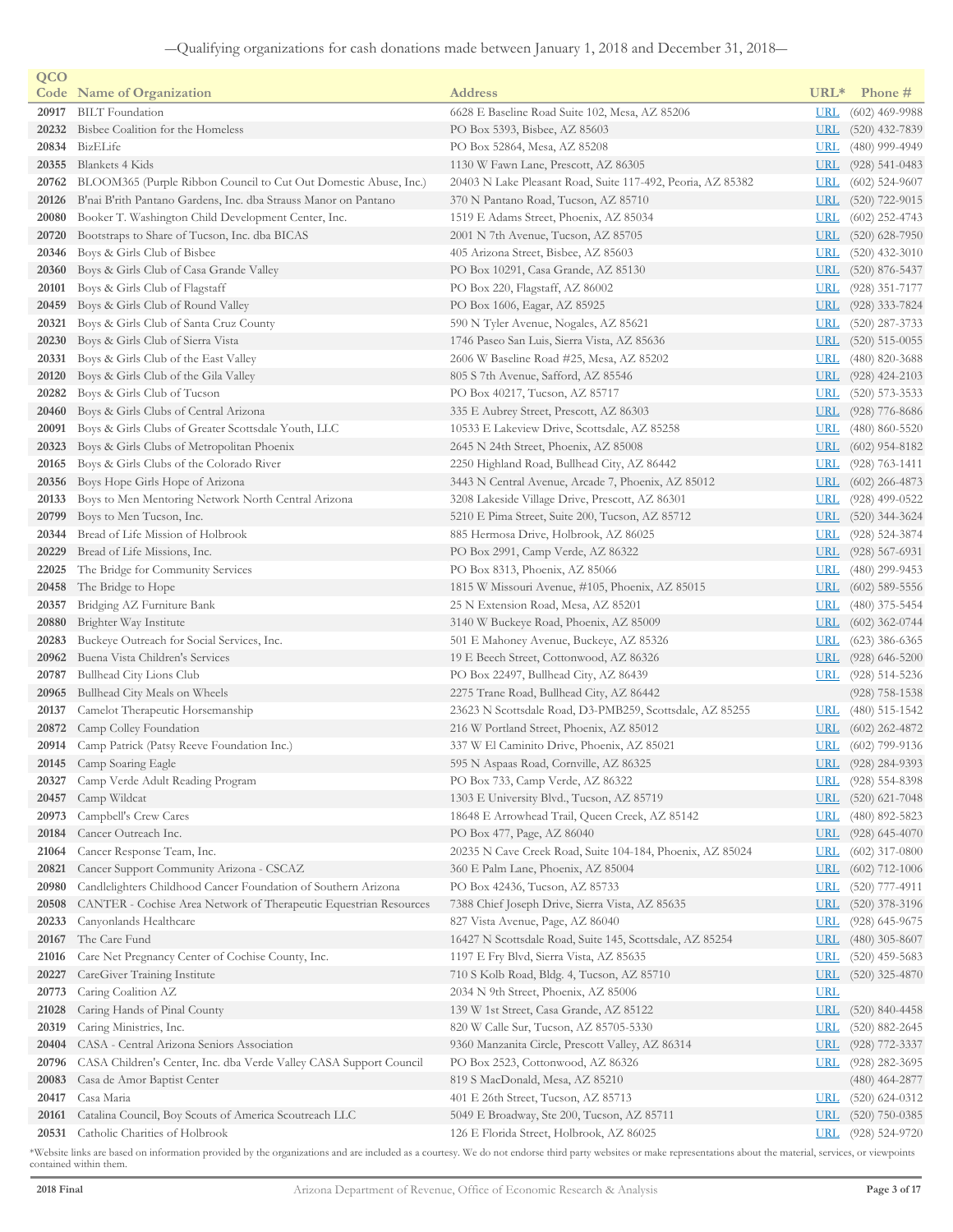| QCO   |                                                                                     |                                                           |                  |                    |
|-------|-------------------------------------------------------------------------------------|-----------------------------------------------------------|------------------|--------------------|
|       | <b>Code</b> Name of Organization                                                    | <b>Address</b>                                            | URL <sup>*</sup> | Phone #            |
| 20345 | Catholic Community Services of Southern Arizona                                     | 140 W Speedway Blvd., Suite 230, Tucson, AZ 85705         | <b>URL</b>       | $(520)$ 623-0344   |
| 20169 | CDT Kids                                                                            | 3324 E Ray Road, #340, Higley, AZ 85236                   | <b>URL</b>       | $(480)$ 265-5557   |
| 20976 | CeCe's Hope Center                                                                  | 11020 N Saguaro Blvd, Fountain Hills, AZ 85268            | <b>URL</b>       | $(928)$ 421-1178   |
| 20389 | Centers for Habilitation                                                            | 215 W Lodge Drive, Tempe, AZ 85283                        | <u>URL</u>       | $(480)$ 838-8111   |
| 20691 | Central Arizona Dental Society Foundation (CADS)                                    | 5300 N Central Avenue, Suite 200, Phoenix, AZ 85012       | <u>URL</u>       | $(602)$ 776-6310   |
| 20328 | Central Arizona Shelter Services, Inc.                                              | 230 S 12th Avenue, Phoenix, AZ 85007                      | <b>URL</b>       | $(602)$ 256-6945   |
| 21024 | Chain Reaction, Inc.                                                                | 1639 S Broken Rock Drive, Cottonwood, AZ 86326            |                  | $(928)$ 274-3109   |
| 20758 | The Challenge Foundation - Phoenix                                                  | 6300 N Central Avenue, Phoenix, AZ 85012                  | URL              | $(602)$ 274-4778   |
| 20806 | Challenger Middle School PTSA<br>(PTA Arizona Congress of Parents and Teachers Inc) | c/o 6905 W Maryland Avenue, Glendale, AZ 85303-3600       |                  | $(480)$ 600-0020   |
| 20085 | Chandler CARE Center Children's Medical and Dental Clinic                           | 777 E Galveston Street, Chandler, AZ 85225                | <u>URI</u>       | $(480)$ 812-7908   |
| 20245 | Chandler Gilbert ARC                                                                | 3250 N San Marcos Place, Chandler, AZ 85225               | <b>URL</b>       | $(480)$ 892-9422   |
| 20490 | Chap Corporation dba Chap Ministries                                                | 2417 E US Highway 70, Safford, AZ 85546                   | <b>URL</b>       | $(928)$ 428-7852   |
| 20049 | <b>CHEEERS</b>                                                                      | 1950 W Heatherbrae Drive, Suite 5, Phoenix, AZ 85015      | <u>URL</u>       | $(602)$ 246-7607   |
| 20056 | Chicanos Por La Causa, Inc.                                                         | 1112 E Buckeye Road, Phoenix, AZ 85034                    | URL              | $(602)$ 257-0700   |
| 20343 | Child & Family Resources, Inc.                                                      | 2800 E Broadway Blvd., Tucson, AZ 85716                   | <u>URL</u>       | $(520)$ 881-8940   |
| 20342 | Child & Family Services of Yuma, Inc.                                               | 257 S 3rd Avenue, Yuma, AZ 85364                          | URL              | $(928) 783 - 2427$ |
| 20660 | The Child Language Center                                                           | PO Box 391, Tucson, AZ 85702                              | <u>URL</u>       | $(520)$ 628-1659   |
| 20071 | Child-Parent Centers, Inc.                                                          | 602 E 22nd Street, Tucson, AZ 85713                       | <u>URL</u>       | $(520)$ 882-0100   |
| 20809 | Children's Academy Inc. dba The Son's Children                                      | 3301 N 32nd Street, Phoenix, AZ 85018                     | <u>URL</u>       | $(602)$ 956-7370   |
| 20268 | Children's Benefit Foundation, Inc.                                                 | 2058 S Dobson Road, Suite 6, Mesa, AZ 85202               | <u>URL</u>       | $(480)$ 820-4507   |
| 20176 | Children's Cancer Network                                                           | 6150 W Chandler Blvd., Ste. 1, Chandler, AZ 85226         | <b>URL</b>       | $(480)$ 398-1564   |
| 21026 | Children's Care Arizona                                                             | PO Box 5303, Goodyear, AZ 85338                           | <u>URL</u>       | $(480)$ 795-3775   |
| 20530 | Children's Clinics for Rehabilitative Services                                      | 2600 N Wyatt Drive, Tucson, AZ 85712                      | <b>URL</b>       | $(520)$ 324-5437   |
| 21058 | Chino Valley Education Foundation                                                   | 650 E Center Street, Chino Valley, AZ 86323               |                  | $(928)$ 636-2458   |
| 20072 | Chino Valley Food Bank                                                              | PO Box 837, Chino Valley, AZ 86323                        | URL              | $(928)$ 636-8478   |
| 20043 | Chiricahua Community Health Centers                                                 | 1205 F Avenue, Douglas, AZ 85607                          | <b>URL</b>       | $(520)$ 364-1429   |
| 20078 | Choices Network of Arizona, Inc.                                                    | 3003 N Central Avenue, Suite 300, Phoenix, AZ 85012       | <u>URL</u>       | $(602)$ 952-3400   |
| 21971 | Choose Vibrant Living                                                               | 8363 E Florentine Road, Ste. C, Prescott Valley, AZ 86314 | <u>URL</u>       | $(928)$ 515-2363   |
| 20489 | Christ Child Society of Phoenix                                                     | 4633 N 54th Street, Phoenix, AZ 85018                     | <u>URL</u>       | $(602)$ 840-5066   |
| 20225 | Christian Assistance Network (CAN)                                                  | 6659 E University Drive, Mesa, AZ 85205                   | <u>URL</u>       | $(480)$ 985-1660   |
| 20819 | Christian Care Mesa Inc.                                                            | 6945 E Main Street, Mesa, AZ 85207                        | <b>URL</b>       | $(480)$ 654-1800   |
| 20456 | Christian Care Nursing Center                                                       | 11812 N 19th Avenue, Phoenix, AZ 85029                    | <b>URL</b>       | $(602)$ 943-1800   |
| 20421 | Christian Legal Aid of Arizona                                                      | PO Box 1734, Glendale, AZ 85311                           | <b>URL</b>       | $(623)$ 937-9799   |
| 21059 | Christian Life Outreach                                                             | 6438 E Jenan Drive, Scottsdale, AZ 85254                  | URL              | $(602)$ 918-4622   |
| 20987 | Christian Prison Ministries                                                         | 2537 N Oracle Road, Tucson, AZ 85705                      | <u>URL</u>       | $(520)$ 909-6070   |
| 20076 | Chrysalis                                                                           | 2055 W Northern Avenue, Phoenix, AZ 85021                 | <b>URL</b>       | $(602)$ 955-9059   |
|       | 20913 Cinderella's Closet Inc.                                                      | 7487 E Broadway Blvd, Tucson, AZ 85710                    |                  | URL (520) 270-7833 |
| 20158 | Circle of Page                                                                      | PO Box 4745, Page, AZ 86040                               | <u>URL</u>       | $(928)$ 645-3932   |
| 20693 | Circle the City                                                                     | 300 W Clarendon Avenue, Suite 200, Phoenix, AZ 85013      | <u>URL</u>       | $(602)$ 776-0776   |
| 20061 | City Help Inc. of Phoenix dba Phoenix Dream Center                                  | 3210 NW Grand Avenue, Phoenix, AZ 85017                   | <u>URL</u>       | $(602)$ 404-7414   |
| 20065 | City of Tucson, Family Self-Sufficiency Program                                     | PO Box 27210, Tucson, AZ 85726                            | <b>URL</b>       | $(520)$ 791-4171   |
| 22015 | CityServe Arizona                                                                   | 1 N 1st Street, 7th Floor, Phoenix, AZ 85004              | <b>URL</b>       | $(602)$ 448-5565   |
| 20532 | Civitan Foundation                                                                  | 12635 N 42nd Street, Phoenix, AZ 85032                    | <u>URL</u>       | $(602)$ 953-2944   |
| 20801 | Cloud Covered Streets                                                               | 4314 N 29th Place, Phoenix, AZ 85016                      | <b>URL</b>       | $(480)$ 695-0004   |
| 20707 | The CLUB for YOUth                                                                  | 301 N 1st Street, Kingman, AZ 86402                       | <u>URL</u>       | $(928)$ 718-0033   |
| 20528 | Coalition for Compassion and Justice                                                | PO Box 1882, Prescott, AZ 86302                           | <u>URL</u>       | $(928)$ 445-8382   |
| 21014 | Cobre Valley Youth Club                                                             | 1435 S Hagen Road, Globe, AZ 85501                        | <b>URL</b>       | $(928)$ 793-3926   |
| 20759 | Cochise Family Advocacy Center, Inc.                                                | 214 E Tacoma Street, Sierra Vista, AZ 85635               | <u>URL</u>       | $(520)$ 266-1819   |
| 20919 | Coconino CASA for Kids Inc.                                                         | 2005 S Thompson Loop, Flagstaff, AZ 86001                 | <u>URL</u>       | $(928)$ 699-7316   |
| 20523 | Coconino County Community Services                                                  | 2625 N King Street, Flagstaff, AZ 86004                   | <u>URL</u>       | $(928)$ 679-7426   |
| 20455 | CODAC Behavioral Health Services of Pima County                                     | 1650 E Ft. Lowell Road, Ste 202, Tucson, AZ 85719         | <b>URL</b>       | $(520)$ 327-4505   |
| 20074 | Colorado River Regional Crisis Shelter                                              | 1301 Joshua Avenue, Ste C, Parker, AZ 85344               | <u>URL</u>       | $(928)$ 669-8620   |
| 20779 | Comfort Food Pantry, Inc.                                                           | 875 N McClintock Drive, Chandler, AZ 85526                | <b>URL</b>       | $(480)$ 855-4333   |
| 20326 | Community Alliance Against Family Abuse                                             | PO Box 3778, Apache Junction, AZ 85217                    | <u>URL</u>       | $(480)$ 982-0205   |
| 20579 | Community Asset Resource Enterprise Partnership dba CARE Partnership                | 466 S Bellview Street, Mesa, AZ 85204                     | <b>URL</b>       | $(480)$ 833-8987   |
| 20098 | Community Bridges, Inc.                                                             | 1855 W Baseline Road, Ste 101, Mesa, AZ 85202             | <u>URL</u>       | $(480)$ 831-7566   |
| 20522 | Community Dental Foundation                                                         | 201 S 36th Street, Phoenix, AZ 85034                      | <u>URL</u>       | $(602)$ 488-1168   |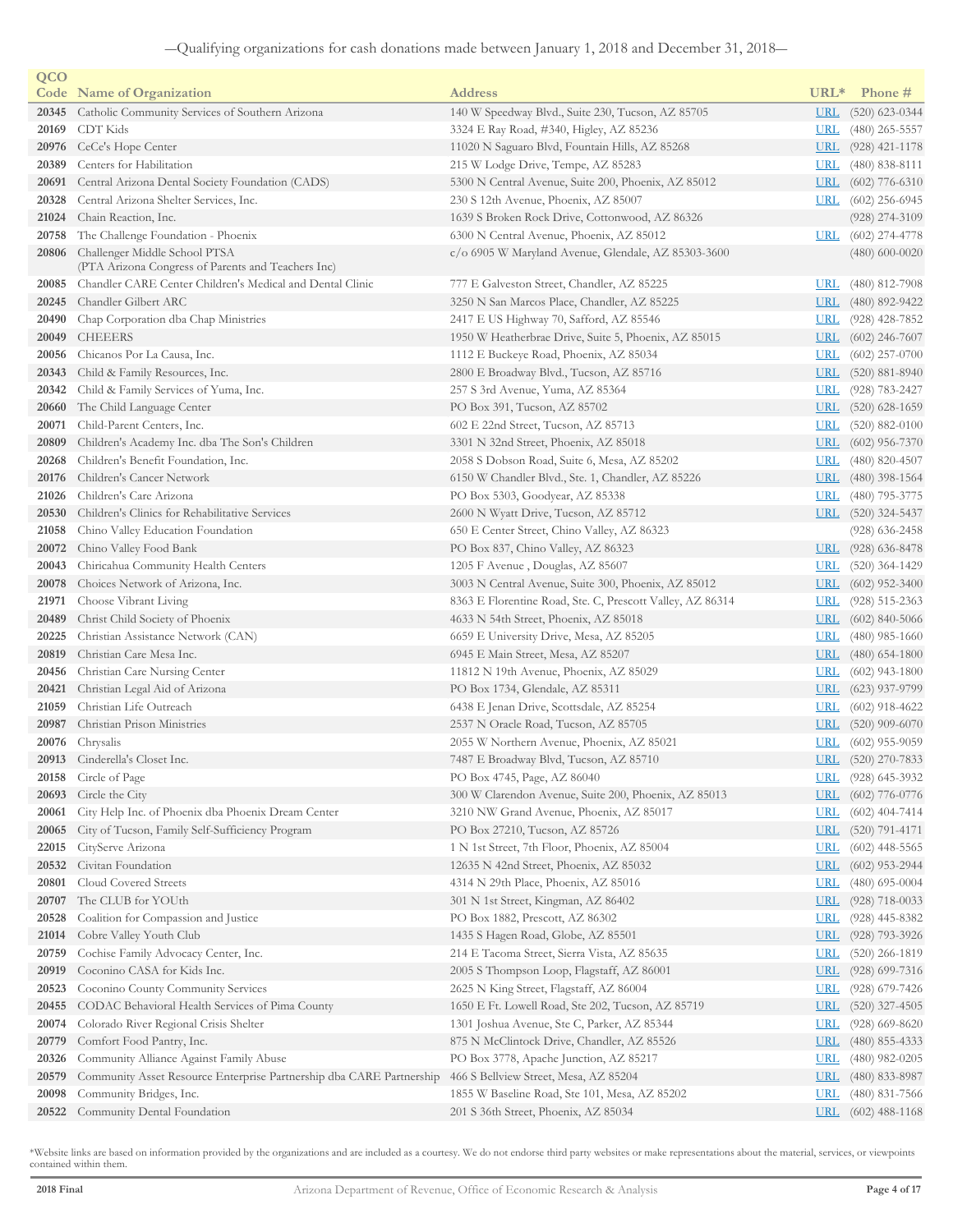| QCO   |                                                                          |                                                                  |            |                    |
|-------|--------------------------------------------------------------------------|------------------------------------------------------------------|------------|--------------------|
|       | <b>Code</b> Name of Organization                                         | <b>Address</b>                                                   | $URL*$     | Phone #            |
| 20488 | Community Food Bank, Inc.<br>dba Community Food Bank of Southern Arizona | PO Box 26727, Tucson, AZ 85726                                   | <b>URL</b> | $(520)$ 622-0525   |
| 20739 | Community Food Pantry of Benson Arizona                                  | PO Box 623, Benson, AZ 85602                                     |            | $(520) 586 - 1952$ |
| 20177 | Community Fund of Sun City West, Inc.                                    | 13940 W Meeker Blvd., Suite 115, PMB613, Sun City West, AZ 85375 | <b>URL</b> | $(623)$ 546-1122   |
| 20112 | Community Health and Wellness dba Kids@Core                              | 902 E McKinley, Phoenix, AZ 85006                                |            | $(602)$ 254-5337   |
| 20415 | Community Health Outreach, Inc.                                          | 1626 W State Avenue, Phoenix, AZ 85021                           |            | $(602)$ 750-1486   |
| 20224 | Community Home Repair Projects of Arizona                                | PO Box 26215, Tucson, AZ 85726                                   | <b>URL</b> | $(520)$ 745-2055   |
| 20423 | Community Homes of Patagonia                                             | PO Box 1063, Patagonia, AZ 85624                                 | <u>URL</u> | $(520)$ 394-9051   |
| 20068 | Community Hope Centers                                                   | 14185 N 83rd Avenue, Peoria, AZ 85381                            | <b>URL</b> | $(623)$ 979-4392   |
| 20822 | Community Housing Resources of Arizona                                   | 4020 N 20th Street, Suite 220, Phoenix, AZ 85016                 | <b>URL</b> | $(602)$ 631-9780   |
| 20534 | Community Legal Services                                                 | 305 S 2nd Avenue, Phoenix, AZ 85003                              | <b>URL</b> | $(602)$ 258-3434   |
| 21009 | Community Montessori School of Bisbee, Inc.                              | 1900 S Naco Highway, Bisbee, AZ 85603                            | <b>URL</b> | $(520)$ 432-8075   |
| 20443 | Community Pregnancy Center of Prescott                                   | 1124 E Gurley Street, Prescott, AZ 86301                         | <b>URL</b> | $(928)$ 778-7654   |
| 20341 | Compass Affordable Housing, Inc.                                         | 2835 N Stone Avenue, Tucson, AZ 85705                            | <b>URL</b> | $(520)$ 305-4724   |
| 20340 | Concerned Citizens for Community Health                                  | 7700 E Roosevelt, Scottsdale, AZ 85257                           | <b>URL</b> | $(480)$ 312-2323   |
| 20688 | Constructing Circles of Peace                                            | 404 W Crawford Street, Nogales, AZ 85621                         | <b>URL</b> | $(520)$ 281-0579   |
| 20039 | Cope Community Services                                                  | 82 S Stone Avenue, Tucson, AZ 85701                              | <b>URL</b> | $(520)$ 792-4336   |
| 20881 | Corbin's Legacy                                                          | 8644 E Indigo Street, Mesa, AZ 85207                             | <b>URL</b> | $(844)$ 204-6434   |
| 20339 | Cornerstone Mission Project, Inc.                                        | 3049 Sycamore Avenue, Kingman, AZ 86409                          | <u>URL</u> | $(928)$ 757-1535   |
| 20424 | Cornucopia Community Advocates                                           | 95 Spotted Fawn Court, Sedona, AZ 86351                          | <b>URL</b> | $(928)$ 284-3284   |
| 20130 | Cortney's Place                                                          | 7000 E Shea Blvd., Ste 1430, Scottsdale, AZ 85254                | <u>URL</u> | $(480)$ 419-5852   |
| 20183 | Cottonwood Lions Club Foundation                                         | PO Box 516, Cottonwood, AZ 86326                                 | <u>URL</u> | $(928)$ 646-9182   |
| 20823 | Coyote Taskforce, Inc.                                                   | 66 E Pennington Street, Tucson, AZ 85701                         | <b>URL</b> | $(520)$ 884-5553   |
| 20846 | Creighton Community Foundation, Inc.                                     | 3609 N 27th Street, Phoenix, AZ 85016                            | <u>URL</u> | $(602)$ 888-3770   |
| 20684 | Crisis Pregnancy Centers of Greater Phoenix, Inc.                        | 4494 W Peoria Avenue #115A, Glendale, AZ 85302                   | <b>URL</b> | $(602)$ 508-3340   |
| 20940 | Crisis Response Network                                                  | 1275 W Washington Street, Suite 108, Tempe, AZ 85281             | <b>URL</b> | $(602)$ 427-4600   |
| 20887 | Cross Benefit Inc.                                                       | 5146 W Whispering Wind Drive, Glendale, AZ 85310                 | <u>URL</u> | $(623)$ 326-1440   |
| 20955 | Cross Country Outreach                                                   | 5425 E Broadway #214, Tucson, AZ 85711                           |            | $(520)$ 245-4483   |
| 20338 | Crossroads Mission                                                       | PO Box 1161, Yuma, AZ 85366                                      | <u>URL</u> | $(928) 783 - 9362$ |
| 20588 | Crossroads Nogales Mission                                               | PO Box 2246, Nogales, AZ 85628                                   | <b>URL</b> | $(520)$ 287-5828   |
| 20454 | Crossroads, Inc.                                                         | 4201 N 16th Street, #110, Phoenix, AZ 85016                      | <b>URL</b> | $(602)$ 263-5242   |
| 21038 | Crowns of Courage                                                        | 4900 N Scottsdale Road #3000, Scottsdale, AZ 85251               | <u>URL</u> | $(601)$ 717-4422   |
| 20292 | Cultural Cup Food Bank                                                   | 342 E Thomas Road, Phoenix, AZ 85012                             | <u>URL</u> | $(602)$ 266-8370   |
| 20918 | Daring Adventures                                                        | 5034 E Washington Street, Phoenix, AZ 85034                      | <u>URL</u> | $(602)$ 290-0214   |
| 20526 | Defenders of Children                                                    | PO Box 10128, Phoenix, AZ 85064                                  | <u>URL</u> | $(602)$ 710-1903   |
| 20261 | Delta Dental of Arizona Foundation                                       | 5656 W Talavi Blvd., Glendale, AZ 85306                          | <b>URL</b> | $(602)$ 938-3131   |
|       | 20509 Desert Manna Food Pantry                                           | 590 N 96th Street, Mesa, AZ 85207                                | <b>URL</b> | $(480)$ 981-3993   |
|       | 20516 Desert Mission, Inc.                                               | 9201 N 5th Street, Phoenix, AZ 85020                             | <b>URL</b> | $(602)$ 870-6060   |
|       | 20414 Desert Survivors, Inc.                                             | 1020 W Starr Pass Blvd., Tucson, AZ 85713                        |            | URL (520) 609-8333 |
| 20665 | Desert Voices (Oral Educational Opportunities for the Hearing Impaired)  | 3426 E Shea Blvd., Phoenix, AZ 85028                             | <u>URL</u> | $(602)$ 224-0598   |
| 20066 | Developmental Enrichment Centers                                         | 16809 N 53rd Avenue, Suite 2, Glendale, AZ 85306                 | <b>URL</b> | $(602)$ 993-5153   |
| 20538 | The Devereux Foundation-Arizona                                          | 11000 N Scottsdale Road, Suite 260, Scottsdale, AZ 85254         | <u>URL</u> | $(480)$ 998-2920   |
| 20938 | Diabetes Prevention and Aid Fund dba Borderlands Food Bank               | 270 W Produce Row, Nogales, AZ 85621                             | <b>URL</b> | $(520)$ 287-2627   |
| 21050 | Diana Gregory Outreach Services Foundation                               | 1934 East Camelback Road, Suite 120-223, Phoenix, AZ 85016       | <u>URL</u> | $(602)$ 793-6638   |
| 20604 | Diaper Bank of Southern Arizona                                          | 4500 E Speedway, Suite 8, Tucson, AZ 85712                       | <u>URL</u> | $(520)$ 325-1400   |
|       | 21976 Direct Aid For Homeless                                            | 1515 S Extension Road #3134, Mesa, AZ 85210                      | <b>URL</b> | $(480)$ 217-9145   |
| 20901 | Direct Center for Independence                                           | 1001 N. Alvernon Way, Tucson, AZ 85711                           | <u>URL</u> | $(520)$ 624-6452   |
| 20595 | DNA - People's Legal Services, Inc.                                      | PO Box 306, Window Rock, AZ 86515                                | <u>URL</u> | $(928)$ 871-4151   |
| 20337 | Douglas ARC                                                              | PO Box 252, Douglas, AZ 85608                                    | <b>URL</b> | $(520)$ 364-7473   |
| 20388 | Douglas Area Food Bank, Inc.                                             | PO Box 1546, Douglas, AZ 85608                                   |            | $(520)$ 364-4170   |
|       | 20057 Doves, Inc.                                                        | 1366 E Thomas Road, Suite 108, Phoenix, AZ 85014                 | <b>URL</b> | $(602)$ 264-2255   |
| 20262 | Down Syndrome Network                                                    | PO Box 12495, Tempe, AZ 85284                                    | <u>URL</u> | $(480)$ 759-9150   |
| 20652 | Downtown Urban Community Kids                                            | PO Box 3705, Phoenix, AZ 85030                                   | <b>URL</b> | $(602)$ 252-8258   |
| 20168 | Dress for Success Phoenix                                                | 1024 E Buckeye Road Suite 165, Phoenix, AZ 85034                 | <u>URL</u> | $(602)$ 489-7397   |
|       | 20863 Dueker Ranch, Inc.                                                 | 214 N Cornerstone Way, Star Valley, AZ 85541                     | <b>URL</b> | $(928)$ 978-7039   |
| 20552 | DUET: Partners in Health & Aging                                         | 555 W Glendale Avenue, Phoenix, AZ 85021                         | <b>URL</b> | $(602)$ 274-5022   |
| 20425 | <b>Dysart Community Center</b>                                           | PO Box 716, El Mirage, AZ 85335                                  | <b>URL</b> | $(623)$ 583-0016   |
| 21980 | Eagle Pathway                                                            | PO Box 51468, Mesa, AZ 85204                                     | <b>URL</b> | $(480)$ 225-6664   |
| 20259 | Eagles Wings of Grace                                                    | 3219 N 1st Avenue, Tucson, AZ 85719                              |            | URL (520) 360-9853 |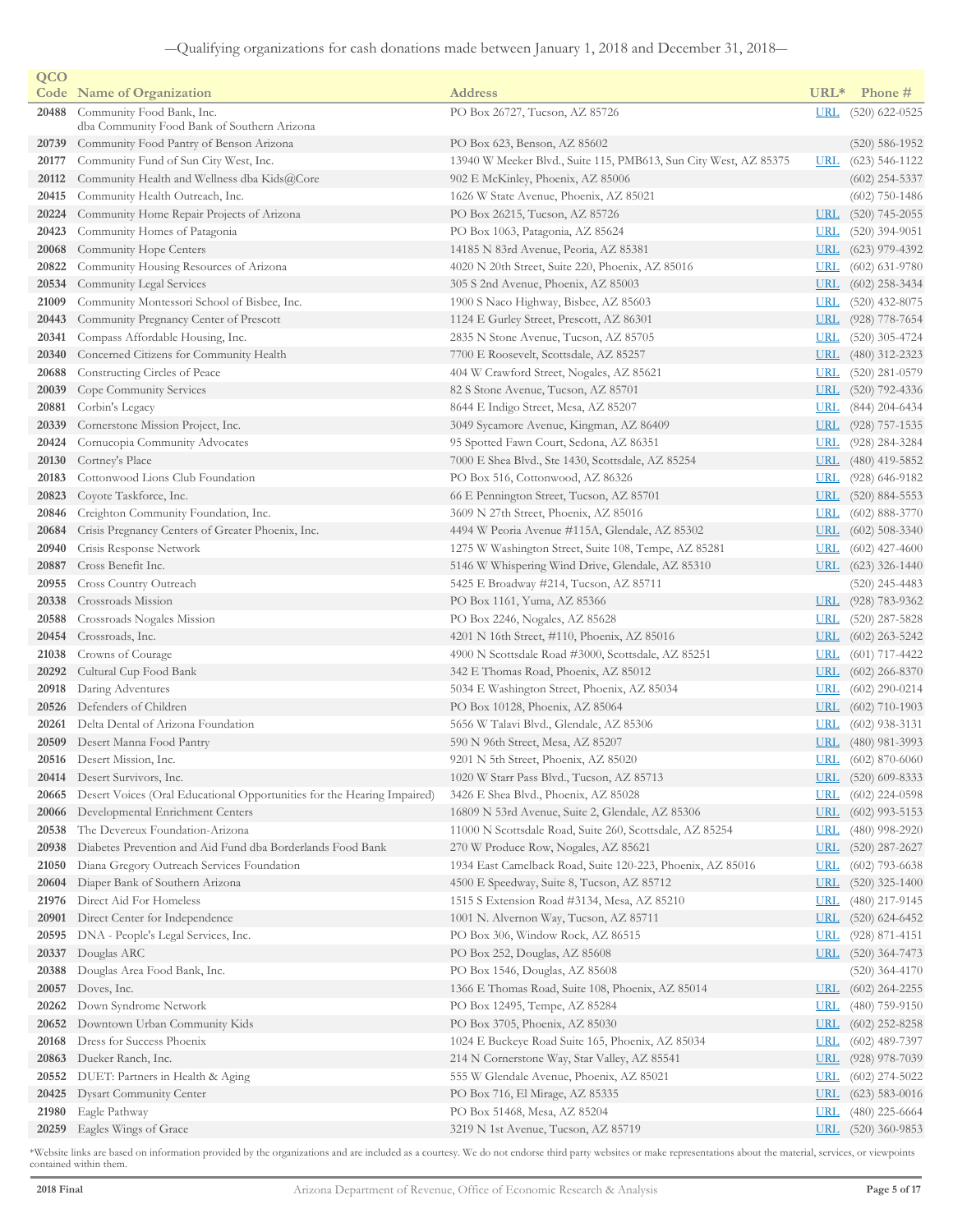| QCO   |                                                                |                                                           |                  |                      |
|-------|----------------------------------------------------------------|-----------------------------------------------------------|------------------|----------------------|
|       | <b>Code</b> Name of Organization                               | <b>Address</b>                                            | URL <sup>*</sup> | Phone #              |
| 20336 | Early Childhood Development Group                              | 3472 E Ft. Lowell Road, Tucson, AZ 85716                  | <b>URL</b>       | $(520)$ 327-0844     |
| 20731 | Earn to Learn                                                  | 4803 E 5th Street Ste 215, Tucson, AZ 85711               | URL              | $(520)$ 955-0785     |
| 20164 | East Santa Cruz County Community Food Bank                     | PO Box 1147, Patagonia, AZ 85624                          |                  | $(520)$ 604-6558     |
| 20426 | <b>East Valley Adult Resources</b>                             | 45 W University Drive, Mesa, AZ 85201                     | <b>URL</b>       | $(480)$ 964-9014     |
| 20951 | East Valley Institute of Technology Education Foundation, Inc. | 1601 W Main Street, Mesa, AZ 85201                        | <b>URL</b>       | $(480)$ 461-4114     |
| 22044 | East Valley Women's League                                     | 411 N McKemy Avenue, Chandler, AZ 85226                   | <b>URL</b>       | $(480)$ 940-5731     |
| 20427 | Eastside Neighbors Volunteer Program                           | 8302 E Broadway Blvd., Tucson, AZ 85710                   | <u>URL</u>       | $(520)$ 245-4729     |
| 20243 | Echoing Hope Ranch                                             | 8344 S Hereford Road, Hereford, AZ 85615                  | <b>URL</b>       | $(520)$ 508-2087     |
| 20223 | Educare Arizona                                                | 1300 N 48th Street, Phoenix, AZ 85008                     | URL              | $(602)$ 845-4200     |
| 20070 | Educational Enrichment Foundation                              | 3809 E 3rd Street, Tucson, AZ 85716                       | URL              | $(520)$ 325-8688     |
| 20924 | El Grupo Youth Cycling                                         | 610 N 9th Avenue, Tucson, AZ 85705                        | <b>URL</b>       | $(520)$ 304-9682     |
| 20212 | El Rio Health Center Foundation                                | 839 W Congress, Tucson, AZ 85745                          | URL              | $(520)$ 205-4947     |
| 20903 | Elder TLC                                                      | 5315 E Paradise Canyon Road, Paradise Valley, AZ 85253    | <b>URL</b>       | $(602)$ 888-4322     |
| 20053 | ELDERfriends: A Foundation for Older Adults                    | 1366 E Thomas Road, Suite 108, Phoenix, AZ 85014          | <b>URL</b>       | $(602)$ 264-2255     |
| 20160 | Elevate Phoenix                                                | 3750 W Indian School Road, Phoenix, AZ 85019              | <b>URL</b>       | $(602)$ 269-5434     |
| 21989 | ELLA Center Inc                                                | 53 W Marble Canyon Road, Oro Valley, AZ 85755             | <b>URL</b>       | $(520)$ 405-7962     |
| 20487 | Emerge! Center Against Domestic Abuse                          | 2545 E Adams Street, Tucson, AZ 85716                     | <u>URL</u>       | $(520)$ 795-8001     |
| 20140 | <b>EMPACT</b> - Suicide Prevention Center                      | 618 S Madison Drive, Tempe, AZ 85281                      | <b>URL</b>       | $(480)$ 784-1514     |
| 20084 | Empowerment For Life Foundation                                | 2066 W Apache Trail, Suite 116, Apache Junction, AZ 85120 | <u>URL</u>       | $(480)$ 367-6937     |
| 20843 | Envision Therapeutic Horsemanship Inc.                         | PO Box 30921, Phoenix, AZ 85084                           |                  | URL $(480)$ 262-3434 |
| 20692 | Episcopal Habitat Coalition                                    | 1558 E Gary Street, Mesa, AZ 85203                        |                  | $(480)$ 650-2083     |
| 20428 | Esperanza En Escalante                                         | 3700 S Calle Polar, Tucson, AZ 85730                      | <b>URL</b>       | $(520)$ 571-8294     |
| 20055 | The Evangelical Lutheran Good Samaritan Society                | 10323 W Olive Avenue, Peoria, AZ 85345                    | <u>URL</u>       | $(623)$ 875-0100     |
| 20387 | Eve's Place                                                    | 8877 N 107th Avenue, Suite 302-497, Peoria, AZ 85345      | <u>URL</u>       | $(623)$ 547-6175     |
| 20885 | EVJCC Qualified Charitable Organization Fund, LLC              | 908 N Alma School Road, Chandler, AZ 85224                | <u>URL</u>       | $(480)$ 897-0588     |
| 20079 | Exodus Community Services, Inc.                                | 3726 E Hampton Street, Tucson, AZ 85716                   | <b>URL</b>       | $(520)$ 319-1109     |
| 20515 | Extended Hands Food Bank                                       | 16548 E Laser Drive, #6, Fountain Hills, AZ 85268         | <u>URL</u>       | $(480)$ 837-0303     |
| 20832 | Family Caregiver Foundation                                    | 7301 E 22nd Street, Suite 2W, Tucson, AZ 85710            | <u>URL</u>       | $(520)$ 528-0844     |
| 20429 | Family First Pregnancy Care Center & Family Diaper Bank, Inc.  | PO Box 5239, Oracle, AZ 85623                             | <u>URL</u>       | $(520)$ 896-9545     |
| 20862 | Family Health Care Amigos                                      | 16 Redrock Drive, Patagonia, AZ 85624                     | <u>URL</u>       | $(520)$ 603-7330     |
| 20486 | Family Involvement Center                                      | 5333 N 7th Street, Ste A-100, Phoenix, AZ 85014           | <b>URL</b>       | $(602)$ 412-4095     |
| 20453 | Family Promise Greater Phoenix                                 | 7221 E Belleview Street, Scottsdale, AZ 85257             | <u>URL</u>       | $(480)$ 659-5227     |
| 20432 | The Family School                                              | 1127 W McDowell Road, Phoenix, AZ 85007                   | <u>URL</u>       | $(602)$ 252-5866     |
| 20241 | Family Services Agency                                         | 2400 N Central, Suite 101, Phoenix, AZ 85004              | <b>URL</b>       | $(602)$ 264-9891     |
| 20430 | Fans Across America Charitable Foundation                      | 78 W Ray Road, Suite 3, Chandler, AZ 85225                | URL              | $(480)$ 821-3013     |
| 20251 | Fatima Women's Center                                          | 200 S Stratford Drive, Tucson, AZ 85716                   | <u>URL</u>       | $(520)$ 979-3430     |
| 20983 | Feed Our Babies USA                                            | 3313 N 40th Street, Phoenix, AZ 85018                     | <u>URL</u>       | $(480)$ 352-2370     |
|       | 20231 Feeding Matters                                          | 7227 N 16th Street, Suite 110, Phoenix, AZ 85020          | <b>URL</b>       | $(623)$ 242-5234     |
|       | 20797 Feeding Northern Arizona's Future                        | 2225 N Timberline Road, Flagstaff, AZ 86004               | <u>URL</u>       | $(928)$ 600-3990     |
| 20154 | FIBCO Family Services, Inc.                                    | 1141 E Jefferson Street, Phoenix, AZ 85034                | <b>URL</b>       | $(602)$ 385-3900     |
| 20915 | Fiesta Thrift Store Inc. dba Hidden Treasures Thrift Store     | 610 N Alma School Road, Suite 30, Chandler, AZ 85224      | <b>URL</b>       | $(480)$ 857-8310     |
| 20896 | Fish Tape Ministries                                           | 1945 S Clubhouse Drive, Casa Grande, AZ 85194             | <b>URL</b>       | $(602)$ 620-1686     |
| 20583 | Flagstaff Family Food Center                                   | PO Box P, Flagstaff, AZ 86002                             | <b>URL</b>       | $(928)$ 774-3188     |
| 20067 | Flagstaff Shelter Services                                     | PO Box 1808, Flagstaff, AZ 86002                          | <b>URL</b>       | $(928) 526 - 0581$   |
| 20081 | Flight 33                                                      | PO Box 13216, Tempe, AZ 85284                             | <b>URL</b>       | $(480)$ 392-9862     |
| 20599 | Florence Engelhardt Scholarship Foundation, Inc.               | PO Box 39450, Phoenix, AZ 85069                           | <b>URL</b>       | $(602)$ 249-0620     |
| 20804 | Florence Immigrant and Refugee Rights Project, Inc.            | PO Box 654, Florence, AZ 85132                            | URL              | $(520)$ 868-0191     |
| 20612 | Foothills Caring Corps, Inc.                                   | PO Box 831, Carefree, AZ 85377                            |                  | $(480)$ 488-1105     |
| 20514 | Foothills Food Bank                                            | 6038 E Hidden Valley Drive, Cave Creek, AZ 85331          | <b>URL</b>       | $(480)$ 488-1145     |
| 20062 | FOR Maricopa                                                   | PO Box 82, Maricopa, AZ 85139                             | <u>URL</u>       | $(520)$ 251-0226     |
| 20676 | Foundation for Blind Children                                  | 1235 E Harmont Drive, Phoenix, AZ 85020                   | <b>URL</b>       | $(602)$ 331-1470     |
| 20335 | Foundation for Exceptional Kids                                | 1848 N 52nd Street, Phoenix, AZ 85008                     | <b>URL</b>       | $(480)$ 245-7456     |
| 20199 | Foundation for Senior Living                                   | 1201 E Thomas Road, Phoenix, AZ 85014                     | <u>URL</u>       | $(602)$ 285-1800     |
| 20431 | Four County Conference on Developmental Disabilities           | PO Box 3262, Prescott, AZ 86302                           |                  | $(928)$ 778-3391     |
| 20890 | Four Winds Ministries                                          | PO Box 1092, Morenci, AZ 85540                            | <b>URL</b>       | $(928)$ 322-3658     |
| 21060 | Free College Prep Services Inc.                                | 411 E Brookwood Court, Phoenix, AZ 85048                  | <b>URL</b>       | $(480)$ 427-9013     |
| 20911 | Free Ever After International                                  | 2469 N Country Club Road, Tucson, AZ 85716                | <b>URL</b>       | $(520)$ 338-8463     |
| 20525 | Fresh Start Women's Foundation                                 | 1130 E McDowell Road, Phoenix, AZ 85008                   | <b>URL</b>       | $(602)$ 252-8494     |
| 20308 | Friend 2 Friend God's Pantry                                   | 926 S 1st Avenue, Safford, AZ 85546                       |                  | $(928)$ 322-0795     |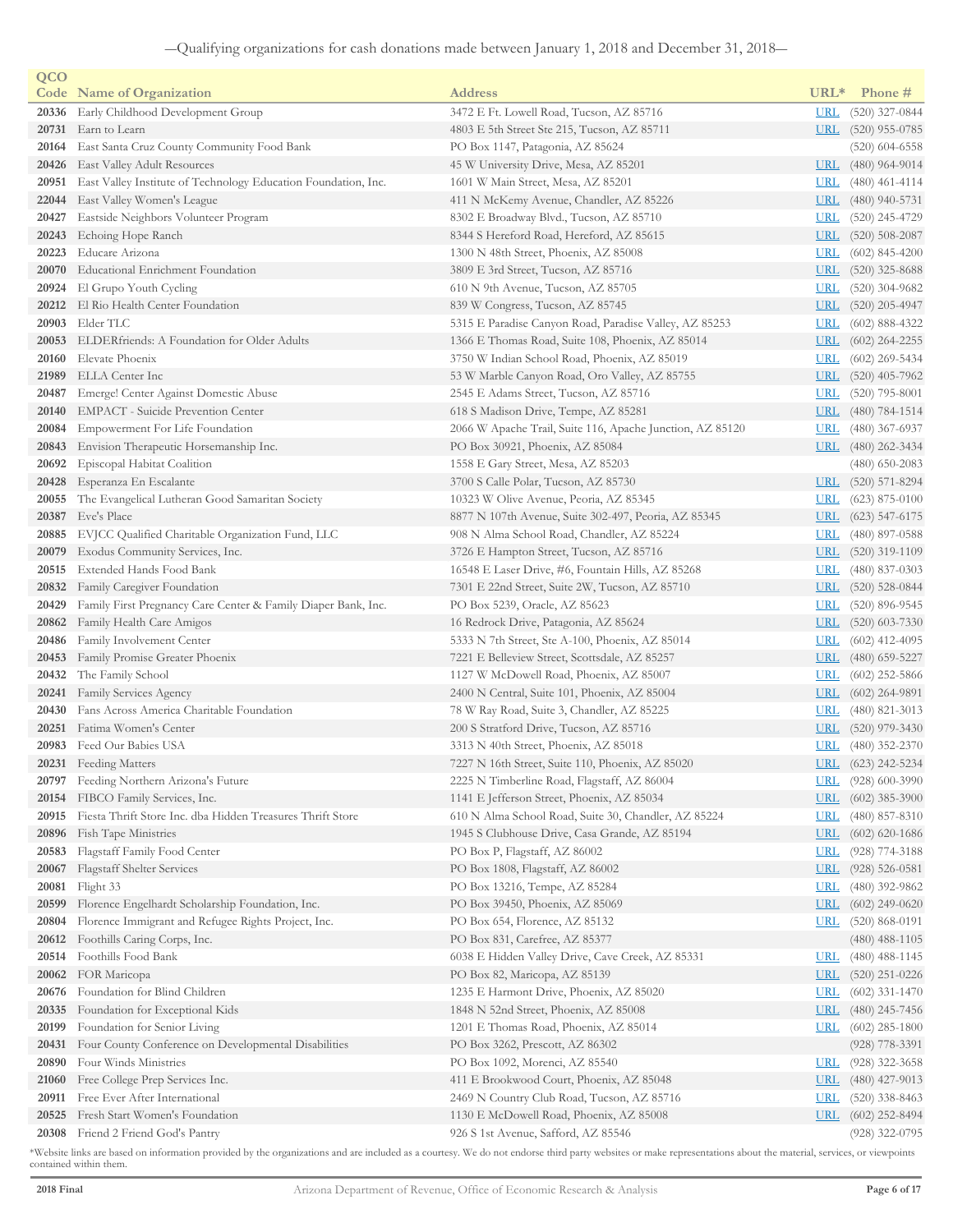| QCO            |                                                                                                  |                                                                                 |                          |                                      |
|----------------|--------------------------------------------------------------------------------------------------|---------------------------------------------------------------------------------|--------------------------|--------------------------------------|
|                | <b>Code</b> Name of Organization                                                                 | <b>Address</b>                                                                  | URL <sup>*</sup>         | Phone #                              |
| 20774          | Friends in Deed                                                                                  | 301 W Camino Casa Verde, Green Valley, AZ 85614                                 | <u>URL</u>               | $(520)$ 625-1150                     |
| 20364          | Friends of Navajo County Anti-Drug Coalition, Inc.                                               | PO Box 1596, Pinetop, AZ 85935                                                  | <u>URL</u>               | $(928)$ 358-1645                     |
| 20906          | Friends of Rim Country GCC, Inc.                                                                 | 201 N Mud Springs Road, Payson, AZ 85541                                        | <u>URL</u>               | $(928)$ 468-8039                     |
| 21044          | Friends of the Food Bank dba Friends of the Quartzsite Food Bank                                 | 40 N Moon Mountain, Quartzsite, AZ 85359                                        | <u>URL</u>               | (928) 927-5479                       |
| 20974          | Friendship Retirement Corporation dba Glencroft Senior Living                                    | 8611 N 67th Avenue, Glendale, AZ 85302                                          | <u>URL</u>               | $(623)$ 939-9475                     |
| 20073          | From Gangs to Jobs                                                                               | 4007 E Apollo Road, Phoenix, AZ 85042                                           | <u>URL</u>               | $(602)$ 384-0340                     |
| 20584          | Full Circle Help                                                                                 | 11010 S 51st Street #51551, Phoenix, AZ 85076                                   | <u>URL</u>               | $(480)$ 329-6089                     |
| 20930          | Full Circle Trade and Thrift Inc. dba Full Circle People's Pantry                                | 2529 E 7th Avenue, Flagstaff, AZ 86004                                          | <u>URL</u>               | $(928)$ 522-0111                     |
| 20735          | Furnishing Dignity                                                                               | PO Box 51209, Phoenix, AZ 85076-1209                                            | <u>URL</u>               | $(480)$ 340-3417                     |
| 20086          | Furnishing Hope                                                                                  | PO Box 50908, Phoenix, AZ 85076                                                 | <u>URL</u>               | $(480)$ 788-5918                     |
| 20138          | Furniture Bank, Inc.                                                                             | 4154 E Silverwood Drive, Phoenix, AZ 85048                                      |                          | (480) 993-6125                       |
| 20196          | Future for KIDS                                                                                  | 6991 E Camelback Road, Suite B100, Scottsdale, AZ 85251                         | <u>URL</u>               | $(480)$ 947-8131                     |
| 20449          | Gabriel's Angels                                                                                 | 727 E Bethany Home Road, Suite C-100, Phoenix, AZ 85014                         | <u>URL</u>               | $(602)$ 266-0875                     |
| 20276          | Gabriel's Dream, Inc.                                                                            | 7904 E Chaparral Road, Suite A110 #268, Scottsdale, AZ 85250                    | <u>URL</u>               | $(602)$ 909-5956                     |
| 20969          | Gainey Ranch Golf Club Men's Golf Association Charities Inc.                                     | 7600 E Gainey Club Drive, Scottsdale, AZ 85258                                  | <u>URL</u>               | $(480)$ 951-0022                     |
| 20452          | Genesis Project of Arizona                                                                       | PO Box 5156, Apache Junction, AZ 85279                                          | <u>URL</u>               | $(480)$ 225-7757                     |
| 20827          | The Gentry Foundation                                                                            | 7600 N 16th Street #218, Phoenix, AZ 85020                                      | <u>URL</u>               | $(602)$ 312-2911                     |
| 20748          | Gesher Disability Resources                                                                      | 12701 N Scottsdale Road, Suite 205, Scottsdale, AZ 85254-5453                   | <u>URL</u>               | $(480)$ 629-5343                     |
| 20808          | GiGi's Playhouse Phoenix LLC                                                                     | 9160 E Shea Blvd Suite 103B, Scottsdale, AZ 85260                               | <u>URL</u>               | $(480)$ 451-7529                     |
| 20947          | Girl Scouts of Southern Arizona Social Justice LLC                                               | 4300 E Broadway, Tucson, AZ 85711                                               | <u>URL</u>               | $(520)$ 319-3168                     |
| 20754          | Girls on the Run Serving Maricopa & Pinal Counties                                               | 7762 E Gray Road, Suite 100, Scottsdale, AZ 85260                               | <u>URL</u>               | $(602)$ 795-6572                     |
| 20705          | The Giving Angels                                                                                | PO Box 3118, Sedona, AZ 86340                                                   | <u>URL</u>               | $(928)$ 254-3930                     |
| 20716          | God's Vast Resources                                                                             | 9233 E Kenyon Drive, Tucson, AZ 85710                                           | <u>URL</u>               | $(520)$ 296-1017                     |
| 20485          | Goldensun                                                                                        | 4444 W Vista Avenue, Glendale, AZ 85301                                         |                          | $(623)$ 234-3516                     |
| 20281          | Gompers Habilitation Center                                                                      | 6601 N 27th Avenue, Phoenix, AZ 85017                                           | $URL$                    | $(602)$ 336-0061                     |
| 20451          | Good Neighbors Alliance                                                                          | 420 N 7th Street, Sierra Vista, AZ 85635                                        | <u>URL</u>               | $(520)$ 439-0776                     |
| 20484          | Goodwill Industries of Central Arizona                                                           | 2626 W Beryl Avenue, Phoenix, AZ 85021                                          | <u>URL</u>               | $(602)$ 535-4340                     |
| 20334          | Goodwill Industries of Northern Arizona                                                          | 4308 E Route 66, Flagstaff, AZ 86004                                            | <u>URL</u>               | $(928)$ 526-9188                     |
| 20333          | Goodwill Industries of Southern Arizona, Inc.                                                    | 1940 E Silverlake, Suite 405, Tucson, AZ 85713                                  | <u>URL</u>               | $(520)$ 623-5174                     |
| 20311          | Gospel Rescue Mission                                                                            | 707 W Miracle Mile, Tucson, AZ 85705                                            | <b>URL</b>               | $(520)$ 740-1501                     |
| 20765<br>20897 | Grace Falls Farm Corporation                                                                     | 1904 S Sixshooter Road, Apache Junction, AZ 85119                               | <u>URL</u><br><b>URL</b> | $(602)$ 206-3512                     |
| 20836          | Grace Hearing Center<br>Grace Retreat Foster Care and Adoption Services                          | 5625 E Grant, Tucson, AZ 85712<br>2200 E River Road Suite 224, Tucson, AZ 85718 | URL                      | $(520)$ 751-3901                     |
| 20244          |                                                                                                  |                                                                                 | <u>URL</u>               | $(520)$ 270-3761<br>$(928)$ 428-3788 |
| 20722          | Graham County Interfaith Care Alliance, Inc.<br>Graham County Rehabilitation Center, Inc. (GCRC) | 1020 S 10th Avenue, Safford, AZ 85546<br>502 W Main Street, Safford, AZ 85546   | <u>URL</u>               | $(928)$ 428-7968                     |
| 20437          | Grand Canyon Council, Boy Scouts of America Outreach, LLC.                                       | 2969 N Greenfield Road, Phoenix, AZ 85016                                       | <u>URL</u>               | $(602)$ 955-7747                     |
| 20904          | Greater Vail Community ReSources                                                                 | 13105 E Colossal Cave Road; PO Box 367, Vail, AZ 85641                          | <u>URL</u>               | $(520)$ 879-1260                     |
|                | <b>20374</b> Green Valley Assistance Services, Inc. dba Valley Assistance Services               | 3950 S Camino del Heroe, Green Valley, AZ 85614                                 | <u>URL</u>               | $(520)$ 625-5966                     |
|                | 20186 The Guidance Center                                                                        | 2187 N Vickey Street, Flagstaff, AZ 86004                                       | URL                      | $(928)$ 527-1899                     |
| 20194          | Habitat for Humanity - Sierra Vista Area, Inc.                                                   | PO Box 1574, Sierra Vista, AZ 85636                                             | <u>URL</u>               | $(520)$ 458-0016                     |
| 20434          | Habitat for Humanity Central Arizona                                                             | 9133 NW Grand Avenue, Peoria, AZ 85345                                          | <b>URL</b>               | $(623)$ 583-2417                     |
| 20520          | Habitat for Humanity of Northern Arizona                                                         | PO Box 3783, Flagstaff, AZ 86003                                                | <b>URL</b>               | $(928)$ 779-1314                     |
| 20521          | Habitat for Humanity of Yuma, Inc.                                                               | PO Box 4089, Yuma, AZ 85366                                                     | <b>URL</b>               | $(928) 783 - 3993$                   |
| 20376          | Habitat for Humanity Tucson                                                                      | 3501 N Mountain Avenue, Tucson, AZ 85719                                        | <b>URL</b>               | $(520)$ 326-1217                     |
| 20829          | Habitat for Humanity Williams Area                                                               | PO Box 814, Williams, AZ 86046                                                  | <u>URL</u>               | $(928)$ 635-4393                     |
| 20737          | Hacienda Children's Hospital                                                                     | 1402 E South Mountain Avenue, Phoenix, AZ 85040                                 | <b>URL</b>               | $(602)$ 218-3200                     |
| 20097          | Hacienda Skilled Nursing Facility, Inc.                                                          | 1402 E South Mountain Avenue, Phoenix, AZ 85042                                 | <u>URL</u>               | $(602)$ 243-4231                     |
| 20042          | Hacienda, Inc. dba Hacienda de Los Angeles                                                       | 1402 E South Mountain Avenue, Phoenix, AZ 85040                                 | <b>URL</b>               | $(602)$ 243-4231                     |
| 20436          | Hands of a Friend                                                                                | PO Box 2097, Green Valley, AZ 85614                                             | <u>URL</u>               | $(520)$ 648-3589                     |
| 20318          | Hands of Hope Tucson                                                                             | 7777 E Speedway Blvd., Tucson, AZ 85710                                         | <b>URL</b>               | $(520)$ 321-9765                     |
| 20703          | HandsOn Greater Phoenix                                                                          | 1125 E Southern Avenue, Ste 200, Mesa, AZ 85204                                 | <u>URL</u>               | $(602)$ 973-2212                     |
| 21037          | Happy Trails School                                                                              | 3255 N Campbell Avenue, Tucson, AZ 85719                                        | <b>URL</b>               | $(520)$ 325-7556                     |
| 20845          | HART PANTRY                                                                                      | 8456 W Sanna Street, Peoria, AZ 85345                                           |                          | (252) 259-5331                       |
| 20813          | Harvest Compassion Center East Valley                                                            | 33 E Comstock Drive, Suite 5, Chandler, AZ 85225                                | <u>URL</u>               | $(480)$ 686-8408                     |
| 21974          | Havasu Community Health Foundation                                                               | 94 Acoma Blvd S, Suite 101, Lake Havasu City, AZ 86403                          | <b>URL</b>               | $(928)$ 453-8190                     |
| 20590          | The Haven                                                                                        | 1107 E Adelaide Drive, Tucson, AZ 85718                                         | <b>URL</b>               | $(520)$ 623-4590                     |
| 22033          | <b>HAVEN</b> Family Resource Center                                                              | 2174 McCulloch Blvd N, Lake Havasu City, AZ 86403                               | <u>URL</u>               | $(928)$ 505-3153                     |
| 20107          | Haven Totes, Inc.                                                                                | 710-3 S Kolb Road, Tucson, AZ 85710                                             | <b>URL</b>               | $(520)$ 747-1213                     |
| 20811          | The Healing Journey Inc.                                                                         | 2197 S 4th Avenue Ste 202, Yuma, AZ 85364                                       | <b>URL</b>               | $(928)$ 920-6220                     |
|                |                                                                                                  |                                                                                 |                          |                                      |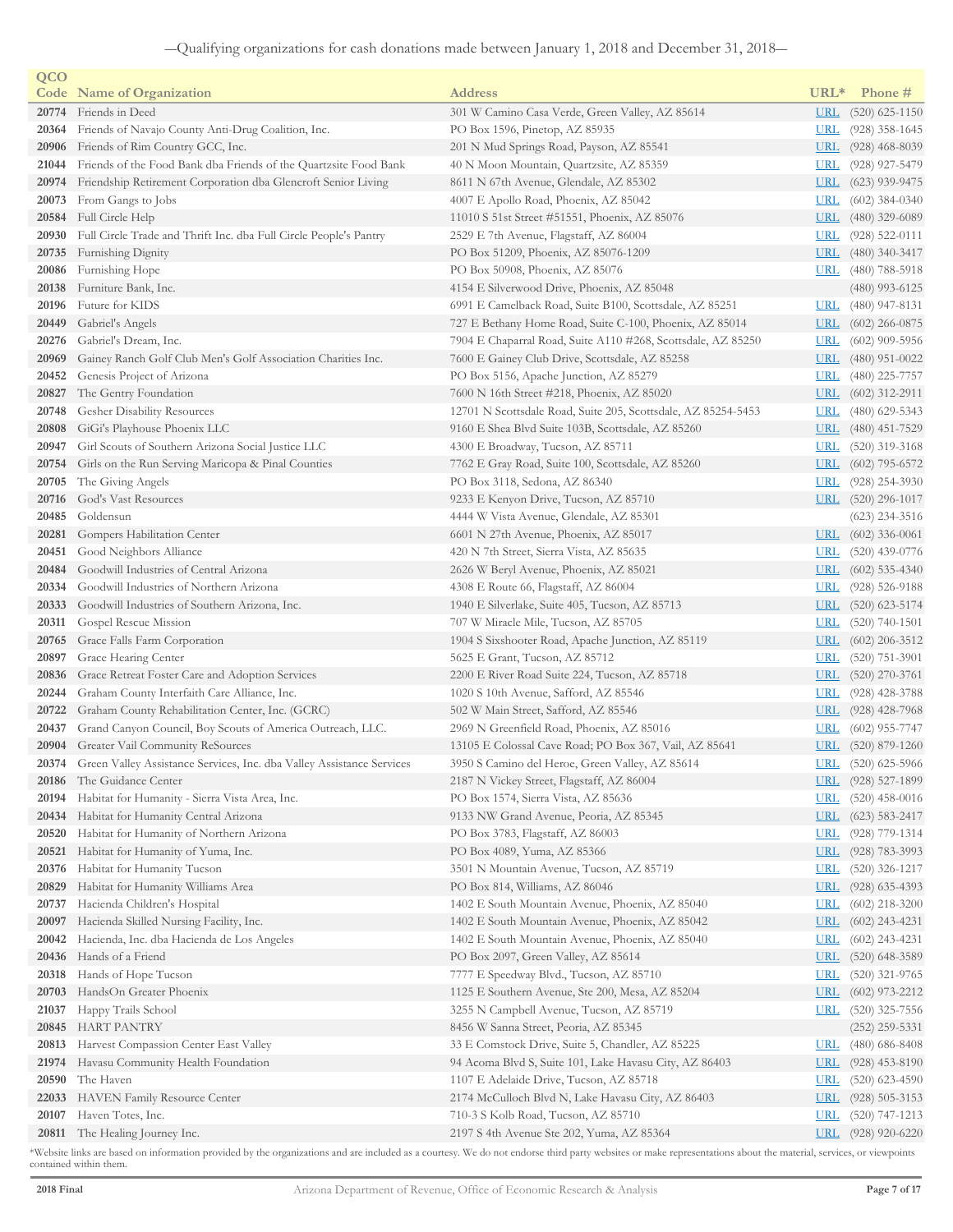| QCO   |                                                                          |                                                                                         |            |                        |
|-------|--------------------------------------------------------------------------|-----------------------------------------------------------------------------------------|------------|------------------------|
|       | <b>Code</b> Name of Organization                                         | <b>Address</b>                                                                          | $URL*$     | Phone #                |
|       | 20767 HealthWorks Foundation of Arizona                                  | PO Box 3461, Cottonwood, AZ 86326                                                       |            | $(602)$ 448-6927       |
| 20709 | Heart on a String                                                        | 30 E Brown Road #2099, Mesa, AZ 85201                                                   | <u>URL</u> | $(630)$ 220-8008       |
| 20517 | Hearth Foundation, Inc.                                                  | 220 W Prince Road, Tucson, AZ 85705                                                     | <b>URL</b> | $(520)$ 207-9350       |
| 20978 | Hearts 2 Help                                                            | 10414 N 107th Avenue, Sun City, AZ 85351                                                | <b>URL</b> | $(623)$ 412-4058       |
| 20736 | Heartsounds Mother and Infant Care                                       | 8040 E Gary Court, Tucson, AZ 85715                                                     | <u>URL</u> | $(520)$ 419-6058       |
| 20483 | Hebrew Free Loan Association of Tucson                                   | 4400 E Broadway Blvd, Suite 600L, Tucson, AZ 85711                                      |            | URL (520) 297-5360     |
| 20792 | Helping Hands for Graham County, Inc.                                    | PO Box 530, Safford, AZ 85548                                                           |            | $(928)$ 322-7682       |
| 20193 | Helping Hands for Single Moms                                            | 360 E Coronado Road, Ste 150, Phoenix, AZ 85004                                         | <u>URL</u> | $(602)$ 475-1718       |
| 20264 | Helping Ourselves Pursue Enrichment (HOPE)                               | 1200 N Country Club Road, Tucson, AZ 85716                                              | <u>URL</u> | $(520)$ 770-1197       |
| 21065 | HEMP Legacy Foundation                                                   | 11502 N 156th Lane, Surprise, AZ 85379                                                  | URL        | $(602)$ 752-8040       |
| 20742 | Herencia Guadalupana Lab Schools                                         | PO Box 11172, Tucson, AZ 85734                                                          | <u>URL</u> | $(520)$ 982-7748       |
| 20864 | Higher Ground a Resource Center                                          | 101 W 44th Street, Tucson, AZ 85713                                                     |            | URL (520) 627-1425     |
| 20147 | Higher Octave Healing                                                    | PO Box 7608, Tempe, AZ 85281                                                            | <b>URL</b> | $(480)$ 965-1082       |
| 20146 | Highlands Hope Initiatives, LLC                                          | 9050 E Pinnacle Peak Road, Scottsdale, AZ 85255                                         |            | URL $(480)$ 348-9191   |
| 20420 | Holbrook Emergency Food Bank                                             | 216 Encanto Drive, Holbrook, AZ 86025                                                   |            | $(520)$ 524-3041       |
| 20944 | Homeless Engagement and Lift Partnership, Inc.                           | 11201 North 79th Avenue, Peoria, AZ 85345                                               | <u>URL</u> | $(602)$ 341-3822       |
| 20296 | Homeless ID Project                                                      | 1125 W Jackson Street, Phoenix, AZ 85007                                                | <u>URL</u> | $(602)$ 223-3427       |
| 20200 | Homeless Youth Connection, Inc.                                          | 500 N Bullard Avenue, Suite 28, Goodyear, AZ 85338                                      | URL        | $(623)$ 374-3747       |
| 20518 | Homeward Bound                                                           | 2302 W Colter Street, Phoenix, AZ 85015                                                 | <b>URL</b> | $(602)$ 374-8721       |
|       | 20972 Homicide Survivors, Inc.                                           | 100 N Stone Avenue, Suite 1108, Tucson, AZ 85701                                        | URL        | $(520)$ 207-5012       |
| 20704 | Hoofbeats with Heart                                                     | 43491 N Coyote Road, San Tan Valley, AZ 85140                                           | <b>URL</b> | $(602)$ 421-7718       |
| 20303 | Hope Community Services, Inc. (formerly West Valley Child Crisis Center) | 18001 N 79th Avenue, C-56, Glendale, AZ 85308                                           | <b>URL</b> | $(623)$ 848-8863       |
| 20592 | Hope Crisis Pregnancy Center dba Hope Pregnancy Resource Center          |                                                                                         | <b>URL</b> | $(928)$ 774-8302       |
|       | Hope for Addiction, Inc.                                                 | PO Box 31317, Flagstaff, AZ 86003                                                       |            | URL (480) 782-0403     |
| 21041 | Hope for Ari                                                             | PO Box 525, Gilbert, AZ 85299                                                           |            |                        |
| 20916 |                                                                          | 5231 S 158th Street, Gilbert, AZ 85298                                                  |            | $(602)$ 796-0358       |
| 20905 | Hope for Hunger Corporation                                              | 5605 N 55th Avenue, Glendale, AZ 85301                                                  | <b>URL</b> | $(602)$ 773-4344       |
|       | 20794 Hope Lives - Vive La Esperanza                                     | 1016 E Buckeye Road, Ste 145, Phoenix, AZ 85034                                         | <u>URL</u> | $(855)$ 747-6522       |
| 20363 | Hope of Glory Center, Inc. dba Hope of Glory Ministries                  | PO Box 91692, Tucson, AZ 85752                                                          | <b>URL</b> | $(520)$ 471-1720       |
|       | 20256 Hope Women's Center                                                | PO Box 3447, Apache Junction, AZ 85117                                                  | <b>URL</b> | $(480)$ 983-4673       |
| 20946 | Hope's Crossing                                                          | 830 N 1st Avenue, Suite 212, Phoenix, AZ 85003                                          | <u>URL</u> | $(602)$ 795-8098       |
| 20386 | Horizon Health and Wellness, Inc.                                        | 625 N Plaza Drive, Apache Junction, AZ 85120                                            | <b>URL</b> | $(480)$ 983-0065       |
| 20859 | Horses Help Foundation                                                   | 2601 E Rose Garden Lane, Phoenix, AZ 85050                                              | <b>URL</b> | $(602)$ 569-6056       |
| 20347 | Horses with HEART, Inc.                                                  | PO Box 2427, Chino Valley, AZ 86323                                                     | <b>URL</b> | $(928)$ 533-9178       |
| 20852 | Hospice Education and Legal Partnership, Inc. (HELP)                     | 1826 N Hayden Drive, Tucson, AZ 85715                                                   | <u>URL</u> | $(520)$ 333-5774       |
|       | 20865 The House of El-Elyon                                              | 16503 W McKinley, Goodyear, AZ 85338; 58 N 88 Way, Mesa, AZ<br>85207                    | <u>URL</u> | $(480)$ 239-3520       |
| 20280 | House of Refuge Sunnyslope, Inc.                                         | 9835 N 7th Street, Phoenix, AZ 85020                                                    | <u>URL</u> | $(602)$ 678-0223       |
|       | 20170 House of Refuge, Inc.                                              | 6935 E Williams Field Road, Mesa, AZ 85212-6300                                         |            | URL (480) 988-9242     |
|       | 20482 House of Ruth Pregnancy Care Center                                | PO Box 2195, Cottonwood, AZ 86326                                                       |            | URL $(928) 634 - 0212$ |
| 21997 | Housing for Hope Inc                                                     | PO Box 16085, Phoenix, AZ 85013-9998                                                    | <u>URL</u> | $(480)$ 699-3356       |
| 20242 | Housing Solutions of Northern Arizona                                    | PO Box 30134, Flagstaff, AZ 86003                                                       | <u>URL</u> | $(928)$ 214-7456       |
|       | 20766 Hozhoni Foundation, Inc.                                           | 2133 N Walgreen Street, Flagstaff, AZ 86004;<br>1060 Sandretto Road, Prescott, AZ 86305 | <u>URL</u> | $(928) 526 - 7944$     |
| 20970 | Human Services Campus                                                    | 204 S 12th Avenue, Phoenix, AZ 85007                                                    | <u>URL</u> | $(602)$ 223-3413       |
| 20895 | Humboldt Education Foundation                                            | 6411 N Robert Rd., Prescott Valley, AZ 86314                                            |            | $(928)$ 848-6757       |
| 21993 | Hunkapi Programs                                                         | 12051 N 96th Street, Scottsdale, AZ 85260                                               | <u>URL</u> | $(480)$ 393-0870       |
| 22019 | Hushabye Nursery                                                         | 2473 S Higley Road, Suite 104, Gilbert, AZ 85295                                        | <u>URL</u> | $(480)$ 628-7500       |
| 20102 | Hustle PHX, LLC                                                          | 1 N 1st Street, Suite 700, Phoenix, AZ 85004                                            | <b>URL</b> | $(602)$ 385-0779       |
| 20385 | ICM Food & Clothing Bank                                                 | PO Box 2225, Phoenix, AZ 85002                                                          | <b>URL</b> | $(602)$ 254-7450       |
| 20878 | <b>IDEA</b> Foundation                                                   | 17470 N Pacesetter Way, Scottsdale, AZ 85255                                            | <b>URL</b> | $(480)$ 305-2088       |
| 20519 | Impact of Southern Arizona                                               | 3535 E Hawser Street, Tucson, AZ 85739                                                  | <u>URL</u> | $(520)$ 825-0009       |
| 20803 | Impact Phoenix Incorporated                                              | 3120 W Carefree Highway Suite 1-740, Phoenix, AZ 85086                                  | <b>URL</b> | $(602)$ 883-4765       |
| 20031 | Improving Chandler Area Neighborhoods (ICAN)                             | 650 E Morelos Street, Chandler, AZ 85225                                                | <b>URL</b> | $(480)$ 821-4207       |
| 20237 | Independence Plus, Inc.                                                  | 3150 N 35th Avenue, Suite 2, Phoenix, AZ 85017                                          | <u>URL</u> | $(602)$ 484-7610       |
| 20512 | Individual Achievement Association dba GaitWay                           | 7447 E 22nd Street, Tucson, AZ 85710                                                    | <u>URL</u> | $(520)$ 751-8000       |
| 20729 | Inspire, Inc.                                                            | 4203 E Indian School Road, Suite 200, Phoenix, AZ 85018                                 | <u>URL</u> | $(602)$ 258-0900       |
| 20966 | Integrative Touch for Kids                                               | 5675 N Oracle Road, Tucson, AZ 85704                                                    | <u>URL</u> | $(520)$ 308-4665       |
| 20438 | Interfaith Community Services                                            | 2820 W Ina Road, Tucson, AZ 85741                                                       | <b>URL</b> | $(520)$ 297-6049       |
| 20710 | Izi Azi Foundation                                                       | 5995 E Grant Road, Ste 200, Tucson, AZ 85712                                            |            | $(520) 886 - 6981$     |
|       |                                                                          |                                                                                         |            |                        |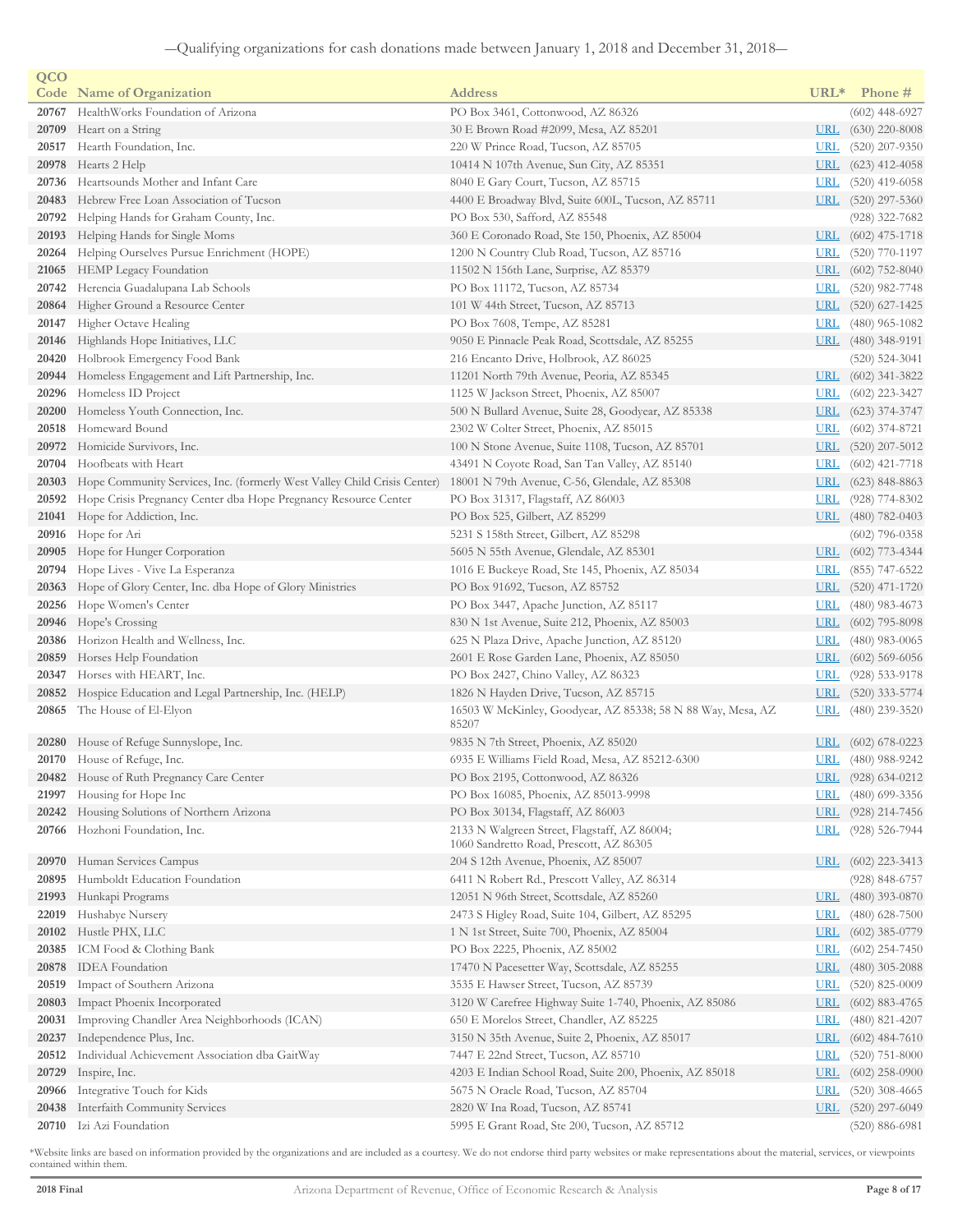| QCO   |                                                                         |                                                                 |            |                    |
|-------|-------------------------------------------------------------------------|-----------------------------------------------------------------|------------|--------------------|
|       | <b>Code</b> Name of Organization                                        | <b>Address</b>                                                  | $URL*$     | Phone #            |
|       | 20886 Jacob's Hope                                                      | PO Box 14164, Mesa, AZ 85216-1416                               | <b>URL</b> | $(602)$ 653-6596   |
| 20933 | Jam Pak Band                                                            | 603 East Carla Vista Drive, Chandler, AZ 85225                  | <b>URL</b> | $(480)$ 963-6811   |
| 21017 | Jerry Ambrose Veterans Council of Mohave County, Inc.                   | 2715 Pasadena Avenue, Kingman, AZ 86401                         | <b>URL</b> | $(928) 716 - 3001$ |
|       | 20481 Jesus Cares Ministries                                            | PO Box 371, Chandler, AZ 85244                                  | <b>URL</b> | $(480)$ 831-1737   |
|       | 20255 Jewish Family and Children's Services                             | 4747 N 7th Street, Suite 100, Phoenix, AZ 85014                 | <u>URL</u> | $(602)$ 279-7655   |
|       | 20683 Jewish Family and Children's Services of Southern Arizona         | 4301 E 5th Street, Tucson, AZ 85711                             | <u>URL</u> | $(520)$ 795-0300   |
|       | 20362 Jewish Free Loan Association                                      | 3443 N Central Avenue, Suite 707, Phoenix, AZ 85012             | <u>URL</u> | $(602)$ 230-7983   |
|       | 20195 Job Path, Inc.                                                    | 220 W 6th Street, Suite A108, 85701; PO Box 210300A, Tucson, AZ | <u>URL</u> | $(520)$ 324-0402   |
|       |                                                                         | 85721                                                           |            |                    |
| 20092 | Jobs for Arizona's Graduates                                            | 3320 W Cheryl Drive, Suite B220, Phoenix, AZ 85051              | <u>URL</u> | $(602)$ 216-9503   |
| 20780 | Joni and Friends                                                        | 5025 E Washington Street, Ste. 106, Phoenix, AZ 85034           | <b>URL</b> | $(602)$ 275-2568   |
|       | 20172 Joseph F and Agnes O Paxton Phoenix Midtown Lions Club Foundation | 77 E Columbus, Ste. 101, Phoenix, AZ 85012                      |            | $(602)$ 264-3151   |
|       | 20815 The Joshua Tree Feeding Program, Inc.                             | 530 E McDowell Road, Ste 107-247, Phoenix, AZ 85004             | <u>URL</u> | $(602)$ 264-0223   |
| 20937 | Junior Achievement of Arizona                                           | 636 W Southern Avenue, Tempe, AZ 85282                          | <b>URL</b> | $(480)$ 377-8500   |
|       | 20952 Junior League of Phoenix Foundation                               | 2505 N Central Avenue, Phoenix, AZ 85004                        | <b>URL</b> | $(602)$ 234-3388   |
|       | 20982 Junto Affordable Housing                                          | 935 E Main Street, Suite #204, Mesa, AZ 85203                   | <b>URL</b> | $(480)$ 397-2079   |
|       | 20260 Justa Center                                                      | 1001 W Jefferson Street, Phoenix, AZ 85007                      | <u>URL</u> | $(602)$ 254-6524   |
|       | 20030 Keogh Health Connection                                           | 3620 N 4th Avenue, Suite 2-2, Phoenix, AZ 85013                 | <b>URL</b> | $(602)$ 266-0397   |
| 20929 | Kids in Focus                                                           | 3530 E Indian School Road #1, Phoenix, AZ 85018                 | <b>URL</b> | $(602)$ 753-6339   |
| 20274 | The Kin Foundation                                                      | 6417 E Grant Street, Tucson, AZ 85716                           |            | $(520)$ 323-2022   |
| 20294 | Kingman Aid to Abused People                                            | 1770 Airway Avenue, Kingman, AZ 86409                           | <u>URL</u> | $(928)$ 753-6222   |
| 20513 | Kingman Area Food Bank                                                  | 2930 Butler Avenue, Kingman, AZ 86409                           | <b>URL</b> | $(928)$ 757-4165   |
| 20187 | Kitchen on the Street, Inc.                                             | 2650 E Mohawk Lane, Suite 168, Phoenix, AZ 85050                | <u>URL</u> | $(480)$ 200-4968   |
| 20279 | Kivel Campus of Care                                                    | 3020 N 36th Street, Phoenix, AZ 85018                           | URL        | $(602)$ 956-3110   |
|       | 20033 La Frontera Center, Inc.                                          | 504 W 29th Street, Tucson, AZ 85713                             | URL        | $(520)$ 838-5600   |
|       | 20697 Labor's Community Service Agency                                  | 3117 N 16th Street, Suite 100, Phoenix, AZ 85016                | <u>URL</u> | $(602)$ 263-5741   |
| 21006 | LaMesa, LLC                                                             | 425 North Greenfield Road, Gilbert, AZ 85234                    | <u>URL</u> | $(480)$ 892-8314   |
| 20898 | The Launch Pad Teen Center                                              | 302 Grove Ave., Prescott, AZ 86301                              | <u>URL</u> | $(928)$ 632-2996   |
| 22030 | League of Champions, LLC                                                | PO Box 2, Glendale, AZ 85311                                    | <u>URL</u> | $(602)$ 499-5059   |
|       | 20524 Legacy Connection                                                 | 360 E Coronado Road, Suite 100, Phoenix, AZ 85004               | <u>URL</u> | $(602)$ 778-1200   |
| 21029 | Lend a Hand Senior Assistance, Inc.                                     | PO Box 41323, Tucson, AZ 85717                                  | <u>URL</u> | $(520)$ 248-6882   |
|       | 22005 Let's Be Better Humans Project                                    | 1490 N Pheasant Drive, Gilbert, AZ 85234                        | <b>URL</b> | $(480)$ 993-9536   |
| 20511 | Leukemia Foundation for Arizona's Children                              | PO Box 5820, Peoria, AZ 85385-5820                              | <b>URL</b> | $(602)$ 495-1472   |
| 20439 | Life Choices Women's Clinics                                            | 9303 N 7th Street, #4, Phoenix, AZ 85020                        | <u>URL</u> | $(602)$ 305-5100   |
|       | 20996 Life Enrichment                                                   | 921 D'Armit, Ajo, AZ 85321                                      |            | $(520)$ 387-6821   |
| 20669 | Life Sharing Center dba St. Jude Food Bank                              | PO Box 1277, Tuba City, AZ 86045                                | <b>URL</b> | $(928)$ 286-6886   |
| 20191 | Lifebridge Resource Center, LLC                                         | 7510 N 27th Avenue, Phoenix, AZ 85051                           | <u>URL</u> | $(602)$ 995-0299   |
|       | 20105 LifeStream Complete Senior Living at Sun Ridge, Inc.              | 12215 W Bell Road, Surprise, AZ 85378                           |            | URL (623) 933-3333 |
|       | 20442 LIGHT Charities                                                   | 22945 N 79th Way, Scottsdale, AZ 85255                          |            | $(480)$ 513-3281   |
|       | 20192 Linkages                                                          | 1651 W Grant Road, Tucson, AZ 85745                             | <u>URL</u> | $(520)$ 571-8600   |
| 20677 | Lion's Camp Tatiyee, Inc.                                               | PO Box 6910, Mesa, AZ 85216                                     | <u>URL</u> | $(480)$ 380-4254   |
| 20257 | Lions Vision Center                                                     | 3124 E Roosevelt, Building D, Suite 1, Phoenix, AZ 85008        | URL        | $(602)$ 267-7573   |
|       | 20553 Literacy Connects                                                 | 200 E Yavapai Road, Tucson, AZ 85705                            | <b>URL</b> | $(520)$ 882-8006   |
| 20441 | Literacy Volunteers of Coconino County dba The Literacy Center          | 2223 E 7th Avenue, Suite B, Flagstaff, AZ 86004                 | <b>URL</b> | $(928) 556 - 0313$ |
| 20480 | Literacy Volunteers of Maricopa, Inc.                                   | 729 E Hatcher Road, Phoenix, AZ 85020                           | <u>URL</u> | $(602)$ 274-3430   |
| 20761 | Live and Learn Program                                                  | 2828 N Central Avenue #1125, Phoenix, AZ 85004                  |            | $(602)$ 532-2800   |
| 20384 | Living Hope Women's Center                                              | 1000 E Huning, Show Low, AZ 85901                               | <b>URL</b> | $(928)$ 537-9032   |
| 20036 | Lodestar Day Resource Center                                            | 1125 W Jackson Street, Phoenix, AZ 85007                        | <b>URL</b> | $(602)$ 223-3421   |
| 20096 | Los Niños Hospital, Inc.                                                | 1402 E South Mountain Avenue, Phoenix, AZ 85042                 |            | $(602)$ 243-4231   |
| 20440 | Love House Kids Program                                                 | 18212 N 8th Street, Phoenix, AZ 85022                           | <u>URL</u> | $(602)$ 980-0760   |
|       | 20763 Love Tree Farm                                                    | 10120 S Avenue F, Yuma, AZ 85364                                | <b>URL</b> | $(928)$ 941-7800   |
|       | 21033 A Loving Heart, Inc.                                              | 8341 W Holly Street, Phoenix, AZ 85037                          | URL        | $(602)$ 697-7477   |
| 22003 | Low Income Student Aid, Inc.                                            | PO Box 529, Cornville, AZ 86325                                 |            | $(928)$ 301-6784   |
| 20218 | Lura Turner Homes, Inc.                                                 | 1432 N 27th Avenue, Phoenix, AZ 85009                           | <u>URL</u> | $(602)$ 943-4789   |
| 20277 | Lutheran Social Services of the Southwest                               | 10201 S 51st Street, Suite 180, Phoenix, AZ 85004               | <u>URL</u> | $(480)$ 396-3795   |
| 20492 | Maggie's Place                                                          | PO Box 1102, Phoenix, AZ 85001                                  | <u>URL</u> | $(602)$ 262-5555   |
|       | 20662 Make a Difference Foundation                                      | 1929 E 5th Street, Tempe, AZ 85281                              | <u>URL</u> | $(480)$ 510-2335   |
| 20166 | Make Way for Books                                                      | 700 N Stone Avenue, Tucson, AZ 85705                            | <b>URL</b> | $(520)$ 398-6451   |
|       | 21063 Manes and Miracles                                                | 43421 N Friend Avenue, San Tan Valley, AZ 85140                 |            | URL (480) 359-6470 |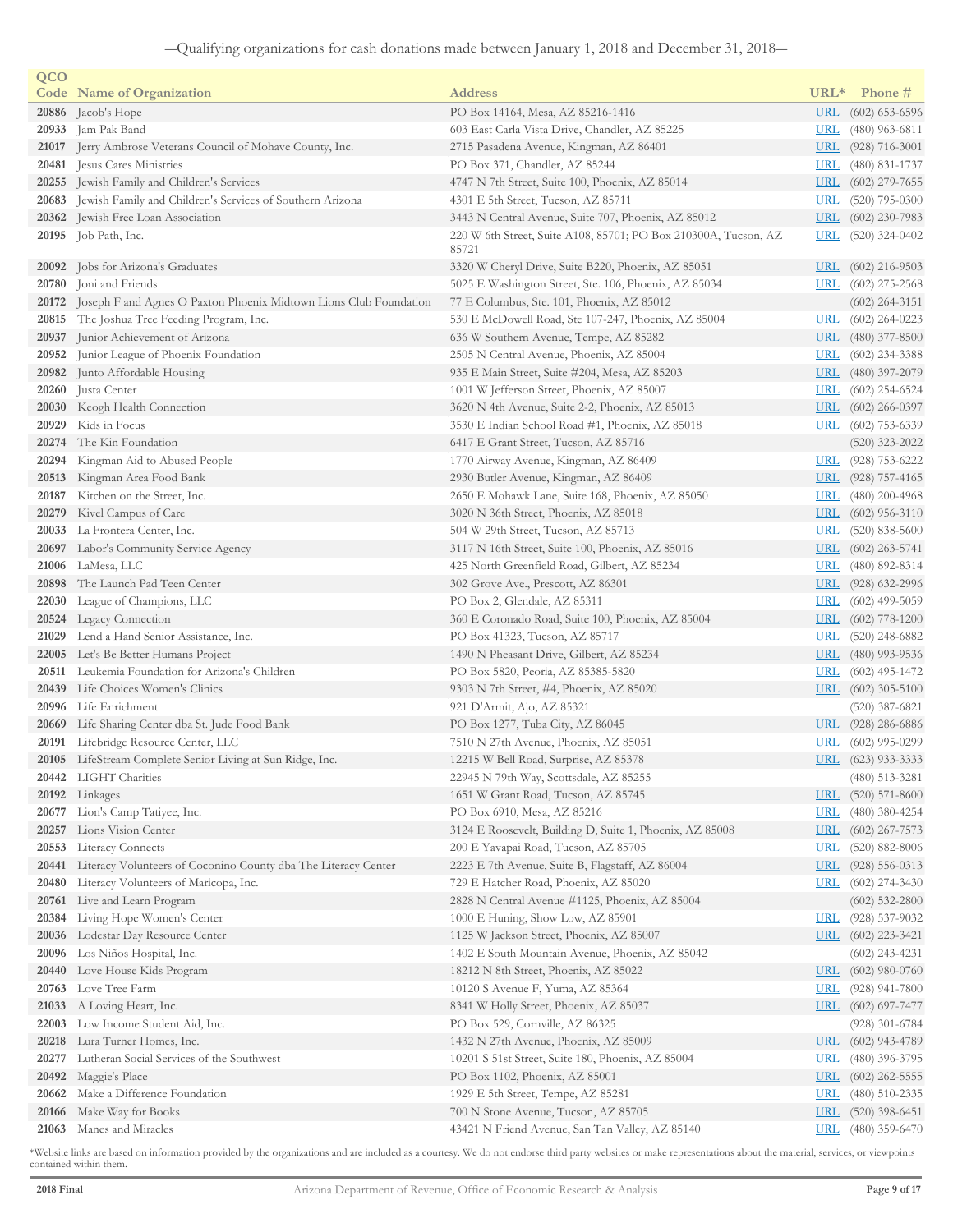| QCO   |                                                                                |                                                           |            |                    |
|-------|--------------------------------------------------------------------------------|-----------------------------------------------------------|------------|--------------------|
|       | <b>Code</b> Name of Organization                                               | <b>Address</b>                                            | $URL*$     | Phone #            |
| 20701 | Manzanita Outreach dba Kids Against Hunger - Verde Valley                      | PO Box 371, Cottonwood, AZ 86326                          | <b>URL</b> | $(928)$ 649-5772   |
| 20555 | Marana Health Center, Inc.                                                     | PO Box 188, Marana, AZ 85653                              | <b>URL</b> | $(520)$ 682-4111   |
| 20563 | Marc Community Resources, Inc.                                                 | 924 N Country Club Drive, Mesa, AZ 85201                  | <u>URL</u> | $(480)$ 969-3800   |
| 20047 | Maricopa Health Foundation                                                     | 2901 E Camelback Road Ste. 100, Phoenix, AZ 85016         | <b>URL</b> | $(602)$ 687-9031   |
| 20444 | Marshall Home for Men, Inc.                                                    | 3314 S 16th Avenue, Tucson, AZ 85713                      | <u>URL</u> | $(520)$ 624-5193   |
| 20556 | Matthew 25 Project, Inc.                                                       | PO Box 13314, Scottsdale, AZ 85267-3314                   | <u>URL</u> | $(480)$ 227-7238   |
| 20497 | Matthew's Crossing Food Bank                                                   | 1368 N Arizona Avenue, Suite 112, Chandler, AZ 85225      | <u>URL</u> | $(480)$ 857-2296   |
| 20149 | Mayer Area Meals on Wheels, Inc.                                               | PO Box 883, Mayer, AZ 86333                               |            | $(928)$ 632-7511   |
| 20867 | McKenna Youth Foundation                                                       | 29645 N 45th Street, Cave Creek, AZ 85331                 | <u>URL</u> | $(602)$ 332-9601   |
| 22017 | Medicare Planning Solutions                                                    | 8125 N 23rd Avenue; Suite #110, Phoenix, AZ 85021         | URL        | $(602)$ 375-2414   |
| 20591 | The Melonhead Foundation                                                       | PO Box 10963, Tempe, AZ 85284                             | URL        | $(480)$ 266-9503   |
| 20383 | Mentoring Tucson's Kids Inc.                                                   | PO Box 89729, Tucson, AZ 85752                            | <b>URL</b> | $(520)$ 624-4765   |
| 20325 | MentorKids USA                                                                 | 15300 N 90th Street, #200, Scottsdale, AZ 85260           | <u>URL</u> | $(480)$ 767-6707   |
| 20189 | Mercy Housing                                                                  | 1999 Broadway, Suite #1000, Denver, CO 80202              | <u>URL</u> | $(303)$ 830-3300   |
| 20139 | Mesa Association of Sports for the Disabled                                    | PO Box 4727, Mesa, AZ 85211                               | URL        | $(480)$ 835-6273   |
| 20548 | Mesa Community Action Network, Inc.                                            | 868 E University Drive, Mesa, AZ 85203                    |            | $(480)$ 969-4024   |
| 20382 | Mesa Presbyterian Ministries                                                   | 161 N Mesa Drive, Mesa, AZ 85201                          | <b>URL</b> | $(480)$ 964-8606   |
| 20853 | Mesa Sunrise Rotary Club Foundation, Inc.                                      | 421 E University Drive, Mesa, AZ 85203                    |            | $(480)$ 649-9550   |
| 20771 | The METRO Center of Tucson                                                     | 3255 N Campbell Avenue, Tucson, AZ 85719                  | URL        | $(520)$ 327-5980   |
| 20927 | Midwest Food Bank - Arizona                                                    | 725 E Baseline Road, Gilbert, AZ 85233                    | <u>URL</u> | $(480)$ 892-0134   |
|       | 20132 MIKID-Mentally Ill Kids in Distress                                      | 2642 E Thomas Road, Phoenix, AZ 85016                     | <u>URL</u> | $(602)$ 253-1240   |
| 20118 | Military Assistance Mission, Inc.                                              | 515 E Carefree Highway #971, Phoenix, AZ 85085            | <b>URL</b> | $(602)$ 246-6429   |
| 20760 | Mini Miracles                                                                  | 1621 W Avocado Street, Tucson, AZ 85704                   | <u>URL</u> | $(520)$ 405-0050   |
| 20124 | Miracle Center                                                                 | PO Box 30308, Tucson, AZ 85751                            | <u>URL</u> | $(520)$ 808-0746   |
| 20258 | The Miracle League of Arizona                                                  | 11130 E Cholla Street, Suite #I-110, Scottsdale, AZ 85259 | <u>URL</u> | $(480)$ 686-8137   |
| 20330 | Mission of Grace                                                               | PO Box 1373, Pinetop, AZ 85935                            | <u>URL</u> | $(928) 537 - 1252$ |
| 20941 | Mission of Mercy Arizona Health Partnership Fund                               | 360 E Coronado Road, Suite 160, Phoenix, AZ 85004         | <u>URL</u> | $(602)$ 861-2233   |
| 20157 | Mitchell Swaback Charities                                                     | 4744 E Thunderbird Road, Ste. 9, Phoenix, AZ 85032        | <u>URL</u> | $(602)$ 788-2444   |
| 20445 | Mobile Meals of Southern Arizona, Inc.                                         | 4803 E 5th Street, #209, Tucson, AZ 85711                 | <u>URL</u> | $(520)$ 622-1600   |
| 20981 | Mohave County Bridge to Recovery, Inc.<br>(formerly Bridges To Recovery, Inc.) | 3400 Highway 95, Building 1100, Bullhead City, AZ 86426   | <u>URL</u> | $(928)$ 758-7913   |
|       | <b>20986</b> Mohave Valley Clothe A Child Foundation                           | 2916 Ladera Drive, Bullhead City, AZ 86429                |            | $(928)$ 754-5509   |
| 20741 | MORIAH Cooperative Inc.                                                        | 21001 N Tatum Blvd, STE 1630-233, Phoenix, AZ 85050       | <b>URL</b> | $(480)$ 779-9011   |
| 21049 | Mosaic                                                                         | 2929 N 44th Street, Suite 300, Phoenix, AZ 85018          | URL        | $(602)$ 864-6030   |
| 20713 | Mosaic Arts Center                                                             | 12 E Western Avenue, Avondale, AZ 85323                   | <u>URL</u> | $(623)$ 466-3386   |
| 20550 | Mountain Park Health Center                                                    | 2702 N 3rd Street, Suite 4020, Phoenix, AZ 85004          | <u>URL</u> | $(602)$ 586-2994   |
| 20921 | Movies Making A Difference Productions Inc.                                    | 1500 N Markdale #15, Mesa, AZ 85201                       | <u>URL</u> | $(602)$ 708-9188   |
|       | 22043 Moving Vets Ahead                                                        | 2307 S Rural Road, Tempe, AZ 85282                        |            | URL (480) 401-8105 |
|       | 20539 Mt. Graham Safe House, Inc.                                              | PO Box 1202, Safford, AZ 85546                            | <u>URL</u> | $(928)$ 348-9104   |
| 20151 | Mulligan's Manor                                                               | 3039 W Peoria, Suite #210-170, Phoenix, AZ 86029          | <u>URL</u> | $(480)$ 831-8727   |
| 22021 | Muslim Outreach and Volunteer Enterprise, Inc. (MOVE)                          | 1331 E Crescent Way, Chandler, AZ 85249                   | <u>URL</u> | $(480)$ 516-6368   |
| 20494 | National Advocacy & Training Network                                           | PO Box 51357, Phoenix, AZ 85076                           | <u>URL</u> | $(602)$ 488-1295   |
| 20058 | National Council on Alcoholism and Drug Dependence<br>- Greater Phoenix Area   | 4201 N 16th Street, Suite 140, Phoenix, AZ 85016          | <b>URL</b> | $(602)$ 264-6214   |
|       | 20663 National Kidney Foundation of Arizona                                    | 360 E Coronado Road, Suite 180, Phoenix, AZ 85004         | <u>URL</u> | $(602)$ 840-1644   |
| 20818 | The Native American Advancement Foundation (NAAF)                              | 6262 N Swan Road, Ste. 135, Tucson, AZ 85718              | <u>URL</u> | $(520)$ 331-2664   |
| 20537 | Native American Connections                                                    | 4520 N Central Avenue, Suite 600, Phoenix, AZ 85012       | <u>URL</u> | $(602)$ 254-3247   |
| 22031 | Native American Outreach Ministries, Inc.                                      | PO Box 205, Joseph City, AZ 86032                         | <u>URL</u> | $(928) 587 - 5737$ |
| 20094 | Native Americans for Community Action, Inc.                                    | 2717 N Steve's Blvd, Suite 11, Flagstaff, AZ 86004        | <u>URL</u> | $(928) 526 - 2968$ |
| 20048 | Native Health                                                                  | 4041 N Central Avenue, Building C, Phoenix, AZ 85012      | <b>URL</b> | $(602)$ 279-5262   |
| 20566 | Nazcare                                                                        | 599 White Spar Road, Prescott, AZ 86303                   | <b>URL</b> | $(928)$ 442-9205   |
| 20278 | Neighborhood Christian Clinic, Inc.                                            | 1929 W Fillmore, Building C, Phoenix, AZ 85009            | <u>URL</u> | $(602)$ 254-0445   |
| 20240 | Neighborhood Ministries                                                        | 1918 W Van Buren Street, Phoenix, AZ 85009                | <u>URL</u> | $(602)$ 252-5225   |
| 20100 | Neighborhood Outreach Access to Health                                         | 3634 N Drinkwater Blvd, Scottsdale, AZ 85251              | <u>URL</u> | $(480)$ 882-6073   |
| 20446 | Neurologic Music Therapy Services of Arizona                                   | 2702 N 3rd Street, Suite 1000, Phoenix, AZ 85004          | <u>URL</u> | $(602)$ 840-6410   |
| 20985 | Never Again Foundation Legal Services                                          | PO Box 810, Queen Creek, AZ 85142                         | <u>URL</u> | $(602)$ 761-2535   |
| 20979 | New Creation Trades, Inc.                                                      | 631 N 2nd Avenue, Tucson, AZ 85705                        | <u>URL</u> | $(520)$ 333-6130   |
| 20874 | A New Day Vocational Program                                                   | 18001 N 79th Avenue #A8, Glendale, AZ 85308               | <u>URL</u> | $(602)$ 586-6934   |
| 20263 | New Dimensions in Recovery, Inc.                                               | 530 E McDowell Road, 107-419, Phoenix, AZ 85004           | <u>URL</u> | $(602)$ 487-9838   |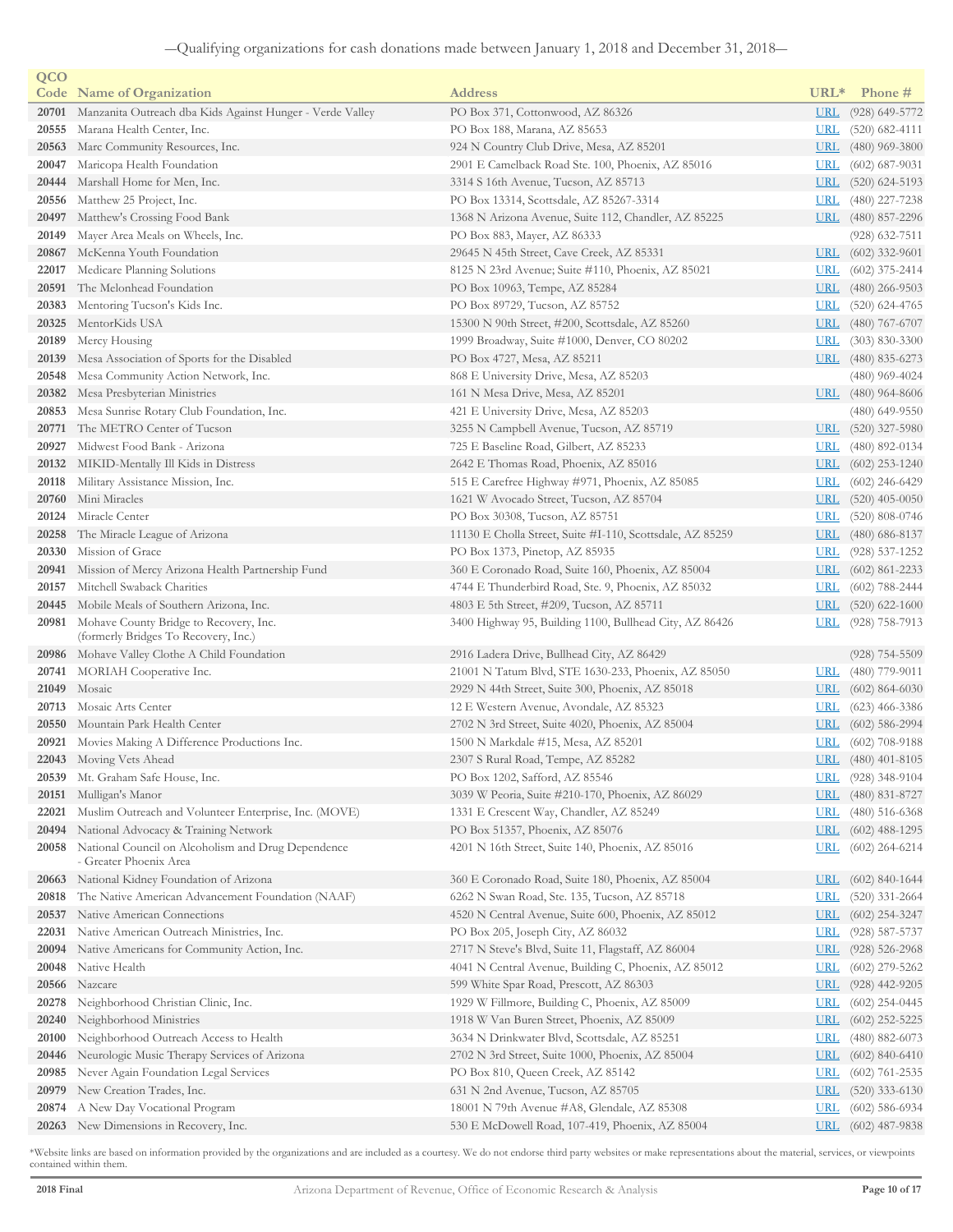| QCO   |                                                                                            |                                                        |            |                      |
|-------|--------------------------------------------------------------------------------------------|--------------------------------------------------------|------------|----------------------|
|       | <b>Code</b> Name of Organization                                                           | <b>Address</b>                                         | $URL*$     | Phone #              |
| 20960 | New Empowerment for Refugees Inc                                                           | 5830 W Greenbriar Drive, Glendale, AZ 85308            | <b>URL</b> | $(480)$ 358-7189     |
| 20116 | The New Foundation                                                                         | 1200 N 77th Street, Scottsdale, AZ 85257               | URL        | $(480)$ 945-3302     |
| 20593 | A New Hope for Tucson Foundation                                                           | 3537 E Hardy Drive, Tucson, AZ 85716                   |            | URL $(520)$ 406-3163 |
| 20198 | New Hope Ranch                                                                             | PO Box 1589, St. Johns, AZ 85936                       |            | $(520)$ 337-5060     |
| 20931 | New Horizons Center for People with Special Needs                                          | 2045 Moyo Drive, Lake Havasu City, AZ 86403            | <u>URL</u> | $(928)$ 855-9392     |
| 20381 | New Horizons Disability Empowerment Center                                                 | 8085 E Manley Drive, Prescott Valley, AZ 86314         | <b>URL</b> | $(928)$ 772-1266     |
| 20559 | New Life Center                                                                            | PO Box 5005, Goodyear, AZ 85338                        | <b>URL</b> | $(623)$ 932-4404     |
| 20267 | New Pathways for Youth, Inc.                                                               | 1001 E Pierce Street, Phoenix, AZ 85006                | <u>URL</u> | $(602)$ 258-1012     |
| 20936 | Ninjenna Scholarship Foundation                                                            | 11445 E Via Linda #2435, Scottsdale, AZ 85259          | <b>URL</b> | $(602)$ 620-9725     |
| 20447 | Nobody's Perfect, Inc.                                                                     | 18911 E San Tan Blvd, #101, Queen Creek, AZ 85142      |            | URL (480) 840-9351   |
| 20077 | Nogales Community Development                                                              | 124 B N Terrace Avenue, Nogales, AZ 85621              | URL        | $(520)$ 397-9219     |
|       | 20963 Noor Women's Association                                                             | 3401 E Linden Street, Tucson, AZ 85716                 |            | URL (520) 370-1459   |
| 20300 | North Country HealthCare                                                                   | PO Box 3630, Flagstaff, AZ 86003                       | <b>URL</b> | $(928)$ 522-9400     |
| 20589 | North Phoenix Kiwanis Foundation, Inc.                                                     | 7942 W Bell Road, Ste C5-510, Glendale, AZ 85308       |            | URL $(623)$ 271-7705 |
| 20694 | North Phoenix Lions Club Foundation                                                        | 11 W San Juan Avenue, Phoenix, AZ 85013                |            | $(602)$ 279-0399     |
| 20433 | North Pole Ministries                                                                      | 7214 N 12th Avenue, Phoenix, AZ 85021                  | URL        | $(602)$ 997-7727     |
|       | 21053 Northeast Arizona Family Resource Center<br>dba Navajo County Family Advocacy Center | 902 E Deuce of Clubs, Show Low, AZ 85901               | <u>URL</u> | $(928)$ 532-6047     |
|       | 20877 Northern Arizona Council of Governments                                              | 119 E Aspen Avenue, Flagstaff, AZ 86001                | <b>URL</b> | $(928)$ 774-1895     |
| 20406 | Northland Cares                                                                            | 3112 Clearwater Drive, Suite A, Prescott, AZ 86305     | <b>URL</b> | $(928)$ 776-4612     |
| 20435 | Northland Family Help Center                                                               | 2532 N 4th Street, #506, Flagstaff, AZ 86004           | <b>URL</b> | $(928)$ 774-4503     |
|       | 20817 Northwest Valley Connect                                                             | 9445 N 99th Avenue, Peoria, AZ 85345                   | <u>URL</u> | $(623)$ 282-9300     |
|       | 20724 notMYkid, Inc.                                                                       | 5230 E Shea Blvd, Suite 200, Scottsdale, AZ 85254      |            | URL $(602)$ 652-0163 |
| 20681 | Nourish                                                                                    | PO Box 36831, Tucson, AZ 85740                         | <b>URL</b> | $(520)$ 829-9635     |
| 20560 | Oakwood Creative Care                                                                      | 247 N Macdonald, Mesa, AZ 85201                        |            | URL $(480)$ 464-1061 |
| 20398 | Old Concho Community Assistance Center                                                     | PO Box 50, Concho, AZ 85924                            |            | $(520)$ 337-5047     |
| 20380 | Old Pueblo Community Services                                                              | 4501 E 5th Street, Tucson, AZ 85711                    |            | URL $(520)$ 546-0122 |
| 20465 | Old Town Mission                                                                           | 116 E Pinal Street, Cottonwood, AZ 86326               | <u>URL</u> | (928) 634-7869       |
| 20397 | Olive Branch, New Beginnings, Inc.                                                         | 4430 E Aztec Road, Rimrock, AZ 86335                   | URL        | $(928) 567 - 4759$   |
| 20190 | One n Ten                                                                                  | 1101 N Central Avenue, Ste. 202, Phoenix, AZ 85004     | <b>URL</b> | $(602)$ 400-2601     |
| 20935 | One On One Mentoring                                                                       | 101 W 44th Street, Tucson, AZ 85713                    |            | URL $(520)$ 624-4765 |
| 20396 | One Small Step                                                                             | 1100 N Alma School Road #9, Chandler, AZ 85224         | <u>URL</u> | $(480)$ 285-4111     |
| 20638 | One Step Beyond, Inc.                                                                      | 9299 W Olive Avenue, Suite 311, Peoria, AZ 85345       |            | URL $(623)$ 215-2449 |
| 20751 | ONe TRUe LOVe                                                                              | 61 N Spencer, Mesa, AZ 85203                           | <b>URL</b> | $(480)$ 209-4355     |
| 20738 | Open Arms Care Center                                                                      | 522 N Gilbert Road, Suite #103, Gilbert, AZ 85234      |            | URL $(480)$ 539-0175 |
| 20791 | Open Arms Outreach                                                                         | 9606 W Payson Road, Tolleson, AZ 85353                 |            | $(623)$ 680-7876     |
| 20568 | Open Door Fellowship Benevolence Fund                                                      | 8301 N 19th Avenue, Phoenix, AZ 85021                  |            | URL (602) 242-4414   |
|       | 20395 Open Hands Outreach Program                                                          | 204 W Central Avenue, Coolidge, AZ 85128               |            | URL (480) 252-1748   |
|       | 20542 Open Hearts                                                                          | 4414 N 19th Avenue, Phoenix, AZ 85015                  |            | URL (602) 285-5550   |
| 20152 | Operation Care Food Bank                                                                   | PO Box 41185, Phoenix, AZ 85080-1185                   |            | $(602)$ 866-0135     |
| 20769 | Opportunity 4 Kids                                                                         | 7272 E Indian School Road, Scottsdale, AZ 85251        | <u>URL</u> | $(480)$ 397-3550     |
| 20141 | The Orchard Community Learning Center                                                      | 911 W Baseline Road, Phoenix, AZ 85041                 | <u>URL</u> | $(602)$ 509-6042     |
| 20250 | Our Family Services, Inc.                                                                  | 2590 N Alvernon Way, Tucson, AZ 85712                  | <u>URL</u> | $(520)$ 323-1708     |
| 20975 | Over the Rainbow Butterfly Garden                                                          | 11315 N Crestview Street, Flagstaff, AZ 86004          | <u>URL</u> | $(623)$ 326-9640     |
| 20812 | The Pace Foundation                                                                        | 11445 East Via Linda, Suite 2621, Scottsdale, AZ 85259 | <b>URL</b> | $(480)$ 748-3473     |
| 20185 | Page Regional Domestic Violence Services                                                   | PO Box 3686, Page, AZ 86040                            | <u>URL</u> | $(928)$ 645-5300     |
| 20379 | Pan de Vida Foundation                                                                     | PO Box 745, Queen Creek, AZ 85142                      | <b>URL</b> | $(480)$ 987-0819     |
| 20265 | Paradise Valley Emergency Food Bank                                                        | 10862 N 32nd Street, Phoenix, AZ 85028                 | <u>URL</u> | $(602)$ 867-9228     |
| 20546 | Parent Aid Child Abuse Prevention Center                                                   | 2580 E 22nd Street, Tucson, AZ 85713                   | URL        | $(520)$ 798-3304     |
| 20614 | Park Villa Casitas dba Blanche Johnson Courtyards                                          | 1435 E 36th Street, Tucson, AZ 85713                   |            | $(520)$ 623-7790     |
| 20711 | Partners for Paiute Neighborhood Center                                                    | PO Box 2052, Scottsdale, AZ 85252                      | URL        | $(480)$ 980-2516     |
| 21003 | Partners in Recovery, LLC                                                                  | 924 N Country Club Drive, Mesa, AZ 85201               | <u>URL</u> | $(602)$ 258-1112     |
| 20148 | Pasadera Behavioral Health Network, Inc.                                                   | 2700 S 8th Avenue, Tucson, AZ 85713                    | <u>URL</u> | $(520)$ 628-3367     |
| 20991 | Patagonia Youth Enrichment Center                                                          | 277 McKeown Avenue, Patagonia, AZ 85624                | <b>URL</b> | $(520)$ 343-2356     |
| 20851 | Patrons of the Adaptive Recreation Center (PARC)                                           | 2010 E 9th Street, Tucson, AZ 85719                    | <b>URL</b> | $(520)$ 343-1007     |
| 20861 | Pawsitive Friendships                                                                      | 3317 S Higley Road STE 114-778, Gilbert, AZ 85297      | <u>URL</u> | $(480)$ 353-7833     |
| 20506 | Payson Area Habitat for Humanity, Inc.                                                     | PO Box 1131, Payson, AZ 85547                          | <b>URL</b> | $(928)$ 474-0330     |
| 20561 | Payson Christian Clinic                                                                    | 701 S Ponderosa Street, Suite D, Payson, AZ 85541      | <b>URL</b> | $(928)$ 468-2209     |
| 20505 | Payson Community Kids, Inc.                                                                | PO Box 1856, Payson, AZ 85547                          | <u>URL</u> | $(928)$ 978-3256     |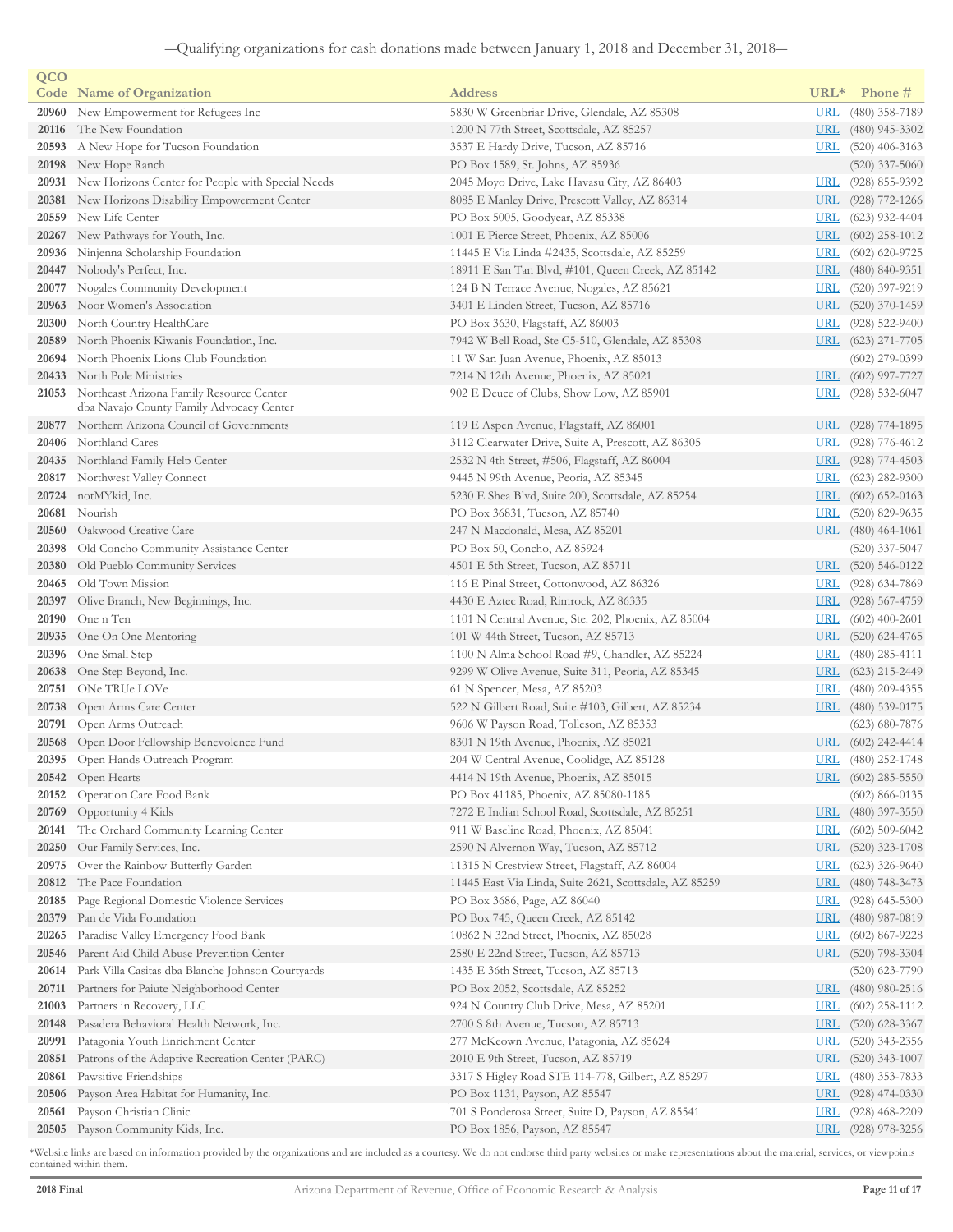| QCO   |                                                   |                                                           |            |                    |
|-------|---------------------------------------------------|-----------------------------------------------------------|------------|--------------------|
|       | <b>Code</b> Name of Organization                  | <b>Address</b>                                            | $URL*$     | Phone #            |
| 20504 | Payson Helping Payson                             | PO Box 231, Payson, AZ 85541                              | <b>URL</b> | $(928)$ 468-9028   |
| 20547 | Payson Lions Charitable Foundation                | PO Box 436, Payson, AZ 85547                              | <b>URL</b> | $(928)$ 474-2176   |
| 20507 | Payson Senior Center                              | 514 W. Main Street, Payson, AZ 85541                      | <b>URL</b> | $(928)$ 474-4876   |
| 20275 | Paz de Cristo Community Center                    | 424 W Broadway Road, Mesa, AZ 85210                       | <u>URL</u> | $(480)$ 464-2370   |
| 20902 | Pearce Family Foundation                          | 5321 E Washington Street, Phoenix, AZ 85034               | <u>URL</u> | $(602)$ 730-2772   |
| 20833 | Peer Solutions                                    | PO Box 24148, Phoenix, AZ 85074                           | <b>URL</b> | $(602)$ 225-0942   |
| 20226 | People of Color Network                           | 4520 N Central Avenue, Suite 620, Phoenix, AZ 85012       | <u>URL</u> | $(602)$ 253-3084   |
| 20378 | People Who Care                                   | PO Box 12977, Prescott, AZ 86304                          | <u>URL</u> | $(928)$ 445-2480   |
| 20175 | Phoenix Allies for Community Health               | 333 N 17th Drive, Phoenix, AZ 85007                       | <u>URL</u> | $(480)$ 807-1135   |
| 20551 | Phoenix Children's Hospital                       | 1919 E Thomas Road, Phoenix, AZ 85016                     | <b>URL</b> | $(602)$ 546-1000   |
| 20805 | Phoenix Children's Project                        | 3219 E Camelback Ste 228, Phoenix, AZ 85018               | <b>URL</b> | $(602)$ 955-2228   |
| 20958 | Phoenix Conservatory of Music                     | 9617 N Metro Parkway West, Ste 2112, Phoenix, AZ 85051    | <u>URL</u> | $(602)$ 353-9900   |
| 20564 | Phoenix Day                                       | 115 E Tonto Street, Phoenix, AZ 85004                     | <u>URL</u> | $(602)$ 252-4911   |
| 20394 | Phoenix Indian Center, Inc.                       | 4520 N Central Avenue, Suite 250, Phoenix, AZ 85012       | <u>URL</u> | $(602)$ 264-6768   |
| 21008 | Phoenix Metro Lions Club Foundation, Inc.         | 1402 W Park Avenue, Gilbert, AZ 85233                     | <u>URL</u> | $(480)$ 703-3097   |
| 20549 | Phoenix Rescue Mission                            | 1468 N 26th Avenue, Phoenix, AZ 85009                     | <b>URL</b> | $(602)$ 233-3000   |
| 20377 | Phoenix Shanti Group                              | 2345 W Glendale Avenue, Phoenix, AZ 85021                 | <u>URL</u> | $(602)$ 279-0008   |
| 20848 | Pilot Parents of Southern Arizona                 | 2600 N Wyatt Drive, Tucson, AZ 85716                      | <u>URL</u> | $(520)$ 324-3150   |
| 20313 | Pima Council on Aging                             | 8467 E Broadway Blvd., Tucson, AZ 85710                   | <b>URL</b> | $(520)$ 790-0504   |
| 20749 | Pima County Community Land Trust                  | 17 N Linda Avenue, Tucson, AZ 85745                       | URL        | $(520)$ 603-0587   |
| 20746 | Pinal-Gila Council for Senior Citizens            | 8969 W McCartney Road, Casa Grande, AZ 85194              | <b>URL</b> | $(520)$ 836-2758   |
| 20661 | Pine Strawberry Food Bank                         | PO Box 1534, Pine, AZ 85544                               |            | $(928)$ 476-3579   |
| 20228 | Pinetop-Lakeside Senior Citizens Center           | 1594 Johnson Street; PO Box 1780, Lakeside, AZ 85929      | <u>URL</u> | $(928)$ 368-5869   |
| 21004 | Pinnacle Prevention                               | 250 S. Arizona Ave., Suite 6, Chandler, AZ 85225          | <u>URL</u> | $(480)$ 307-6360   |
| 20844 | Planned Lifetime Assistance Network, Inc.         | 5025 E Washington Street, #112, Phoenix, AZ 85034         | <u>URL</u> | $(602)$ 759-8180   |
| 20393 | Poore Medical Clinic                              | 120 Fine Avenue, Flagstaff, AZ 86001                      | <b>URL</b> | $(928)$ 213-5543   |
| 20286 | Positive Impact, Inc.                             | PO Box 11, Gilbert, AZ 85299                              | <u>URL</u> | $(480)$ 899-7791   |
| 20503 | Poverello House of Tucson                         | PO Box 50782, Tucson, AZ 85703                            | <u>URL</u> | $(909)$ 446-5469   |
| 20712 | Power Paws Assistance Dogs, Inc.                  | 1201 N 85th Place, Suite B101, Scottsdale, AZ 85257       | <b>URL</b> | $(602)$ 481-4324   |
| 20114 | Prader-Willi Syndrome Arizona Association         | 1017 W Kings Avenue, Phoenix, AZ 85023                    |            | $(602)$ 434-1587   |
| 20287 | Precious Treasures Mission                        | 492 E Main Street, Somerton, AZ 85350                     | <u>URL</u> | $(928)$ 627-3640   |
| 20558 | Pregnancy Care                                    | 1960 Mesquite Avenue, Suite D, Lake Havasu City, AZ 86403 | <u>URL</u> | $(928)$ 855-2273   |
| 20562 | Pregnancy Care Center of Chandler                 | 590 N Alma School Road #20, Chandler, AZ 85224            | <u>URL</u> | $(480)$ 374-2994   |
| 20764 | Pregnancy Resource Clinic of Arizona              | 21050 N Tatum Blvd., Ste 200, Phoenix, AZ 85050           | <u>URL</u> | $(480)$ 694-5746   |
| 20422 | Premier Alliances, Inc.                           | PO Drawer AM, Bisbee, AZ 85603                            | <u>URL</u> | $(520)$ 432-5771   |
| 20269 | Prescott Area Habitat for Humanity                | 1230 Willow Creek Road, Prescott, AZ 86301                | <u>URL</u> | $(928)$ 445-8003   |
| 20392 | Prescott Area Shelter Services, Inc.              | 336 N Rush Street, Prescott, AZ 86301                     | <b>URL</b> | $(928)$ 778-5933   |
|       | 20220 Prescott Community Cupboard Food Bank, Inc. | 434 W Gurley Street, Prescott, AZ 86301                   | <b>URL</b> | $(928)$ 778-4622   |
|       | 20210 Prescott Evening Lions Foundation           | PO Box 10304, Prescott, AZ 86304                          | URL        |                    |
| 20891 | Prescott Farmers Market, Inc.                     | PO Box 1853, Prescott, AZ 86302                           | <b>URL</b> | $(928)$ 713-1227   |
| 20361 | Prescott Free Clinic, Inc.                        | 1090 Commerce Drive, Prescott, AZ 86305                   |            | $(928)$ 771-3122   |
| 20219 | Prescott Meals on Wheels                          | 1280 Rosser Street, Prescott, AZ 86301                    | <b>URL</b> | $(928)$ 445-7630   |
| 20502 | Prescott Noon Lions Foundation                    | PO Box 2215, Prescott, AZ 85302                           | <u>URL</u> | $(928)$ 442-6797   |
| 20607 | Prescott Sunrise Lions Club Foundation            | PO Box 985, Prescott, AZ 86302                            |            | $(928)$ 713-8116   |
| 20197 | Prescott Valley Early Bird Lions Foundation, Inc. | PO Box 25495, Prescott Valley, AZ 86312                   | <b>URL</b> | (928) 775-9545     |
| 20201 | Prescott Valley Food Bank                         | PO Box 26242, Prescott Valley, AZ 86312                   |            | $(928)$ 772-4490   |
| 20689 | Prescott Valley Library Adult Literacy            | 7501 E Civic Center Circle, Prescott Valley, AZ 86314     | <u>URL</u> | $(928)$ 759-3049   |
| 21010 | Pretty Halos Foundation                           | 5765 N Avra Road, Tucson, AZ 85743                        | <b>URL</b> | $(520)$ 603-3080   |
| 20680 | Primavera Foundation, Inc.                        | 151 W 40th Street, Tucson, AZ 85713                       | <u>URL</u> | $(520)$ 882-5383   |
| 20597 | Project Aware, Inc.                               | 217 W Leroux Street, Prescott, AZ 86301                   |            | $(928)$ 778-7744   |
| 20721 | Project Sleep Tight USA                           | 2701 S Valle Verde, Mesa, AZ 85209                        | <b>URL</b> | $(480)$ 220-9464   |
| 20784 | Project Veterans Pride                            | 4106 N 22nd Street, Phoenix, AZ 85016                     | <u>URL</u> | $(602)$ 694-7598   |
| 20557 | PSA Behavioral Health Agency                      | 2255 W Northern, Suite B100, Phoenix, AZ 85021            | <u>URL</u> | $(602)$ 995-1767   |
| 22035 | Purpose Project Inc.                              | 22760 S 228th Place, Queen Creek, AZ 85142                | <u>URL</u> | $(480)$ 518-2788   |
| 20310 | Quality Connections, Inc.                         | 3012 E Route 66, Flagstaff, AZ 86004                      | <u>URL</u> | $(928)$ 773-8787   |
| 22032 | Quest Science Club                                | 1751 W Placita de Zacatal, Tucson, AZ 85704               | <u>URL</u> | $(520)$ 818-8064   |
| 20967 | Quincea Inc                                       | PO Box 9668, Phoenix, AZ 85068                            | <u>URL</u> | $(480)$ 888-5837   |
| 20399 | Rainbow Acres                                     | 2120 W Reservation Loop Road, Camp Verde, AZ 86322        | <b>URL</b> | $(928) 567 - 5231$ |
| 20950 | Raising Hope Dogs                                 | 227 W Adamanda Drive, Phoenix, AZ 85086                   | <u>URL</u> | $(602)$ 380-3377   |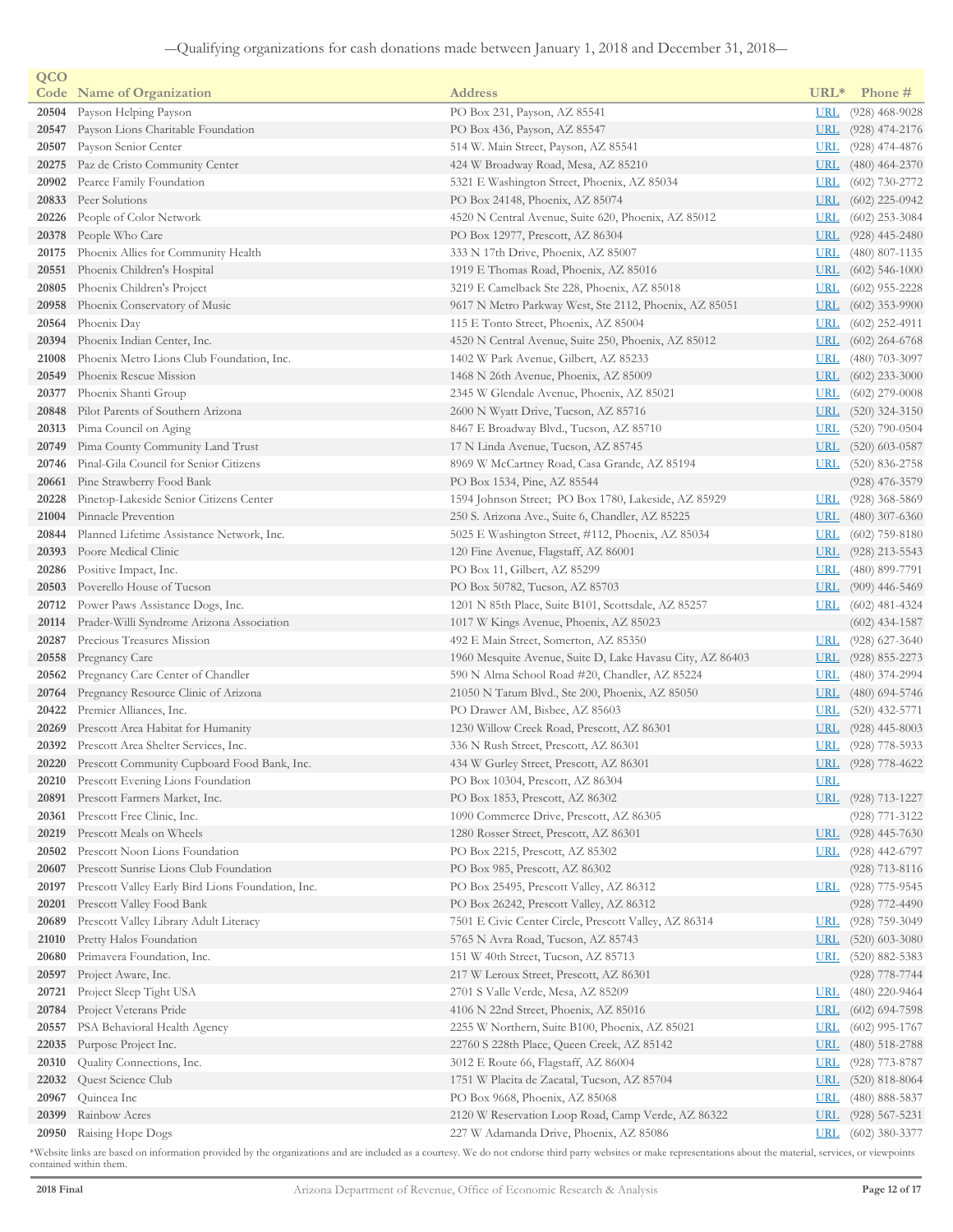| QCO   |                                                                  |                                                                                             |                  |                    |
|-------|------------------------------------------------------------------|---------------------------------------------------------------------------------------------|------------------|--------------------|
|       | <b>Code</b> Name of Organization                                 | <b>Address</b>                                                                              | URL <sup>*</sup> | Phone #            |
| 20565 | Raising Special Kids                                             | 5025 E Washington Street, Suite 204, Phoenix, AZ 85034                                      | <b>URL</b>       | $(602)$ 242-4366   |
| 20375 | Reachout Inc. dba Reachout Women's Center                        | 2648 N Campbell Avenue, Tucson, AZ 85719                                                    | <u>URL</u>       | $(520)$ 321-4300   |
| 20783 | Read Better Be Better                                            | 1517 E Palm Lane, Phoenix, AZ 85006                                                         | <u>URL</u>       | $(602)$ 229-7880   |
| 20109 | Real Wishes Foundation                                           | 125 S 2nd Street, Sierra Vista, AZ 85635                                                    | <u>URL</u>       | $(520)$ 458-5709   |
| 20686 | Rebuilding Together Tucson                                       | PO Box 27143, Tucson, AZ 85726                                                              | <u>URL</u>       | $(520)$ 325-0160   |
| 20246 | Rebuilding Together Valley of the Sun                            | 2123 S Priest Drive, Suite 213, Tempe, AZ 85282                                             | <u>URL</u>       | $(480)$ 774-0237   |
| 20273 | Recovery Empowerment Network, Inc.                               | 212 E Osborn Road, Phoenix, AZ 85012                                                        | <u>URL</u>       | $(602)$ 248-0368   |
| 20089 | Recreation and Athletics for Individuals with Disabilities (RAD) | PO Box 7823, Chandler, AZ 85224                                                             | <u>URL</u>       | $(480)$ 963-3963   |
| 20734 | Red Feather Development Group                                    | PO Box 907, Bozeman, MT 59771                                                               | <u>URL</u>       | $(406)$ 585-7188   |
| 20235 | Red Mountain Academy                                             | 1040 E Osborn Road, #202, Phoenix, AZ 85014                                                 | <u>URL</u>       | $(602)$ 828-2022   |
| 22001 | Red Rock Biker, Inc.                                             | 1395 E Loveland Lane, San Tan Valley, AZ 85140                                              | URL              | $(480)$ 470-0093   |
| 20217 | Regional Center for Border Health, Inc.                          | PO Box 617, Somerton, AZ 85350                                                              | <b>URL</b>       | $(928)$ 627-9222   |
| 20757 | Reigning Grace Ranch                                             | 28150 N Alma School Parkway #103-481, Scottsdale, AZ 85262                                  | URL              | $(480)$ 466-2154   |
| 20501 | Release the Fear, Inc.                                           | PO Box 3815, Phoenix, AZ 85030                                                              | <u>URL</u>       | $(602)$ 818-6959   |
| 20959 | Resiliency Matters, LLC                                          | 3233 W Peoria Avenue #211, Phoenix, AZ 85029                                                | <b>URL</b>       | $(480)$ 882-0800   |
| 20216 | Respite Shelter for Homeless Men                                 | 7000 N Central Avenue, Phoenix, AZ 85020                                                    | <u>URL</u>       | $(602)$ 870-4353   |
| 20253 | Restoration Ministries dba Crossroads Youth Intervention         | 916 E McKinley Street, Phoenix, AZ 85006                                                    | <u>URL</u>       | $(602)$ 254-1272   |
| 20500 | Resurrection Street Ministry, Inc.                               | 1135 E Main Street, Mesa, AZ 85203                                                          | <u>URL</u>       | $(480)$ 615-2799   |
| 20954 | RightCare Foundation                                             | 3120 W Carefree Highway, Ste 1-222, Phoenix, AZ 85086                                       | <u>URL</u>       | $(602)$ 386-8555   |
| 20907 | Rim Country Hospice Foundation, Inc.                             | 823 Highline Drive, Payson, AZ 85541; PO Box 305, Payson, AZ 85547                          |                  | $(928)$ 978-1643   |
| 20412 | Rim Country Rotary Club Foundation                               | PO Box 703, Payson, AZ 85547                                                                | URL              | $(928)$ 474-8276   |
| 20922 | Rim Country Senior Citizens Association                          | 2171 B Street, Overgaard, AZ 85933; PO Box 193, Overgaard, AZ                               | <u>URL</u>       | $(928)$ 535-5525   |
|       |                                                                  | 85933                                                                                       |                  |                    |
| 20156 | River Fund                                                       | 55 Civic Way, Laughlin, NV 89029                                                            | URL              | $(702)$ 298-0611   |
| 20992 | Robinson Ranch                                                   | 1231 E Ardmore Road, Phoenix, AZ 85042                                                      | <b>URL</b>       | $(602)$ 268-4972   |
| 20400 | Ronald McDonald House Charities of Phoenix                       | 501 E Roanoke Avenue, Phoenix, AZ 85004                                                     | URL              | $(602)$ 264-2654   |
| 20567 | Ronald McDonald House Charities of Southern Arizona              | 2155 E Allen Road, Tucson, AZ 85719                                                         | URL              | $(520)$ 326-0060   |
| 20957 | Room for Me Ministries                                           | 7000 N Central Avenue, Phoenix, AZ 85020                                                    |                  | $(602) 696 - 0044$ |
| 20121 | Rosie's House - A Music Academy for Children                     | PO Box 13446, Phoenix, AZ 85002                                                             | <b>URL</b>       | $(602)$ 252-8475   |
| 20698 | The Rotary Vocational Fund of Arizona, Inc.                      | PO Box 14412, Scottsdale, AZ 85267                                                          | <u>URL</u>       | $(602)$ 321-2750   |
| 20312 | Round Valley Cares, Inc.                                         | 109 B, C Street, Springerville, AZ 85938                                                    |                  | $(928)$ 333-2660   |
| 20271 | Round Valley Senior Center                                       | 356 S Papago, Springerville, AZ 85938                                                       | <b>URL</b>       | $(928)$ 333-2516   |
| 20215 | Rusty's Morningstar Ranch                                        | PO Box 759, Cornville, AZ 86325                                                             | URL              | $(928)$ 634-4784   |
| 20088 | Ryan House                                                       | 110 W Merrell Street, 1st floor, Phoenix, AZ 85013                                          | <u>URL</u>       | $(602)$ 200-0767   |
| 20214 | SaddleBrooke Community Outreach, Inc.                            | 63675 E SaddleBrooke Blvd., Suite L, Tucson, AZ 85739                                       | <u>URL</u>       | $(520)$ 825-3302   |
| 20723 | Sage Foundation for Health dba SCNM Sage Foundation              | 2140 E Broadway Road, Tempe, AZ 85282                                                       | <u>URL</u>       | $(480)$ 222-9303   |
| 20213 | Saguaro Foundation Community Living Programs                     | PO Box 5869, Yuma, AZ 85366                                                                 | <u>URI</u>       | $(928) 783 - 6069$ |
|       | 20609 Saguaro Tucson Rotary Club Foundation                      | PO Box 2606, Tucson, AZ 85702                                                               |                  | URL (520) 465-0133 |
|       | 20672 The Salvation Army - Apache Junction                       | 605 E Broadway Avenue, Apache Junction, AZ 85219;<br>PO Box 1550, Apache Junction, AZ 85217 | URL              | $(480)$ 982-4110   |
| 20673 | The Salvation Army - Bullhead City/Laughlin                      | 1461 Palma Road, 86442; PO Box 21177, Bullhead City, AZ 86439                               | <u>URL</u>       | $(928)$ 758-3141   |
| 20290 | The Salvation Army - Casa Grande                                 | 1333 N Center Street; PO Box 11864, Casa Grande, AZ 85122                                   | <u>URL</u>       | $(520)$ 421-4480   |
| 20674 | The Salvation Army - Chandler                                    | 85 E Saragosa Street, 85225; PO Box 250, Chandler, AZ 85244                                 | <u>URL</u>       | $(480)$ 963-2041   |
| 20651 | The Salvation Army - Estrella Mountain/Avondale                  | 11 N 3rd Avenue; PO Box 135, Avondale, AZ 85323                                             | <u>URL</u>       | $(623)$ 932-0472   |
| 20668 | The Salvation Army - Flagstaff                                   | 507 N Humphreys Street, 86001; PO Box 2488, Flagstaff, AZ 86003                             | <u>URL</u>       | $(928)$ 774-1403   |
| 20666 | The Salvation Army - Glendale                                    | 6010 W Northern Avenue, 85312; PO Box 6000, Glendale, AZ 85301                              | <u>URI</u>       | $(623)$ 934-0469   |
| 20657 | The Salvation Army - Globe                                       | 161 E Cedar Street; PO Box 1743, Globe, AZ 85501                                            | <u>URL</u>       | $(928)$ 425-4011   |
| 20687 | The Salvation Army - Green Valley                                | 660 W Camino Casa Verde, Green Valley, AZ 85614                                             | <u>URL</u>       | $(520)$ 625-3888   |
| 20671 | The Salvation Army - Herberger Campus/DHQ                        | 2707 E Van Buren Street, Phoenix, AZ 85008                                                  | <b>URL</b>       | $(602)$ 267-4100   |
| 20656 | The Salvation Army - Kingman                                     | 1200 Andy Devine Avenue; PO Box 410, Kingman, AZ 86401                                      | <b>URL</b>       | $(928)$ 718-2600   |
| 20580 | The Salvation Army - Lake Havasu City                            | 2049 Swanson Avenue, Lake Havasu City, AZ 86403;<br>PO Box 1697, Lake Havasu City, AZ 86405 | <u>URL</u>       | $(928)$ 680-3678   |
| 20644 | The Salvation Army - Mesa                                        | 241 E 6th Street, 85201; PO Box 4106, Mesa, AZ 85211                                        | <u>URL</u>       | $(480)$ 962-9103   |
| 20499 | The Salvation Army - Phoenix Central                             | 4343 N 16th Street, Phoenix, AZ 85016                                                       | <u>URL</u>       | $(602)$ 553-0988   |
| 20645 | The Salvation Army - Phoenix Citadel                             | 628 N 3rd Avenue, Phoenix, AZ 85003                                                         | <u>URL</u>       | $(602)$ 252-4478   |
| 20646 | The Salvation Army - Phoenix Maryvale                            | 4318 W Claredon Avenue, Phoenix, AZ 85031                                                   | <u>URL</u>       | $(602)$ 223-9272   |
| 20648 | The Salvation Army - Prescott                                    | 237 S Montezuma Street, 86303; PO Box 2017, Prescott, AZ 86302                              | <u>URI</u>       | $(928)$ 778-0150   |
| 20649 | The Salvation Army - Quartzsite                                  | 101 Moon Mountain Road; PO Box 3502, Quartzsite, AZ 85346                                   | <u>URL</u>       | $(928)$ 927-3636   |
| 20647 | The Salvation Army - Ray & Joan Kroc Center                      | 1375 E Broadway Road, Phoenix, AZ 85040                                                     | <u>URL</u>       | $(602)$ 276-7396   |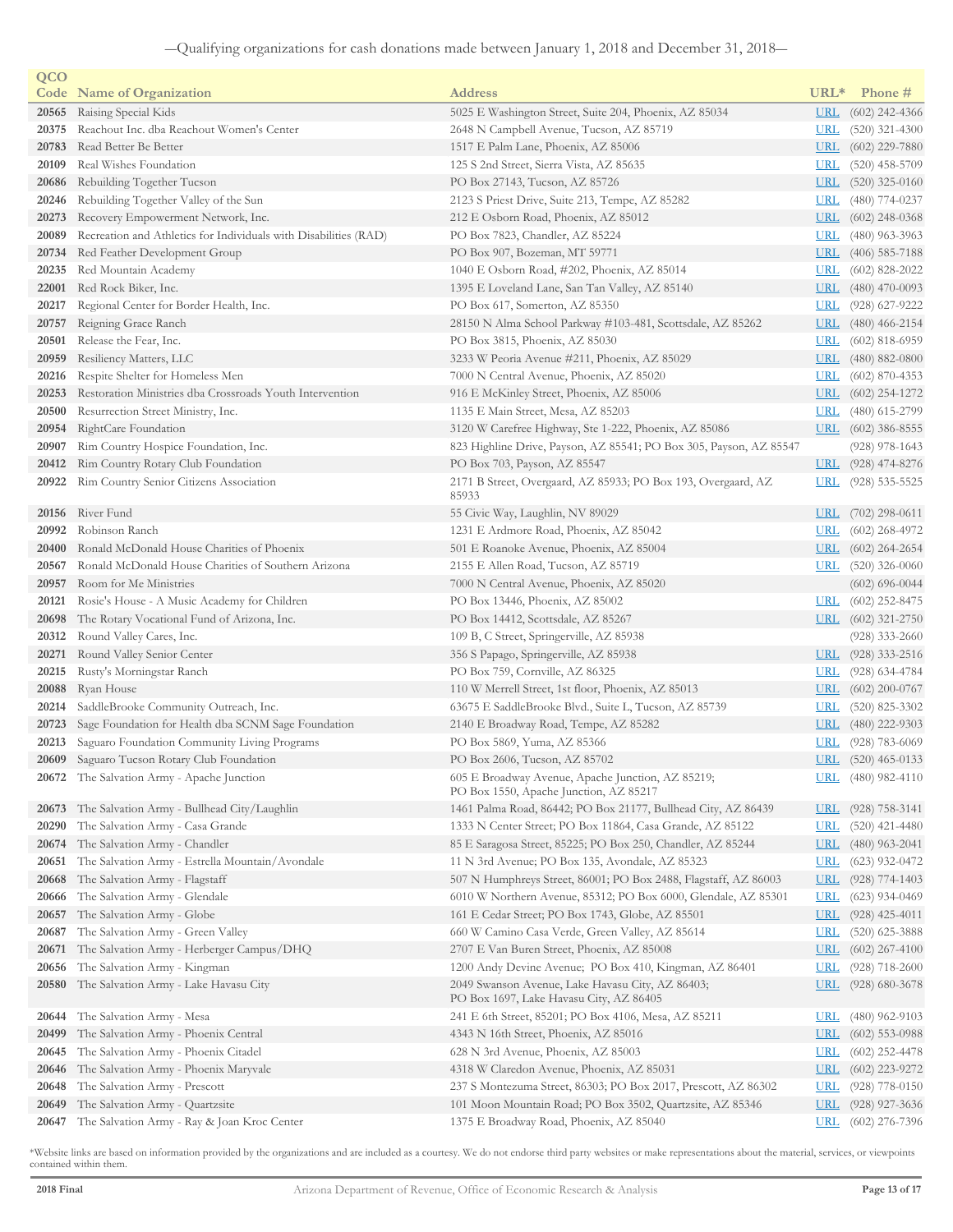| QCO   |                                                                                                                 |                                                                                                   |                          |                                      |
|-------|-----------------------------------------------------------------------------------------------------------------|---------------------------------------------------------------------------------------------------|--------------------------|--------------------------------------|
|       | <b>Code</b> Name of Organization                                                                                | <b>Address</b>                                                                                    | URL <sup>*</sup>         | Phone #                              |
| 20650 | The Salvation Army - Sierra Vista                                                                               | 156 E Wilcox Drive; PO Box 1838, Sierra Vista, AZ 85636                                           | <u>URL</u>               | $(520)$ 459-8411                     |
| 20642 | The Salvation Army - Sun Cities West Valley                                                                     | 17420 N Avenue of the Arts Blvd., Surprise, AZ 85373;<br>PO Box 1099, Sun City, AZ 85372          | <u>URL</u>               | $(623)$ 977-4817                     |
| 20653 | The Salvation Army - Tempe                                                                                      | 40 E University Drive; PO Box 627, Tempe, AZ 85280                                                | <u>URL</u>               | $(480)$ 967-8649                     |
| 20675 | The Salvation Army - Tucson                                                                                     | 1001 N Richey Blvd., 85716; PO Box 43790, Tucson, AZ 85733                                        | <u>URL</u>               | $(520)$ 795-9671                     |
| 20654 | The Salvation Army - White Mountain/Show Low Outpost                                                            | 4367 W White Mountain Blvd., #8A, Lakeside, AZ 85929;<br>PO Box 490, Show Low, AZ 84902           | <u>URL</u>               | $(928)$ 938-9953                     |
| 20655 | The Salvation Army - Yuma                                                                                       | 475 W 13th Street, 85364; PO Box 6227, Yuma, AZ 85366                                             | <u>URL</u>               | $(928) 782 - 3703$                   |
| 20051 | SandRuby Community Fund                                                                                         | 2221 N Rosemont Blvd., Tucson, AZ 85712                                                           | <b>URL</b>               | $(520)$ 322-3622                     |
| 20876 | Santa Cruz Training Programs, Inc.                                                                              | 70 E La Castellana Drive, Nogales, AZ 85621                                                       |                          | $(520)$ 287-2043                     |
| 21048 | SARSEF: Southern Arizona Research, Science and Engineering Foundation 3247 N Christmas Avenue, Tucson, AZ 85716 |                                                                                                   | <b>URL</b>               | $(520)$ 621-8646                     |
| 20320 | Save the Family                                                                                                 | 125 E University Drive, Mesa, AZ 85201                                                            | <u>URL</u>               | $(480)$ 898-0228                     |
| 20889 | Saving Amy, Inc.                                                                                                | 6423 N 52nd Place, Paradise Valley, AZ 85253                                                      | $URL$                    | $(602)$ 373-3976                     |
| 20909 | Science for All, LLC                                                                                            | 2800 N Central Avenue, Suite 1530, Phoenix, AZ 85004                                              | <b>URL</b>               | $(480)$ 250-7764                     |
| 20932 | Science of Sport                                                                                                | 55 E Calle Belleza, Tucson, AZ 85716                                                              | <u>URL</u>               | $(213)$ 440-4378                     |
| 22002 | SCOSIC, Inc. (Senior Citizen One Stop Information Center)                                                       | 501 E Plaza Circle, Ste 2, Litchfield Park, AZ 85340                                              | <u>URL</u>               | $(623)$ 594-9588                     |
| 20046 | Sedona Community Center                                                                                         | PO Box 2894, Sedona, AZ 86339                                                                     | <u>URL</u>               | $(928)$ 282-2834                     |
| 20554 | Sedona Community Food Bank                                                                                      | PO Box 3962, Sedona, AZ 86340                                                                     | <b>URL</b>               | $(928)$ 204-2808                     |
| 20239 | Seeds for Autism                                                                                                | 3420 S 7th Street, Ste 8, Phoenix, AZ 85040                                                       | <b>URL</b>               | $(602)$ 253-4471                     |
| 20054 | Seeds of Hope, Inc.                                                                                             | 702 E Cottonwood Ln, Casa Grande, AZ 85222                                                        | <u>URL</u>               | $(520)$ 836-6335                     |
| 20744 | Senior Citizens of Camp Verde, Inc.                                                                             | 263 Maryvale Drive, Camp Verde, AZ 86322                                                          | <u>URL</u>               | $(928)$ 567-6356                     |
| 20163 | Senior Citizens of Patagonia                                                                                    | PO Box 1121, Patagonia, AZ 85624                                                                  | <b>URL</b>               | $(520)$ 394-2494                     |
| 20990 | Senior Village at SaddleBrooke, Inc.                                                                            | PO Box 8584, Tucson, AZ 85738                                                                     | URL                      | $(520)$ 314-1042                     |
| 20892 | Services Maximizing Independent Living and Empowerment (SMILE)                                                  | 1929 S Arizona Avenue Suite 11, Yuma, AZ 85364                                                    | URL.                     | $(928)$ 329-6681                     |
| 20727 | Set Free Baptist Fellowship of Tucson                                                                           | 2607 N 1st Avenue, Tucson, AZ 85719                                                               |                          | $(520)$ 401-1738                     |
| 20543 | Sharing Down Syndrome Arizona                                                                                   | 745 N Gilbert Road, #124 PMB 273, Gilbert, AZ 85234                                               | <u>URL</u>               | $(480)$ 926-6500                     |
| 20299 | SHIELD Foundation                                                                                               | 5025 N Central Avenue #517, Phoenix, AZ 85012                                                     | <u>URL</u>               | $(602)$ 389-4357                     |
| 20307 | Shoebox Ministry                                                                                                | 7902 E Wood Drive, Scottsdale, AZ 85260                                                           | <u>URL</u>               | $(480)$ 905-1610                     |
| 20781 | Shun the Sun Foundation, Inc.                                                                                   | 7233 E Baseline Road, Suite 123, Mesa, AZ 85209                                                   | <u>URL</u>               | $(480)$ 294-3242                     |
| 20498 | Sierra Vista Volunteer Interfaith Caregiver Program                                                             | PO Box 3004, Sierra Vista, AZ 85636                                                               | <b>URL</b>               | $(520)$ 459-8146                     |
| 21015 | Silver Creek Senior Center                                                                                      | 1658 S Main Street, Snowflake, AZ 85937                                                           |                          | $(928) 536 - 2222$                   |
| 20899 | Silver Lining Riding Program                                                                                    | 13361 W Port Royale Ln, Surprise, AZ 85379                                                        | URL                      | $(520)$ 329-7757                     |
| 21020 | Singleton Moms                                                                                                  | 2501 W Behrend Drive #1, Phoenix, AZ 85027                                                        | <b>URL</b>               | $(480)$ 818-5285                     |
| 20826 | Sister Jose Women's Center                                                                                      | PO Box 1028, Tucson, AZ 85702                                                                     | <u>URL</u>               | $(520)$ 954-3373                     |
| 20925 | Six Strings Acoustic, Inc.                                                                                      | 6705 E Paradise Lane, Scottsdale, AZ 85254                                                        | <u>URL</u>               | $(602)$ 329-7966                     |
| 20828 | Smiles Beyond the Bars, Inc.                                                                                    | 32531 N Scottsdale Road, Suite 105 #134, Scottsdale, AZ 85266                                     | <u>URL</u>               | $(602)$ 628-9886                     |
| 20291 | Smiles for Hope, Inc.<br>20793 Soar With the Eagles Professional GED/HSE Tutors, Inc.                           | 7135 E Camelback Road, Suite #F240, Scottsdale, AZ 85251                                          | <b>URL</b>               | $(602)$ 381-6552<br>$(520)$ 360-7869 |
|       |                                                                                                                 | 2316 W Silverbell Oasis Way, Tucson, AZ 85745<br>1940 Mesquite Avenue, Lake Havasu City, AZ 86403 |                          |                                      |
|       | 20477 Social Services Interagency Council of Lake Havasu City, Inc.<br>20544 Sojourner Center                   | PO Box 20156, Phoenix, AZ 85036                                                                   | <u>URL</u><br><b>URL</b> | $(928)$ 453-5800<br>$(602)$ 244-0997 |
| 20128 | Somali American United Council AZ                                                                               | 2425 E Thomas Road, Suite 10, 11, & 12, Phoenix, AZ 85016                                         | <u>URL</u>               | $(602)$ 522-2100                     |
| 21011 | Sonoran Prevention Works                                                                                        | 3201 N 16th Street, Suite 9, Phoenix, AZ 85016                                                    | <b>URL</b>               | $(480)$ 442-7086                     |
| 20052 | Soul Sanctuary in the Desert, Inc.                                                                              | 24 W Camelback Road A176, Phoenix, AZ 85013                                                       | <b>URL</b>               | $(602)$ 566-7627                     |
| 20802 | <b>SOUNDS Academy</b>                                                                                           | 4238 N 11th Place, Phoenix, AZ 85014                                                              | <b>URL</b>               | $(623)$ 349-4774                     |
| 20411 | SouthEastern Arizona Community Unique Services (SEACUS)                                                         | 1124 W Thatcher Blvd #102, Safford, AZ 85546                                                      | <b>URL</b>               | $(928)$ 428-3229                     |
| 20305 | Southern Arizona AIDS Foundation                                                                                | 375 S Euclid Avenue, Tucson, AZ 85719                                                             | <u>URL</u>               | $(520)$ 628-7223                     |
| 20270 | Southern Arizona Association for the Visually Impaired                                                          | 3767 E Grant Road, Tucson, AZ 85716                                                               | <u>URL</u>               | $(520)$ 795-1331                     |
| 20510 | Southern Arizona Children's Advocacy Center                                                                     | 2329 E Ajo Way, Tucson, AZ 85713                                                                  | <u>URL</u>               | $(520)$ 243-6420                     |
| 20134 | Southern Arizona Land Trust, Inc.                                                                               | 3044 N Alvernon Way, Tucson, AZ 85712                                                             | <b>URL</b>               | $(520)$ 352-2626                     |
| 20401 | Southern Arizona Legal Aid, Inc.                                                                                | 2343 E Broadway Blvd., Suite 200, Tucson, AZ 85719                                                | <b>URL</b>               | $(520)$ 623-9465                     |
| 20125 | Southwest Behavioral Health Services                                                                            | 3450 N 3rd Street, Phoenix, AZ 85012                                                              | <b>URL</b>               | $(602)$ 257-9339                     |
| 20670 | Southwest Center for HIV/AIDS                                                                                   | 1101 N Central Avenue, Suite 200, Phoenix, AZ 85004                                               | <u>URL</u>               | $(602)$ 307-5330                     |
| 20390 | Southwest Human Development                                                                                     | 2850 N 24th Street, Phoenix, AZ 85008                                                             | <b>URL</b>               | $(602)$ 266-5976                     |
| 20912 | Southwest Kids' Cancer Foundation, Inc.                                                                         | 45508 N 18th Street, New River, AZ 85087                                                          | <b>URL</b>               | $(480)$ 382-8564                     |
| 20942 | Southwest Network                                                                                               | 2700 N Central Avenue, Suite 1050, Phoenix, AZ 85004                                              | <u>URL</u>               | $(602)$ 266-8402                     |
| 22004 | Special Needs Solutions Inc                                                                                     | 4555 S Palo Verde Road, Suite 131, Tucson, AZ 85714                                               | <u>URL</u>               | $(520)$ 838-0987                     |
| 20882 | Special Olympics Arizona, Incorporated                                                                          | 2100 S 75th Avenue, Phoenix, AZ 85043                                                             | <u>URL</u>               | $(602)$ 230-1200                     |
| 20777 | Spectrum Healthcare Group Inc.                                                                                  | 8 E Cottonwood Street, Cottonwood, AZ 86326                                                       | <u>URL</u>               | $(928)$ 634-2236                     |
|       | 20306 Spina Bifida Association of Arizona                                                                       | 1001 E Fairmount Avenue, Phoenix, AZ 85014                                                        |                          | URL (602) 274-3323                   |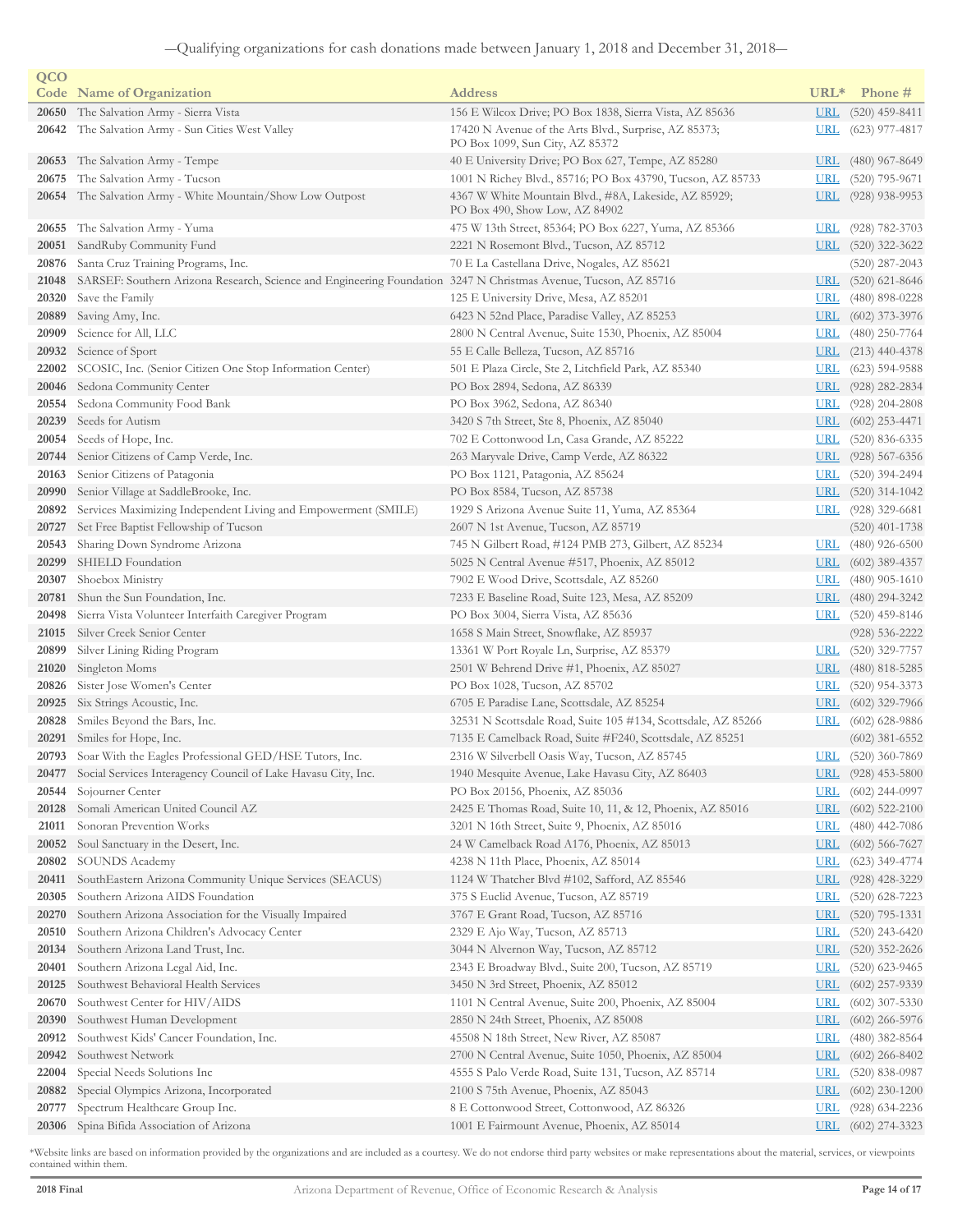| QCO   |                                                                    |                                                                   |            |                    |
|-------|--------------------------------------------------------------------|-------------------------------------------------------------------|------------|--------------------|
|       | <b>Code</b> Name of Organization                                   | <b>Address</b>                                                    | $URL*$     | Phone #            |
| 20099 | Spot 127 Youth Media Center, LLC                                   | 2323 W 14th Street, Tempe, AZ 85281                               | <b>URL</b> | $(480)$ 774-8448   |
| 20476 | Square and Compass Children's Clinic                               | 2600 N Wyatt Drive, Tucson, AZ 85712                              | <u>URL</u> | $(520)$ 324-3864   |
| 20142 | St. Elizabeth's Health Center                                      | 140 W Speedway Blvd., Ste. 100, Tucson, AZ 85705-7698             | <u>URL</u> | $(520)$ 628-7871   |
| 20248 | St. Joseph the Worker                                              | PO Box 13503, Phoenix, AZ 85002                                   | <u>URL</u> | $(602)$ 417-9854   |
| 20211 | St. Luke's Home                                                    | 615 E Adams Street, Tucson, AZ 85705                              | <u>URL</u> | $(520)$ 628-1512   |
| 20208 | St. Mary's Food Bank                                               | 2831 N 31st Avenue, Phoenix, AZ 85009                             | URL        | $(602)$ 242-3663   |
| 22028 | St. Vincent de Paul - St. Elizabeth Ann Seton                      | 8650 N Shannon Road, Tucson, AZ 85742                             |            | $(520)$ 219-7631   |
| 20540 | St. Vincent de Paul Society, Diocese of Phoenix                    | PO Box 13600, Phoenix, AZ 85002                                   | <b>URL</b> | $(602)$ 254-3338   |
| 20830 | St. Vincent de Paul Society, Santa Catalina Catholic Parish        | 14380 N Oracle Road, Tucson, AZ 85739                             | <u>URL</u> | $(520)$ 825-8288   |
| 20202 | St. Vincent de Paul Society, St. Andrews Conference                | 616 Bartow Drive, Sierra Vista, AZ 85635                          |            | $(520)$ 458-0500   |
| 20209 | St. Vincent de Paul Society, St. Anthony Conference                | 405 E 2nd Street, Casa Grande, AZ 85122                           |            | $(520)$ 836-2009   |
| 20820 | St. Vincent de Paul Society, St. Rita in the Desert Conference     | 13260 E Colossal Cave Road, Vail, AZ 85641                        |            | $(520)$ 762-9644   |
| 20839 | St. Vincent de Paul Society, St. Rose of Lima Conference           | 221 E Main Street, Safford, AZ 85546                              | <b>URL</b> | $(928)$ 428-0460   |
| 20173 | St. Vincent de Paul Thrift Store                                   | PO Box 376, Pinetop, AZ 85935                                     |            | $(928)$ 367-2029   |
| 20252 | St. Vincent de Paul, Our Lady of the Mountains Conference          | 1425 Yaqui Street, Sierra Vista, AZ 85650                         | <u>URL</u> | $(520)$ 278-2720   |
|       | 20768 St. Vincent de Paul, St. Frances Cabrini Conference          | 3201 E Presidio Road, Tucson, AZ 85716                            | <b>URL</b> | $(520)$ 326-7670   |
| 20272 | STAR - Stand Together And Recover Centers, Inc.                    | 3003 N Central Avenue, Suite 675, Phoenix, AZ 85012               | <u>URL</u> | $(602)$ 231-0071   |
| 20470 | Starbright Foundation, Inc.                                        | 745 N Gilbert Road, Suite 124, PMB-128, Gilbert, AZ 85234         | <u>URL</u> | $(480)$ 371-3381   |
| 20117 | STARS - Scottsdale Training and Rehabilitation Services            | 7507 E Osborn Road, Scottsdale, AZ 85251                          | <u>URL</u> | $(480)$ 994-5704   |
| 20934 | Step Up Bisbee/NACO                                                | 44 High Road, Bisbee, AZ 85603                                    | <b>URL</b> | $(520)$ 561-7220   |
| 20860 | Step Up to Justice                                                 | 2100 E Speedway Blvd, #41957, Tucson, AZ 85717                    | <b>URL</b> | $(520)$ 979-4055   |
| 20153 | STEP: Student Expedition Program Inc.                              | 5021 N 20th Street, #10782, Phoenix, AZ 85016; 6336 N Oracle Road | <u>URL</u> | $(520)$ 609-1149   |
|       |                                                                    | Ste. 326-326, Tucson, AZ 85704                                    |            |                    |
| 20448 | A Stepping Stone Foundation                                        | PO Box 87149, Phoenix, AZ 85080                                   | URL        | $(602)$ 843-8281   |
| 20034 | Stepping Stones Agencies                                           | 6719 E 2nd Street, Suite A, Prescott Valley, AZ 86314             | URL        | (928) 772-4184     |
| 21012 | Stepping Up For Seniors                                            | 20827 N Cave Creek Road Bldg 101, Phoenix, AZ 85024               | <b>URL</b> | $(480)$ 588-4910   |
| 20155 | Steps to Recovery Homes                                            | 1120 Peaks View Drive, Clarkdale, AZ 86324                        | <b>URL</b> | $(928)$ 592-2603   |
| 20402 | Sun City Community Assistance Network (CAN)                        | 10195 W Coggins Drive, Sun City, AZ 85351                         | <u>URL</u> | $(623)$ 933-7530   |
| 20029 | Sun Life Family Health Center                                      | PO Box 10097, Casa Grande, AZ 85230-0097                          | <b>URL</b> | $(520)$ 836-3446   |
| 20106 | Sun Valley Gleaners Association                                    | PO Box 958, Peoria, AZ 85380                                      |            | $(602)$ 751-8001   |
| 20037 | Sunshine Acres Children's Home                                     | 3405 N Higley Road, Mesa, AZ 85215                                | <u>URL</u> | $(480)$ 832-2540   |
| 20410 | Sunshine Rescue Mission                                            | PO Box 426, Flagstaff, AZ 86002                                   | <u>URL</u> | $(928)$ 774-3512   |
| 21022 | Surprise Lions Foundation                                          | 1574 W Eucalyptus Court, Surprise, AZ 85374                       |            | $(623)$ 556-5534   |
| 20753 | Sustainable Seniors                                                | 7047 E Greenway Parkway, Suite 140, Scottsdale, AZ 85254          | <u>URL</u> | $(480)$ 624-2703   |
|       | (Foundation for Sustainable Senior Centers of Scottsdale, Inc.)    |                                                                   |            |                    |
|       | 20358 Swift Youth Foundation                                       | 16099 N 82nd Street, Suite B2A, Scottsdale, AZ 85260              | <u>URL</u> | $(480)$ 443-5645   |
| 20789 | Tanner Community Development Corporation                           | 700 E Jefferson Street, Suite 200, Phoenix, AZ 85034              | URL        | $(602)$ 253-6904   |
|       | 20373 Teen Challenge of Arizona, Inc.                              | PO Box 5966, Tucson, AZ 85703                                     |            | URL (520) 292-2273 |
|       | 20695 Teen Lifeline, Inc.                                          | PO Box 10745, Phoenix, AZ 85064                                   | URL        | $(602)$ 248-8337   |
| 20122 | Teen Outreach Pregnancy Services                                   | 3024 E Fort Lowell Road, Tucson, AZ 85716                         | <u>URL</u> | $(520)$ 888-2881   |
| 20304 | Tempe Community Action Agency, Inc.                                | 2146 E Apache Blvd, Tempe, AZ 85281                               | <b>URL</b> | $(480)$ 350-5882   |
| 20314 | Temple Emanu-El Mitzvah Corporation                                | 206 W Paseo Recortado, Green Valley, AZ 85614                     | URL        | (520) 349-0174     |
| 20926 | Ten Yad - A Helping Hand                                           | 2110 E Lincoln Drive, Phoenix, AZ 85016                           |            | $(602)$ 944-2753   |
| 20295 | <b>TERROS Behavioral Health Services</b>                           | 3003 N Central Avenue, Suite 200, Phoenix, AZ 85012               | <u>URL</u> | $(602)$ 685-6000   |
| 20740 | Therapeutic Ranch for Animals and Kids                             | 3250 E Allen Road, Tucson, AZ 85718                               | <u>URL</u> | $(520)$ 298-9808   |
| 20696 | Therapeutic Riding of Tucson                                       | 8920 E Woodland Road, Tucson, AZ 85749                            | <u>URL</u> | $(520)$ 749-2360   |
| 20628 | Think Jesus Fellowship, Inc. dba Think Jesus Project               | PO Box 3083, Flagstaff, AZ 86003                                  | <u>URL</u> | $(928)$ 380-2565   |
| 20807 | Thrive Co-Pay Assistance Program                                   | 3503 E Hardy Drive, Tucson, AZ 85716                              | <b>URL</b> | $(520)$ 812-7908   |
| 21007 | Tierra Antigua Hope Foundation, LLC                                | $c/\text{o}$ 1650 E River Road #202, Tucson, AZ 85718             | <u>URL</u> | $(520)$ 954-8000   |
| 20127 | Tigermountain Foundation                                           | 2727 E Darrel Road, Phoenix, AZ 85042                             | <b>URL</b> | $(480)$ 229-7487   |
| 20372 | Time Out, Inc.                                                     | PO Box 306, Payson, AZ 85547                                      | <u>URL</u> | $(928)$ 468-8635   |
| 20093 | <b>TMKIDS</b>                                                      | PO Box 6397, Phoenix, AZ 85005                                    | <b>URL</b> | $(602)$ 712-0793   |
| 20469 | TMM Family Services, Inc.                                          | 1550 N Country Club Road, Tucson, AZ 85716                        | URL        | $(520)$ 322-9557   |
| 20884 | Tonca Foundation, Inc.                                             | HC01 Box 9100, Milepost 9 Federal Routh 15, Sells, AZ 85634       |            | $(520)$ 361-1800   |
| 21032 | Tooth BUDDS, Inc.                                                  | 168 S 900 W, Pima, AZ 85543; PO Box 937, Pima, AZ 85543           | <u>URL</u> | $(928)$ 965-1534   |
| 20289 | Touchstone Behavioral Health                                       | 15648 N 35th Avenue, Phoenix, AZ 85053                            | <u>URL</u> | $(623)$ 930-8705   |
| 21994 | Transplant Community Alliance (formerly The New Life Society Inc.) | PO Box 36122, Phoenix, AZ 85067                                   | <u>URL</u> | $(602)$ 277-2661   |
| 20900 | Trevors Vision, Inc.                                               | 2212 W Keller Court, Phoenix, AZ 85086                            | <b>URL</b> | $(602)$ 826-0607   |
| 20463 | Tri-Community Food Bank, Inc.                                      | 108 W. Redwood Drive, Mammoth, AZ 85618                           |            | $(520)$ 487-2010   |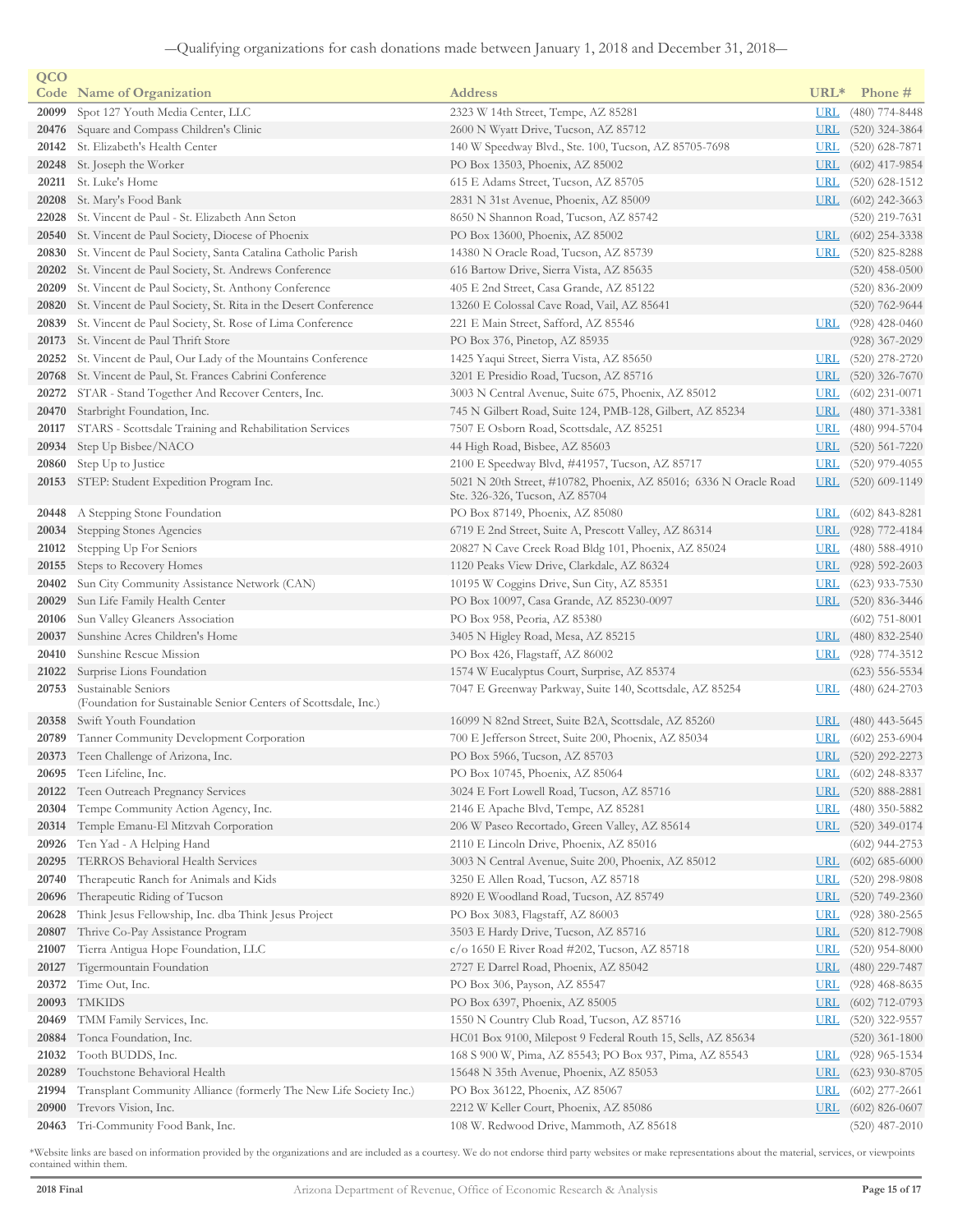| QCO   |                                                                                      |                                                             |            |                    |
|-------|--------------------------------------------------------------------------------------|-------------------------------------------------------------|------------|--------------------|
|       | <b>Code</b> Name of Organization                                                     | <b>Address</b>                                              | $URL*$     | Phone #            |
| 20617 | Tu Nidito Children and Family Services                                               | 3922 N Mountain Avenue, Tucson, AZ 85719                    | <b>URL</b> | $(520)$ 322-9155   |
| 20207 | Tucson Alliance for Autism                                                           | 1002 N Country Club Road, Tucson, AZ 85716                  | <b>URL</b> | $(520)$ 319-5979   |
| 20682 | Tucson Breakfast Lions Foundation, Inc.                                              | PO Box 12512, Tucson, AZ 85732                              | <u>URL</u> | $(520)$ 207-2173   |
| 20840 | Tucson Homeless Connect                                                              | 2573 N First Avenue, Tucson, AZ 85719                       | <u>URL</u> | $(520)$ 881-8300   |
| 20409 | Tucson Hospitality Inn                                                               | 2539 E Edison Street, Tucson, AZ 85716                      | <u>URL</u> | $(520)$ 904-6333   |
| 20359 | Tucson Interfaith HIV/AIDS Network                                                   | 2660 N 1st Avenue, Tucson, AZ 85719                         | <b>URL</b> | $(520)$ 299-6647   |
| 22014 | Tucson JCC Tax Credit Fund, LLC                                                      | 3800 E River Road, Tucson, AZ 85718                         | <u>URL</u> | $(520)$ 299-3000   |
| 20403 | Tucson Nursery School & Child Care Centers, Inc.                                     | 2385 S Plumer Avenue, Tucson, AZ 85713                      |            | $(520)$ 792-0114   |
| 20144 | Tucson Residence Foundation                                                          | 115 S Sherwood Village Drive, Tucson, AZ 85710              | <b>URL</b> | $(520)$ 790-9144   |
| 20371 | Tucson Urban League, Inc.                                                            | 2305 S Park Avenue, Tucson, AZ 85713                        | URL        | $(520)$ 791-9522   |
| 20123 | Tucson's Covenant with Elderly, Inc.                                                 | 4414 E 2nd Street, Tucson, AZ 85711                         |            | $(520)$ 327-2200   |
| 20293 | Tumbleweed Center for Youth Development                                              | 3707 N 7th Street, Ste 305, Phoenix, AZ 85014               | <b>URL</b> | $(602)$ 271-9904   |
| 20541 | UMOM New Day Centers, Inc.                                                           | 3333 E Van Buren Street, Phoenix, AZ 85008                  | <u>URL</u> | $(602)$ 275-7852   |
| 20968 | Under God Ministries                                                                 | 4223 S 7th Street, Phoenix, AZ 85040                        | <b>URL</b> | $(602)$ 768-4686   |
| 20971 | Unified Progress International (UPI) Education                                       | 1849 E Lynx Place, Chandler, AZ 85249                       | URL        | $(310)$ 597-8727   |
| 20473 | United Cerebral Palsy of Central Arizona                                             | 1802 W Parkside Lane, Phoenix, AZ 85027                     | <b>URL</b> | $(602)$ 943-5472   |
| 20474 | United Cerebral Palsy of Southern Arizona, Inc.                                      | 635 N Craycroft Road, Tucson, AZ 85711                      | <b>URL</b> | $(520)$ 795-3108   |
| 20206 | United Food Bank                                                                     | 245 S Nina Drive, Mesa, AZ 85210                            | <u>URL</u> | $(480)$ 926-4897   |
| 20988 | The United School for Autism                                                         | 11055 E Gold Dust Avenue, Scottsdale, AZ 85259              | <u>URL</u> | $(480)$ 650-8678   |
| 20756 | United States Veterans Initiative - Phoenix                                          | 3507 N Central Avenue, Suite 302, Phoenix, AZ 85012         | <u>URL</u> | $(602)$ 717-6682   |
| 20136 | United States Veterans Initiative - Prescott                                         | 917 E Gurley Street, Prescott, AZ 86301                     | <b>URL</b> | $(928) 583 - 7199$ |
| 20297 | Unlimited Potential                                                                  | PO Box 8814, Phoenix, AZ 85066                              | <u>URL</u> | $(602)$ 305-4742   |
| 20770 | Upward for Children and Families                                                     | 6306 N 7th Street, Phoenix, AZ 85014-1549                   | <u>URL</u> | $(602)$ 279-5801   |
| 20871 | U-Turn for Christ - Arizona                                                          | 509 W Frontier Street, Payson, AZ 85541                     | <u>URL</u> | $(928)$ 468-6336   |
| 20850 | Valle del Sol                                                                        | 3807 N 7th Street, Phoenix, AZ 85014                        | <u>URL</u> | $(602)$ 258-6797   |
|       | 20419 Valley Life                                                                    | 1142 W Hatcher Road, Phoenix, AZ 85021                      | <b>URL</b> | $(602)$ 371-0806   |
|       | 22000 Valley of the Sun Jewish Community Center Qualified Charitable<br>Organization | 12701 N Scottsdale Road Suite 201, Scottsdale, AZ 85254     | <u>URL</u> | $(480)$ 634-4900   |
| 20405 | Valley View Community Food Bank                                                      | 10615 W Peoria Avenue, Sun City, AZ 85351                   | <u>URL</u> | $(623)$ 933-3358   |
| 20708 | Valley YMCA Cares                                                                    | 350 N 1st Avenue, Phoenix, AZ 85003                         | <u>URL</u> | $(602)$ 257-5133   |
| 20472 | Verde Valley Caregivers Coalition                                                    | 299 Van Deren Road, Suite 2, Sedona, AZ 86336               | <u>URL</u> | $(928)$ 204-1238   |
| 20370 | Verde Valley Habitat for Humanity, Inc.                                              | PO Box 2515, Cottonwood, AZ 86325                           | <b>URL</b> | $(928)$ 649-6788   |
| 22024 | Verde Valley Homeless Coalition                                                      | PO Box 2893, Cottonwood, AZ 86326                           | <b>URL</b> | $(928)$ 202-1176   |
| 20041 | Verde Valley Sanctuary                                                               | PO Box 595, Sedona, AZ 86339                                | <b>URL</b> | $(928)$ 634-2511   |
|       | 20238 Verde Valley Senior Citizens Association                                       | PO Box 681, Cottonwood, AZ 86326                            | <u>URL</u> | $(928)$ 634-5450   |
| 20288 | Verdes Community Christmas Project                                                   | 18816 E Four Peaks Blvd., Rio Verde, AZ 85263               |            | $(480)$ 471-7770   |
| 20496 | Verhelst Recovery House                                                              | PO Box 4098, Bisbee, AZ 85603                               | <u>URL</u> | $(520)$ 432-3764   |
|       | 20778 Veterans For Veterans                                                          | 3033 W Fairmount, Phoenix, AZ 85017                         |            | URL (602) 253-0759 |
| 21977 | Veterans Furniture Center                                                            | 2319 W Holly Street, Phoenix, AZ 85009                      | URL        | $(623)$ 692-8721   |
| 21973 | VFW of Arizona Charities                                                             | 6423 S Ash Avenue, Tempe, AZ 85283                          |            | $(480)$ 941-5258   |
| 20369 | Vineyard Community Charities                                                         | 6250 W Peoria Avenue, Glendale, AZ 85302                    | <u>URL</u> | $(623)$ 934-4000   |
| 21979 | Vision With Wings                                                                    | 9617 N Metro Parkway, Suite #1214 Box 88, Phoenix, AZ 85051 | URL        | $(602)$ 870-3759   |
| 20205 | VisionQuest 20/20                                                                    | 1594 E Locust Place, Chandler, AZ 85286                     | <u>URL</u> | $(602)$ 791-7140   |
| 20961 | Vivre                                                                                | 7225 N 43rd Avenue, Ste #522, Phoenix, AZ 85051             | <u>URL</u> | $(480)$ 389-4779   |
| 21000 | Walking Down Ranch, Inc.                                                             | 1683 West White Mountain Blvd, Pinetop, AZ 85935            | <u>URL</u> | $(602)$ 689-8056   |
| 20408 | WASTE NOT, Inc.                                                                      | 1700 N Granite Reef Road, Scottsdale, AZ 85257              | <u>URL</u> | $(480)$ 941-1841   |
| 20247 | The Welcome to America Project                                                       | PO Box 21, Scottsdale, AZ 85252                             | <u>URL</u> | $(602)$ 490-0088   |
| 20471 | Wellness Connections                                                                 | PO Box 2648, Sierra Vista, AZ 85636                         | <b>URL</b> | $(520)$ 452-0080   |
| 20368 | Wesley Community Center                                                              | 1300 S 10th Street, Phoenix, AZ 85034                       | <u>URL</u> | $(602)$ 252-5609   |
| 20786 | West Valley Community Food Pantry                                                    | 7205 N 51st Avenue, Glendale, AZ 85301                      |            | $(623)$ 848-8278   |
| 20367 | West Yavapai Guidance Clinic, Inc.                                                   | 3343 Windsong Drive, Prescott Valley, AZ 86314              | <u>URL</u> | $(928)$ 445-5211   |
| 20679 | Western Arizona Council of Governments (WACOG)                                       | 1235 S Redondo Center Drive, Yuma, AZ 85365                 | URL        | $(928)$ 782-1886   |
| 20814 | Wheels for Kids                                                                      | PO Box 68711, Oro Valley, AZ 85737                          |            | $(520)$ 271-2310   |
| 20322 | Whispering Hope Ranch Foundation                                                     | PO Box 54070, Phoenix, AZ 85078                             | <u>URL</u> | $(602)$ 266-2216   |
| 20045 | White Mountain Association for Victims of Domestic Violence                          | PO Box 1890, Pinetop, AZ 85935                              | <u>URL</u> | $(928)$ 367-6017   |
|       | dba White Mountain SAFE House                                                        |                                                             |            |                    |
|       | 20315 White Mountain Meals on Wheels                                                 | 301 E McNeil, Show Low, AZ 85901                            |            | $(928) 532 - 0656$ |
| 20316 | Whole Life International Foundation dba Whole Life Foundation                        | PO Box 13207, Phoenix, AZ 85002                             | <b>URL</b> | $(602)$ 256-7169   |
| 20236 | Wickenburg Community Services Corporation                                            | PO Box 782, Wickenburg, AZ 85358                            |            | $(928)$ 684-7982   |